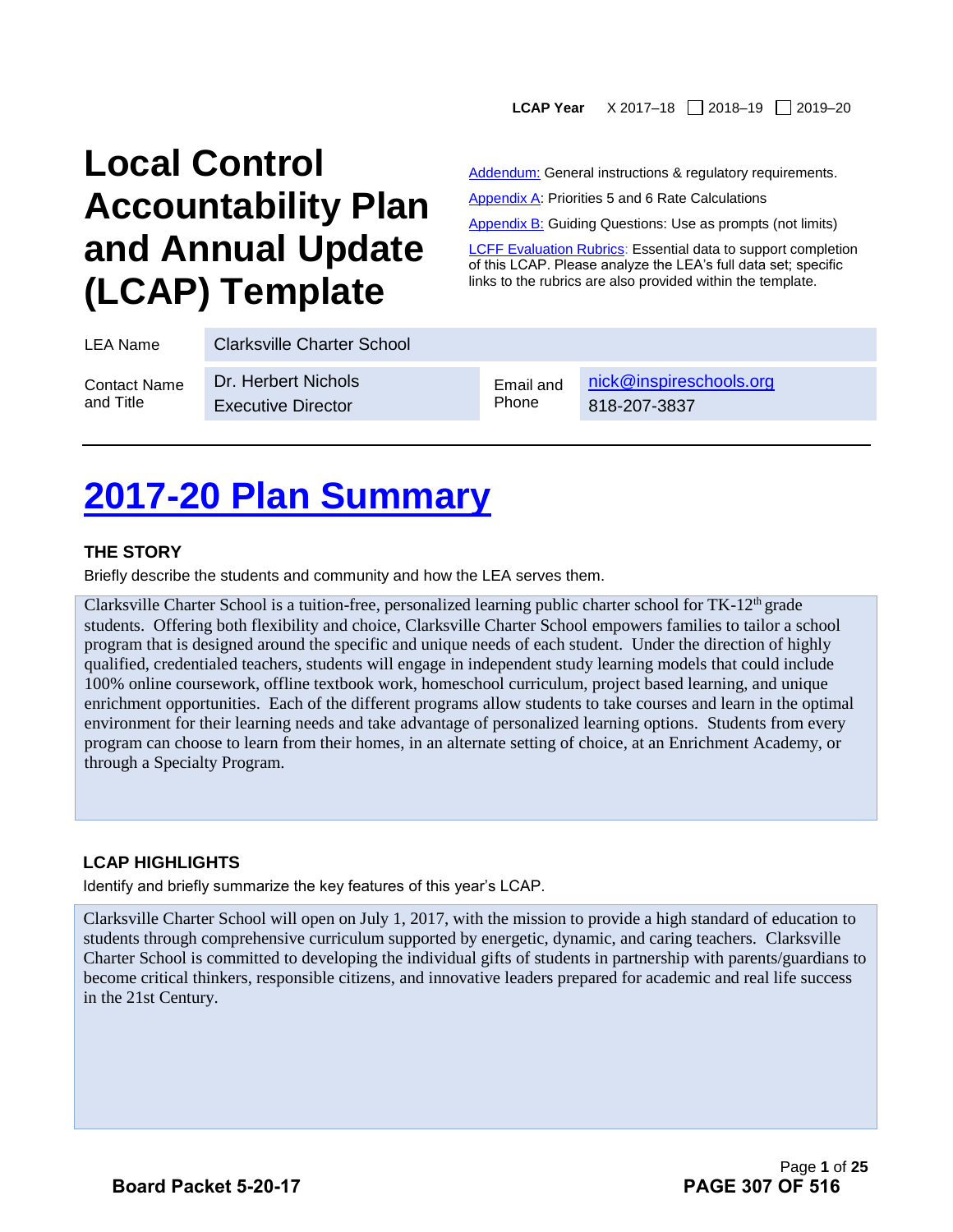# **Goals, Actions, & Services**

Strategic Planning Details and Accountability

Complete a copy of the following table for each of the LEA's goals. Duplicate the table as needed.

|      | l New | X Modified                                      | $\Box$ Unchanged                                                                                                  |
|------|-------|-------------------------------------------------|-------------------------------------------------------------------------------------------------------------------|
| Goal |       | working collaboratively with parents/guardians. | Appropriately credential teachers will provide personalized learning to support/improve student achievement while |

| State and/or Local Priorities Addressed by this goal: | STATE $x 1 x 2 \square 3 \square 4 \square 5 \square 6 x 7 \square 8$                                                                                                                                                                                                             |
|-------------------------------------------------------|-----------------------------------------------------------------------------------------------------------------------------------------------------------------------------------------------------------------------------------------------------------------------------------|
|                                                       | COE $\Box$ 9 $\Box$ 10                                                                                                                                                                                                                                                            |
|                                                       | LOCAL                                                                                                                                                                                                                                                                             |
| <b>Identified Need</b>                                | As an independent study school, students need a variety of ways to engage with the school<br>community to positively impact their educational experience. Focused professional development<br>needs to provide to parents because they provide instructional support to students. |

Parent participation in meetings, workshops, trainings, etc. is low.

#### EXPECTED ANNUAL MEASURABLE OUTCOMES

| Metrics/Indicators                                                                                            | <b>Baseline</b>                                                                      | 2017-18 | 2018-19 | 2019-20 |
|---------------------------------------------------------------------------------------------------------------|--------------------------------------------------------------------------------------|---------|---------|---------|
| 100% of teachers<br>appropriately assigned and<br>fully credentialed.                                         | New school program<br>and baseline will be<br>established 2017-<br>2016 school year. |         |         |         |
| Increase number of students<br>participating in Enrichment<br>Academies as measured by<br>student enrollment. | New program and<br>Baseline data will<br>be available in<br>2017-18                  |         |         |         |
| Increase the number of<br>parents who participate in                                                          | New program and<br>Baseline data will                                                |         |         |         |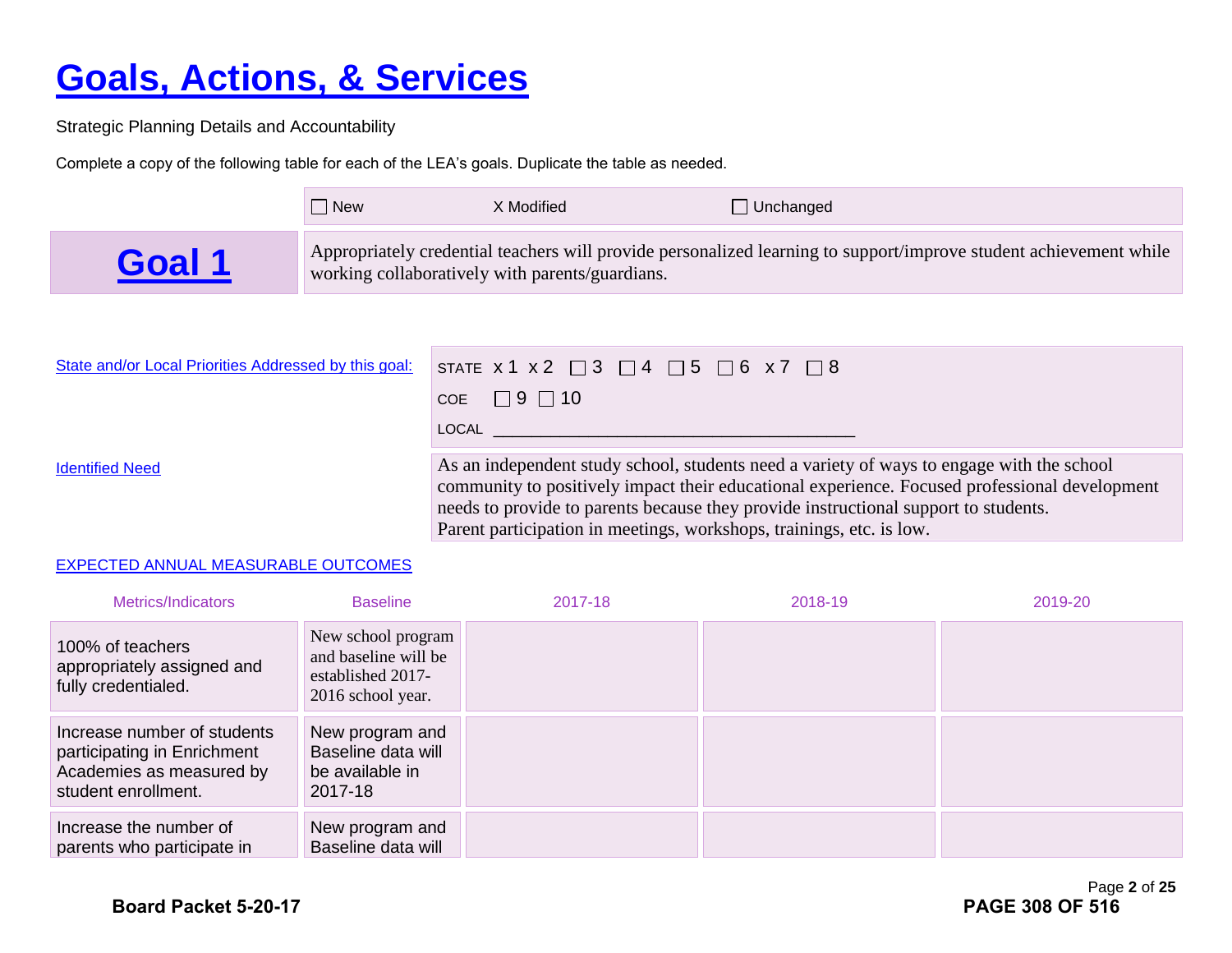| various school activities as<br>measured by sign-ins.                                                         | be available in<br>2017-18                                                           |  |  |
|---------------------------------------------------------------------------------------------------------------|--------------------------------------------------------------------------------------|--|--|
| Increase parent participation<br>rate for the school climate<br>survey by 10%.                                | New school program<br>and baseline will be<br>established 2017-<br>2016 school year. |  |  |
| Maintain current attendance<br>rates of 95% or higher by<br>ensuring the timely completion<br>of assignments. | New school program<br>and baseline will be<br>established 2017-<br>2016 school year. |  |  |
| Maintain chronic absenteeism<br>rate at 0%.                                                                   | New school program<br>and baseline will be<br>established 2017-<br>2016 school year. |  |  |
| Maintain the rate of pupil<br>suspension and expulsions<br>rates.                                             | New school program<br>and baseline will be<br>established 2017-<br>2016 school year. |  |  |
| Maintain safe facilities as<br>demonstrated in the Facilities<br>Inventory (FIT) Report.                      | New school program<br>and baseline will be<br>established 2017-<br>2016 school year. |  |  |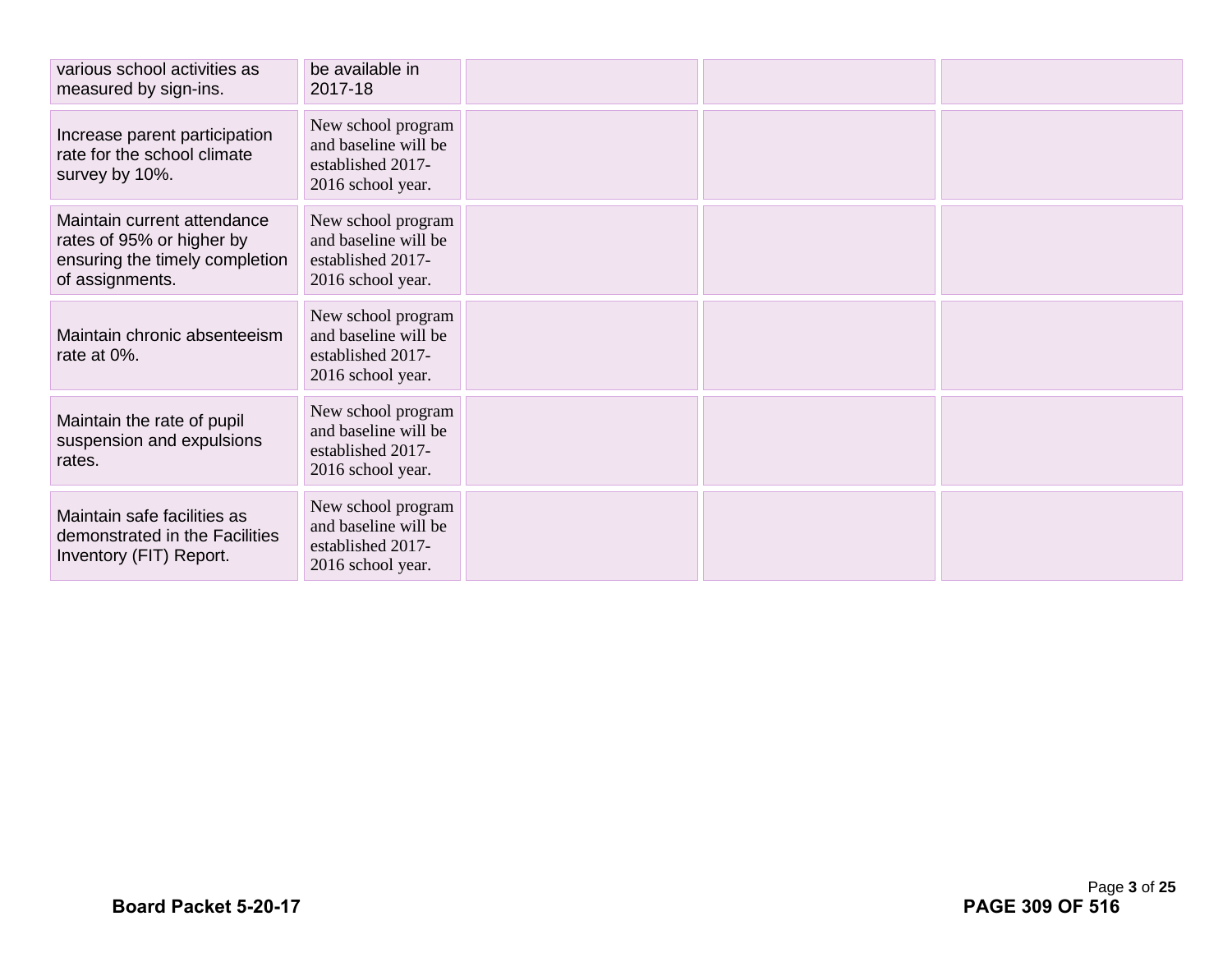Complete a copy of the following table for each of the LEA's Actions/Services. Duplicate the table, including Budgeted Expenditures, as needed.

| <b>Action</b>                          |                                                                                                                                                                                                                                                             |               |                    |                                        |                                                                                                                                                             |                                                                                                              |                                                                  |                                                                                                                                                                                                                                                             |
|----------------------------------------|-------------------------------------------------------------------------------------------------------------------------------------------------------------------------------------------------------------------------------------------------------------|---------------|--------------------|----------------------------------------|-------------------------------------------------------------------------------------------------------------------------------------------------------------|--------------------------------------------------------------------------------------------------------------|------------------------------------------------------------------|-------------------------------------------------------------------------------------------------------------------------------------------------------------------------------------------------------------------------------------------------------------|
|                                        |                                                                                                                                                                                                                                                             |               |                    |                                        |                                                                                                                                                             | For Actions/Services not included as contributing to meeting the Increased or Improved Services Requirement: |                                                                  |                                                                                                                                                                                                                                                             |
|                                        | <b>Students to be Served</b>                                                                                                                                                                                                                                | X All         |                    | Students with Disabilities             |                                                                                                                                                             | □ [Specific Student Group(s)]                                                                                |                                                                  |                                                                                                                                                                                                                                                             |
|                                        | Location(s)                                                                                                                                                                                                                                                 | X All schools |                    | Specific Schools:                      |                                                                                                                                                             | Specific Grade spans:                                                                                        |                                                                  |                                                                                                                                                                                                                                                             |
|                                        |                                                                                                                                                                                                                                                             |               |                    |                                        | <b>OR</b>                                                                                                                                                   |                                                                                                              |                                                                  |                                                                                                                                                                                                                                                             |
|                                        |                                                                                                                                                                                                                                                             |               |                    |                                        |                                                                                                                                                             | For Actions/Services included as contributing to meeting the Increased or Improved Services Requirement:     |                                                                  |                                                                                                                                                                                                                                                             |
|                                        | <b>Students to be Served</b>                                                                                                                                                                                                                                |               | X English Learners | X Foster Youth                         | X Low Income                                                                                                                                                |                                                                                                              |                                                                  |                                                                                                                                                                                                                                                             |
|                                        | <b>Scope of Services</b>                                                                                                                                                                                                                                    |               | X LEA-wide         | $\Box$ Schoolwide                      | <b>OR</b>                                                                                                                                                   | □ Limited to Unduplicated Student Group(s)                                                                   |                                                                  |                                                                                                                                                                                                                                                             |
|                                        | Location(s)                                                                                                                                                                                                                                                 | X All schools |                    | Specific Schools:                      |                                                                                                                                                             | □ Specific Grade spans:                                                                                      |                                                                  |                                                                                                                                                                                                                                                             |
| <b>ACTIONS/SERVICES</b>                |                                                                                                                                                                                                                                                             |               |                    |                                        |                                                                                                                                                             |                                                                                                              |                                                                  |                                                                                                                                                                                                                                                             |
| Action <sup>1</sup>                    |                                                                                                                                                                                                                                                             |               |                    |                                        |                                                                                                                                                             |                                                                                                              | 2019-20                                                          |                                                                                                                                                                                                                                                             |
| $\Box$ New                             | Modified X Unchanged                                                                                                                                                                                                                                        |               |                    | $\Box$ New                             | Modified X Unchanged                                                                                                                                        |                                                                                                              | $\Box$ New                                                       | Modified X Unchanged                                                                                                                                                                                                                                        |
| $\bullet$<br>$\bullet$<br>effectively. | Ensure teachers are subject matter competent:<br>Annual teacher credential review, including<br>CLAD or equivalent<br>Audit Highly Qualified Teacher assignments<br>Implement a performance review process that<br>evaluates teacher implementation of CCSS |               |                    | $\bullet$<br>$\bullet$<br>effectively. | Annual teacher credential review, including<br>CLAD or equivalent<br>Audit Highly Qualified Teacher assignments<br>evaluates teacher implementation of CCSS | Ensure teachers are subject matter competent:<br>Implement a performance review process that                 | $\bullet$<br>$\bullet$<br>$\bullet$<br>$\bullet$<br>effectively. | Ensure teachers are subject matter competent:<br>Annual teacher credential review, including<br>CLAD or equivalent<br>Audit Highly Qualified Teacher assignments<br>Implement a performance review process that<br>evaluates teacher implementation of CCSS |
|                                        | <b>BUDGETED EXPENDITURES</b>                                                                                                                                                                                                                                |               |                    |                                        |                                                                                                                                                             |                                                                                                              |                                                                  |                                                                                                                                                                                                                                                             |
| 2017-18                                |                                                                                                                                                                                                                                                             |               |                    | 2018-19                                |                                                                                                                                                             |                                                                                                              | 2019-20                                                          |                                                                                                                                                                                                                                                             |
| Amount                                 | \$2,035,000                                                                                                                                                                                                                                                 |               |                    | Amount                                 | \$2,075,700                                                                                                                                                 |                                                                                                              | Amount                                                           | \$2,117,214                                                                                                                                                                                                                                                 |
| <b>Source</b>                          | 1100                                                                                                                                                                                                                                                        |               |                    | <b>Source</b>                          | 1100                                                                                                                                                        |                                                                                                              | Source                                                           | 1100                                                                                                                                                                                                                                                        |
|                                        |                                                                                                                                                                                                                                                             |               |                    |                                        |                                                                                                                                                             |                                                                                                              |                                                                  | Page 4 of 25                                                                                                                                                                                                                                                |

Page **4** of **25**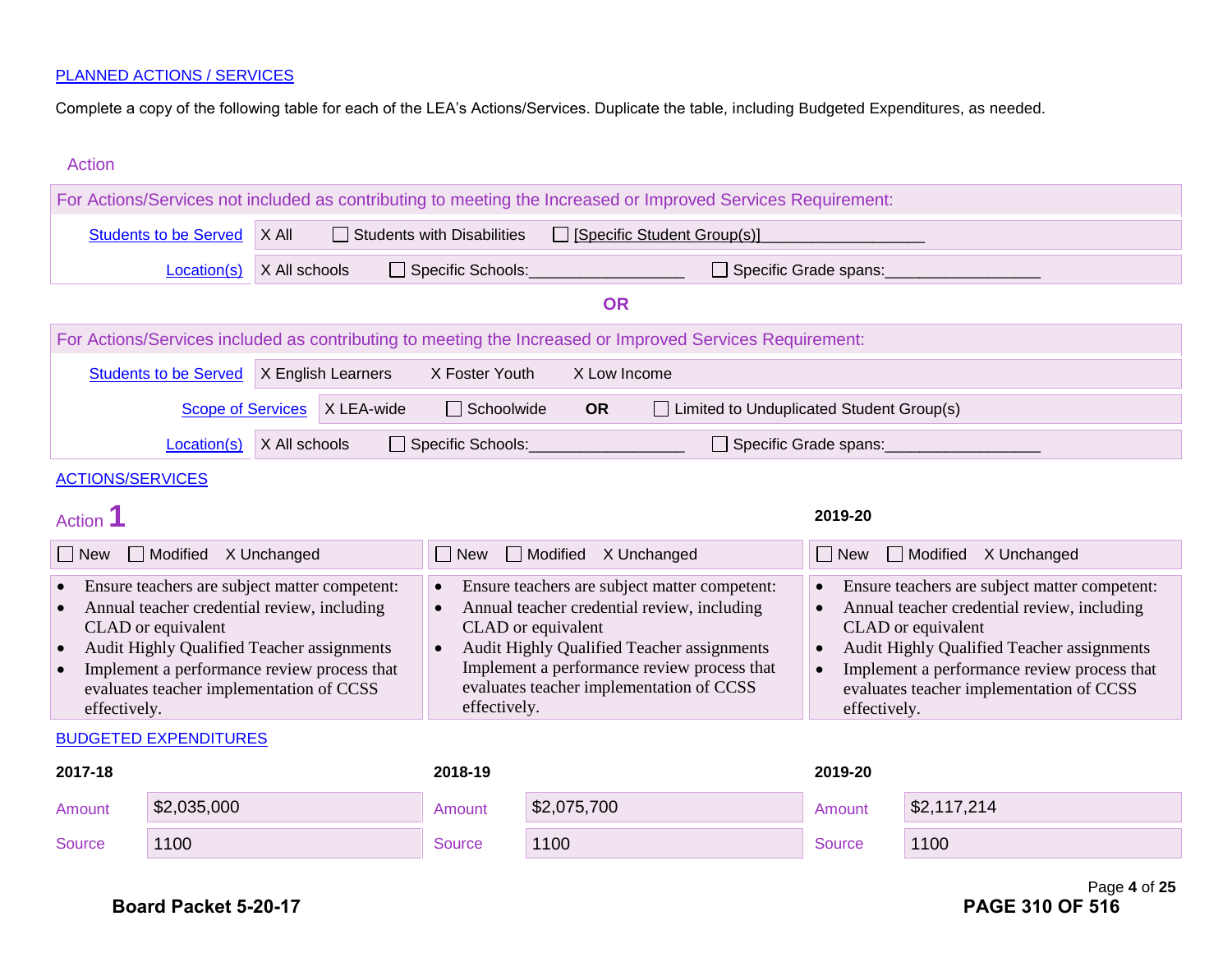Certificated Teachers

## Action **2**

| 2017-18                                                                                                                                                                                                                                                                                                                                                                                                                                                                                                                                                                                                   | 2018-19                                                                                                                                                                                                                                                                                                                                                                                                                                                                                                                                                                         | 2019-20                                                                                                                                                                                                                                                                                                                                                                                                                                                                                                                                                                         |
|-----------------------------------------------------------------------------------------------------------------------------------------------------------------------------------------------------------------------------------------------------------------------------------------------------------------------------------------------------------------------------------------------------------------------------------------------------------------------------------------------------------------------------------------------------------------------------------------------------------|---------------------------------------------------------------------------------------------------------------------------------------------------------------------------------------------------------------------------------------------------------------------------------------------------------------------------------------------------------------------------------------------------------------------------------------------------------------------------------------------------------------------------------------------------------------------------------|---------------------------------------------------------------------------------------------------------------------------------------------------------------------------------------------------------------------------------------------------------------------------------------------------------------------------------------------------------------------------------------------------------------------------------------------------------------------------------------------------------------------------------------------------------------------------------|
| Modified X Unchanged<br>$\Box$ New                                                                                                                                                                                                                                                                                                                                                                                                                                                                                                                                                                        | $\Box$ New<br>$\Box$ Modified<br>X Unchanged                                                                                                                                                                                                                                                                                                                                                                                                                                                                                                                                    | $\Box$ New<br>$\Box$ Modified<br>X Unchanged                                                                                                                                                                                                                                                                                                                                                                                                                                                                                                                                    |
| Focused Professional development and parent<br>engagement:<br>Create and implement school-wide and<br>department professional development calendar<br>and data meetings for staff and parents.<br>Conduct ongoing in-service days and monthly<br>$\bullet$<br>professional development, informed by staff &<br>parent input and needs analysis.<br>Provide opportunities for families to support<br>$\bullet$<br>their students' educations and provide input in<br>decisions, feel welcomed and comfortable<br>accessing school resources, including parents of<br>ELL students and unduplicated pupils. | Focused Professional development and parent<br>engagement:<br>Create and implement school-wide and<br>department professional development calendar<br>and data meetings for staff and parents.<br>Conduct ongoing in-service days and monthly<br>professional development, informed by staff &<br>parent input and needs analysis.<br>Provide opportunities for families to support<br>their students' educations and provide input in<br>decisions, feel welcomed and comfortable<br>accessing school resources, including parents of<br>ELL students and unduplicated pupils. | Focused Professional development and parent<br>engagement:<br>Create and implement school-wide and<br>department professional development calendar<br>and data meetings for staff and parents.<br>Conduct ongoing in-service days and monthly<br>professional development, informed by staff &<br>parent input and needs analysis.<br>Provide opportunities for families to support<br>their students' educations and provide input in<br>decisions, feel welcomed and comfortable<br>accessing school resources, including parents of<br>ELL students and unduplicated pupils. |

#### BUDGETED EXPENDITURES

| 2017-18                                                                                                                                                                                                                    |                                 | 2018-19                                                                                                                                                                                                                    |                                 | 2019-20                                                                                                                                                                                                                    |                                 |
|----------------------------------------------------------------------------------------------------------------------------------------------------------------------------------------------------------------------------|---------------------------------|----------------------------------------------------------------------------------------------------------------------------------------------------------------------------------------------------------------------------|---------------------------------|----------------------------------------------------------------------------------------------------------------------------------------------------------------------------------------------------------------------------|---------------------------------|
| Amount                                                                                                                                                                                                                     | \$5,000                         | Amount                                                                                                                                                                                                                     | \$5,100                         | Amount                                                                                                                                                                                                                     | \$5,202                         |
| Source                                                                                                                                                                                                                     | 5804                            | Source                                                                                                                                                                                                                     | 5804                            | <b>Source</b>                                                                                                                                                                                                              | 5804                            |
| <b>Budget</b><br>Reference                                                                                                                                                                                                 | <b>Professional Development</b> | <b>Budget</b><br>Reference                                                                                                                                                                                                 | <b>Professional Development</b> | <b>Budget</b><br>Reference                                                                                                                                                                                                 | <b>Professional Development</b> |
| Action 3                                                                                                                                                                                                                   |                                 | 2018-19                                                                                                                                                                                                                    |                                 | 2019-20                                                                                                                                                                                                                    |                                 |
| l New                                                                                                                                                                                                                      | Modified<br>X Unchanged         | New                                                                                                                                                                                                                        | $\Box$ Modified<br>X Unchanged  | $\Box$ New $\Box$ Modified                                                                                                                                                                                                 | X Unchanged                     |
| Monitor and intervene on attendance and<br>behavior:<br>Monthly analysis of attendance and behavior<br>data by subgroup.<br>Special education services to students with<br>emotional and behavioral challenges as required |                                 | Monitor and intervene on attendance and<br>behavior:<br>Monthly analysis of attendance and behavior<br>data by subgroup.<br>Special education services to students with<br>emotional and behavioral challenges as required |                                 | Monitor and intervene on attendance and<br>behavior:<br>Monthly analysis of attendance and behavior<br>data by subgroup.<br>Special education services to students with<br>emotional and behavioral challenges as required |                                 |

## Page **5** of **25**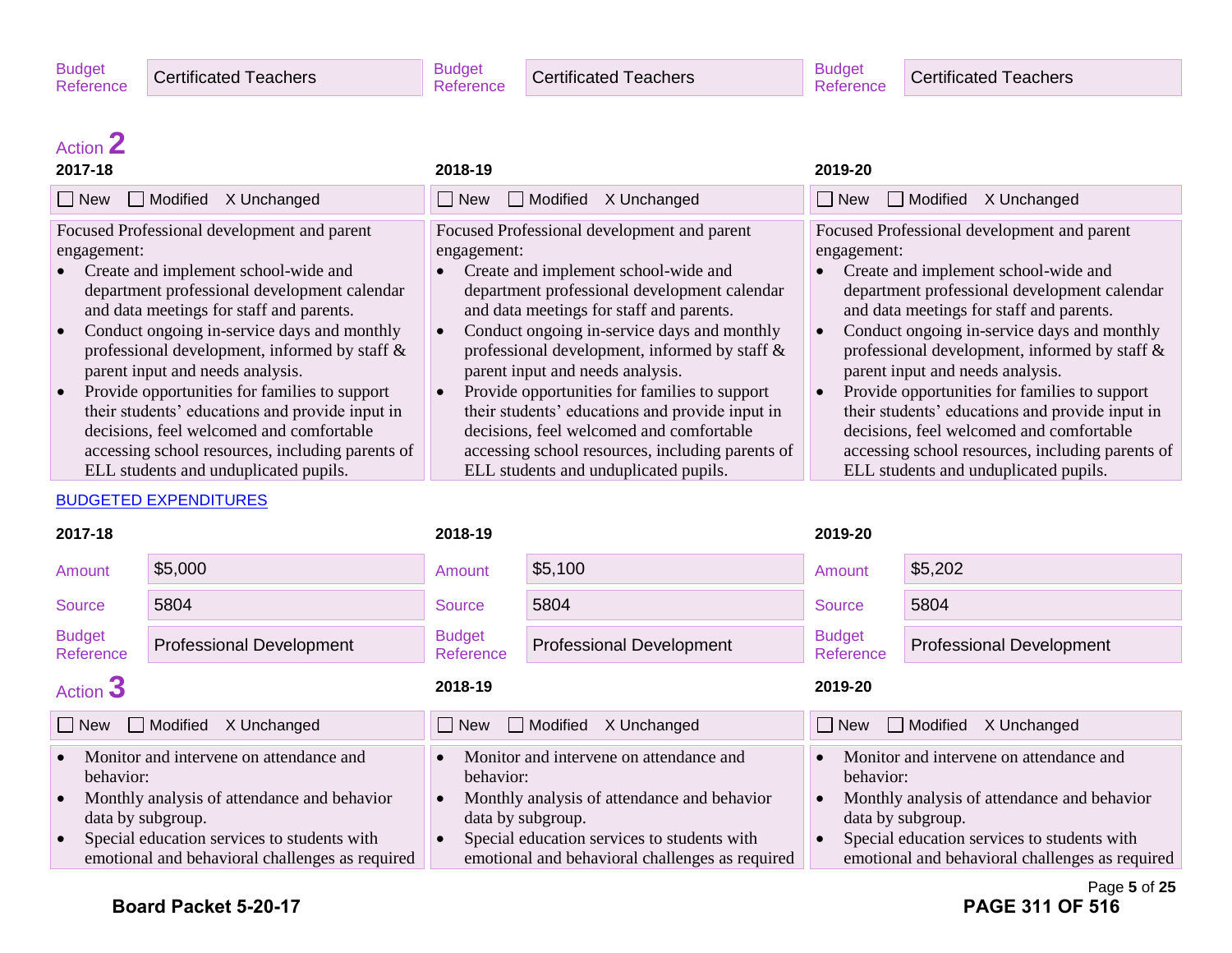| by IEP.                                         | by IEP.                                         | by IEP.                                         |
|-------------------------------------------------|-------------------------------------------------|-------------------------------------------------|
| Notify parent/guardian of attendance concerns   | Notify parent/guardian of attendance concerns   | Notify parent/guardian of attendance concerns   |
| and intervene according to attendance and       | and intervene according to attendance and       | and intervene according to attendance and       |
| enrollment compliancy procedures.               | enrollment compliancy procedures.               | enrollment compliancy procedures.               |
| Administer, analyze, and respond to results of  | Administer, analyze, and respond to results of  | Administer, analyze, and respond to results of  |
| annual student and staff satisfaction surveys.  | annual student and staff satisfaction surveys.  | annual student and staff satisfaction surveys.  |
| Refine intensive targeted interventions for     | Refine intensive targeted interventions for     | Refine intensive targeted interventions for     |
| students with behaviors indicating a likelihood | students with behaviors indicating a likelihood | students with behaviors indicating a likelihood |
| of dropping out or in danger of failing.        | of dropping out or in danger of failing.        | of dropping out or in danger of failing.        |
|                                                 |                                                 |                                                 |

#### BUDGETED EXPENDITURES

| 2017-18                                                                                                                                                                                                                                                                                                                                                                                                                                                                     |                                    | 2018-19                                      |                                                                                                                                                                                                                                                                                                                                                                                                                                      |                                                                                                                                                                                                                                                                                                                                                                                                                                      | 2019-20                            |  |  |
|-----------------------------------------------------------------------------------------------------------------------------------------------------------------------------------------------------------------------------------------------------------------------------------------------------------------------------------------------------------------------------------------------------------------------------------------------------------------------------|------------------------------------|----------------------------------------------|--------------------------------------------------------------------------------------------------------------------------------------------------------------------------------------------------------------------------------------------------------------------------------------------------------------------------------------------------------------------------------------------------------------------------------------|--------------------------------------------------------------------------------------------------------------------------------------------------------------------------------------------------------------------------------------------------------------------------------------------------------------------------------------------------------------------------------------------------------------------------------------|------------------------------------|--|--|
| Amount                                                                                                                                                                                                                                                                                                                                                                                                                                                                      | \$92,160                           | Amount                                       | \$94,003                                                                                                                                                                                                                                                                                                                                                                                                                             | Amount                                                                                                                                                                                                                                                                                                                                                                                                                               | \$95,883                           |  |  |
| Source                                                                                                                                                                                                                                                                                                                                                                                                                                                                      | 1300                               | Source                                       | 1300                                                                                                                                                                                                                                                                                                                                                                                                                                 | <b>Source</b>                                                                                                                                                                                                                                                                                                                                                                                                                        | 1300                               |  |  |
| <b>Budget</b><br>Reference                                                                                                                                                                                                                                                                                                                                                                                                                                                  | <b>Certificated Administrators</b> | <b>Budget</b><br>Reference                   | <b>Certificated Administrators</b>                                                                                                                                                                                                                                                                                                                                                                                                   | <b>Budget</b><br>Reference                                                                                                                                                                                                                                                                                                                                                                                                           | <b>Certificated Administrators</b> |  |  |
| Action 4                                                                                                                                                                                                                                                                                                                                                                                                                                                                    |                                    | 2018-19                                      |                                                                                                                                                                                                                                                                                                                                                                                                                                      | 2019-20                                                                                                                                                                                                                                                                                                                                                                                                                              |                                    |  |  |
| $\Box$ Modified<br>X Unchanged<br>$\Box$ New                                                                                                                                                                                                                                                                                                                                                                                                                                |                                    | $\Box$ Modified<br>X Unchanged<br>$\Box$ New |                                                                                                                                                                                                                                                                                                                                                                                                                                      | Modified X Unchanged<br>$\Box$ New                                                                                                                                                                                                                                                                                                                                                                                                   |                                    |  |  |
| Continue the use of Parent Portal:<br>Continue to train staff in how to post<br>$\bullet$<br>communications, progress reports, assessment<br>data to Parent Portal<br>Continue to engage parents in use of parent<br>$\bullet$<br>portal (demonstration sessions, how to guides)<br>Continue to have teachers engage parents<br>$\bullet$<br>through weekly class newsletters and progress<br>reports (viewable through Parent Portal) and<br>monthly check-in conferences. |                                    | $\bullet$<br>$\bullet$<br>$\bullet$          | Continue the use of Parent Portal:<br>Continue to train staff in how to post<br>communications, progress reports, assessment<br>data to Parent Portal<br>Continue to engage parents in use of parent<br>portal (demonstration sessions, how to guides)<br>Continue to have teachers engage parents<br>through weekly class newsletters and progress<br>reports (viewable through Parent Portal) and<br>monthly check-in conferences. | Continue the use of Parent Portal:<br>Continue to train staff in how to post<br>communications, progress reports, assessment<br>data to Parent Portal<br>Continue to engage parents in use of parent<br>portal (demonstration sessions, how to guides)<br>Continue to have teachers engage parents<br>through weekly class newsletters and progress<br>reports (viewable through Parent Portal) and<br>monthly check-in conferences. |                                    |  |  |

#### BUDGETED EXPENDITURES

| 2017-18 |     | 2018-19       |     | 2019-20 |     |
|---------|-----|---------------|-----|---------|-----|
| Amount  | U   | Amount        | 0   | Amount  | U   |
| Source  | n/a | <b>Source</b> | n/a | Source  | n/a |

Page **6** of **25**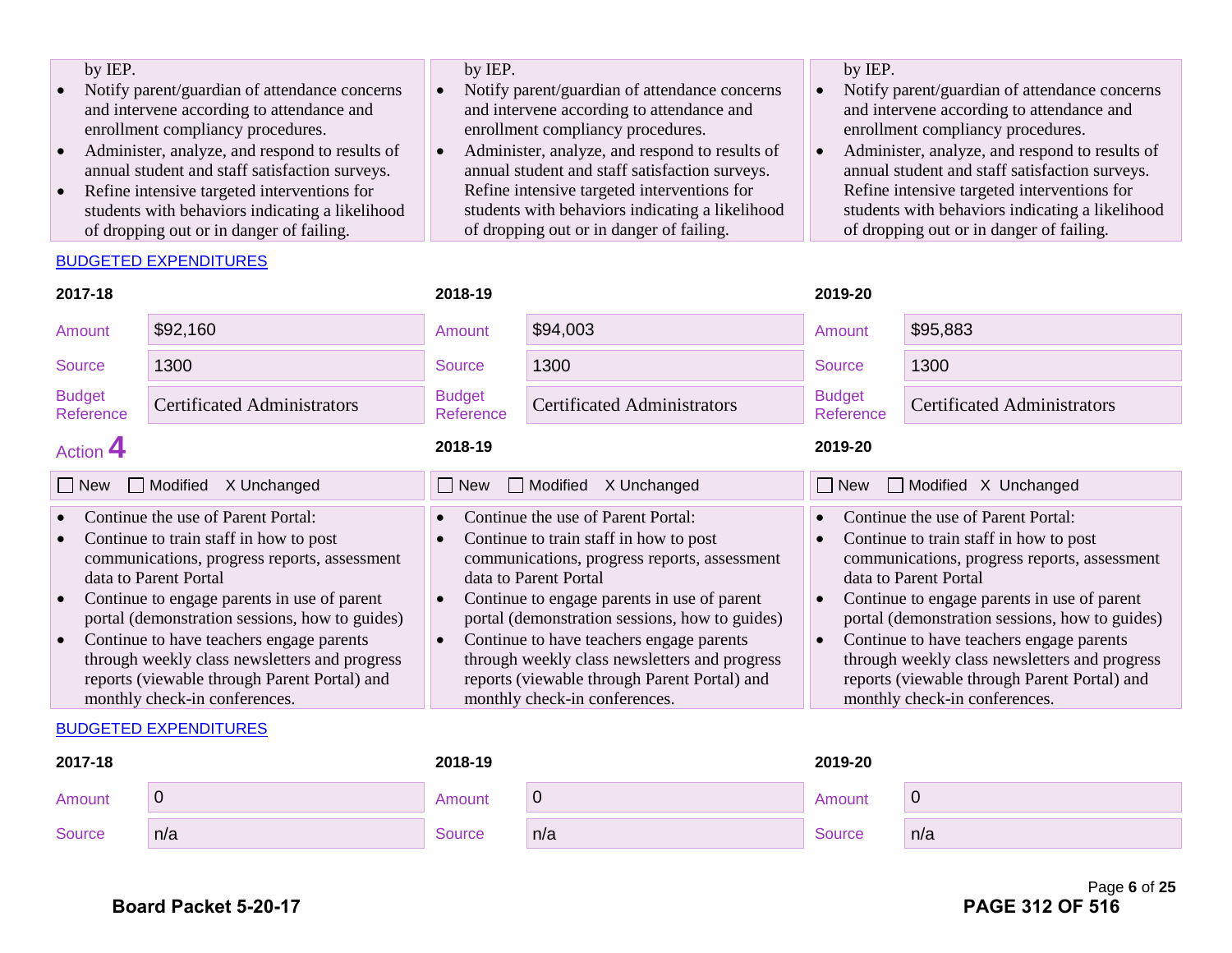| <b>Budget</b><br>Reference | Already included in goal | <b>Budget</b> | Already included in goal | <b>Budge</b> | Already included in goal |
|----------------------------|--------------------------|---------------|--------------------------|--------------|--------------------------|
|----------------------------|--------------------------|---------------|--------------------------|--------------|--------------------------|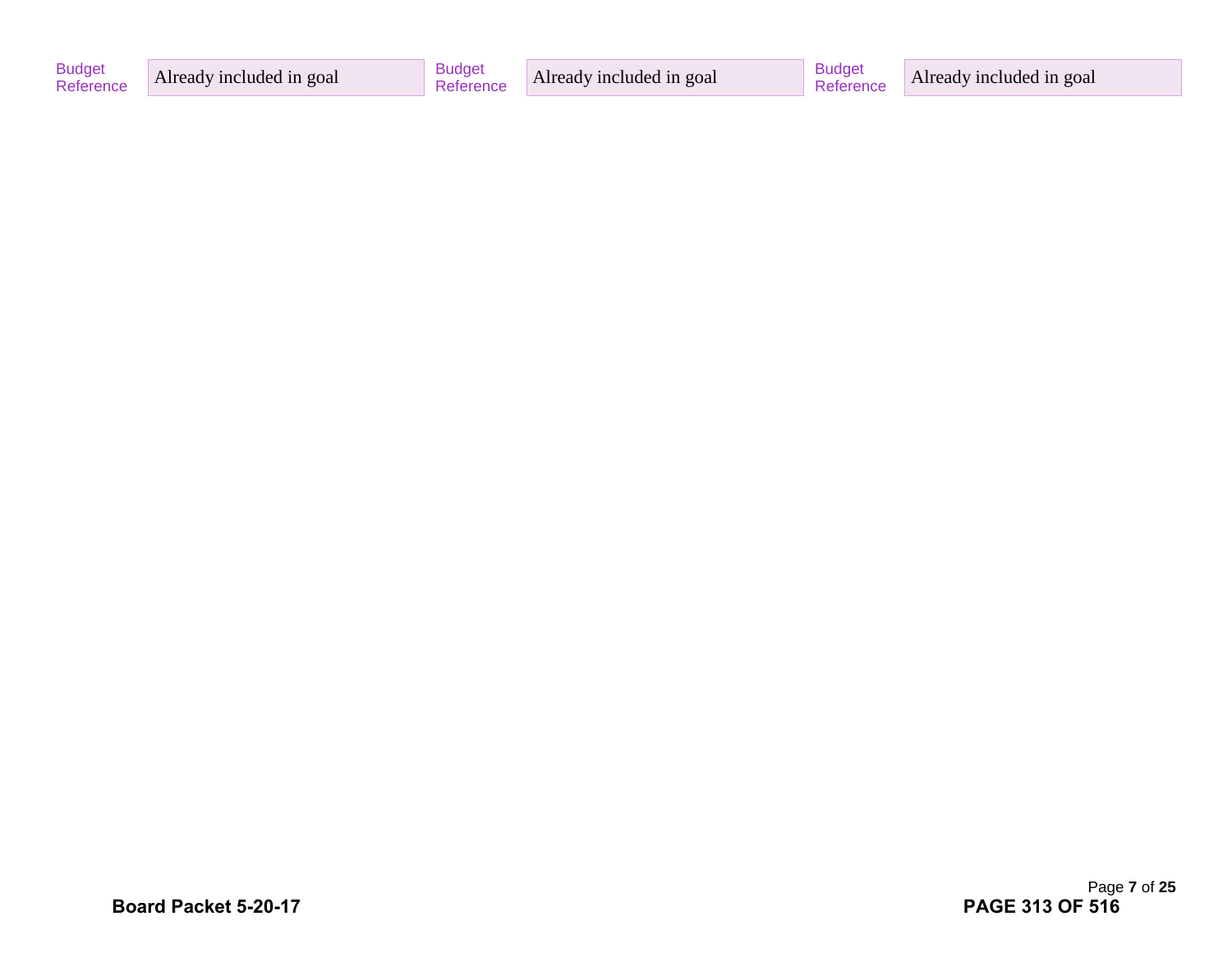|        | New                                | X Modified | $\Box$ Unchanged                                                                                                                                                                                                                  |
|--------|------------------------------------|------------|-----------------------------------------------------------------------------------------------------------------------------------------------------------------------------------------------------------------------------------|
| Goal 2 | demonstrated by multiple measures. |            | Create systems and structures that provide multiple pathways of personalized learning to increase students who meet or<br>exceed California Common Core State Standards (CCSS) for English language arts (ELA) and Mathematics as |

| State and/or Local Priorities Addressed by this goal: | STATE $x1 x2 \square 3 \square 4 \square 5 \square 6 x7 \square 8$                                                                                                                                                                                                                                                                                                                                                                                                     |
|-------------------------------------------------------|------------------------------------------------------------------------------------------------------------------------------------------------------------------------------------------------------------------------------------------------------------------------------------------------------------------------------------------------------------------------------------------------------------------------------------------------------------------------|
|                                                       | COE $\Box$ 9 $\Box$ 10                                                                                                                                                                                                                                                                                                                                                                                                                                                 |
|                                                       | LOCAL <b>Andrew Marshall</b>                                                                                                                                                                                                                                                                                                                                                                                                                                           |
| <b>Identified Need</b>                                | Administration and staff need to create and implement a formal system to quickly identify and support students in<br>danger of failing. While many parents are highly involved in the student-parent-teacher partnership through<br>monthly conferences and frequent dialogue, the school needs to formally involve parents and students in the<br>decision-making process of the school by creating a parent-involved leadership team, such as a School Site Council. |

career resources and/or internship opportunities for students.

The school needs to establish community partnerships and connections to provide students with more college and

#### EXPECTED ANNUAL MEASURABLE OUTCOMES

| Metrics/Indicators                                                                                                                                                                   | <b>Baseline</b>                                                                  | 2017-18 | 2018-19 | 2019-20 |
|--------------------------------------------------------------------------------------------------------------------------------------------------------------------------------------|----------------------------------------------------------------------------------|---------|---------|---------|
| <b>CAASPP</b> participation<br>rate will be at least<br>95%                                                                                                                          | New school program and<br>baseline will be established<br>2017-2016 school year. |         |         |         |
| The percentage of<br>Clarksville students<br>meeting or exceeding<br>standards on CAASPP<br>assessments, including<br>all subgroups, will<br>meet or exceed the<br>statewide average | New school program and<br>baseline will be established<br>2017-2016 school year. |         |         |         |
| 10% of English<br>learners will increase<br>one level of proficiency                                                                                                                 | New school program and<br>baseline will be established<br>2017-2016 school year. |         |         |         |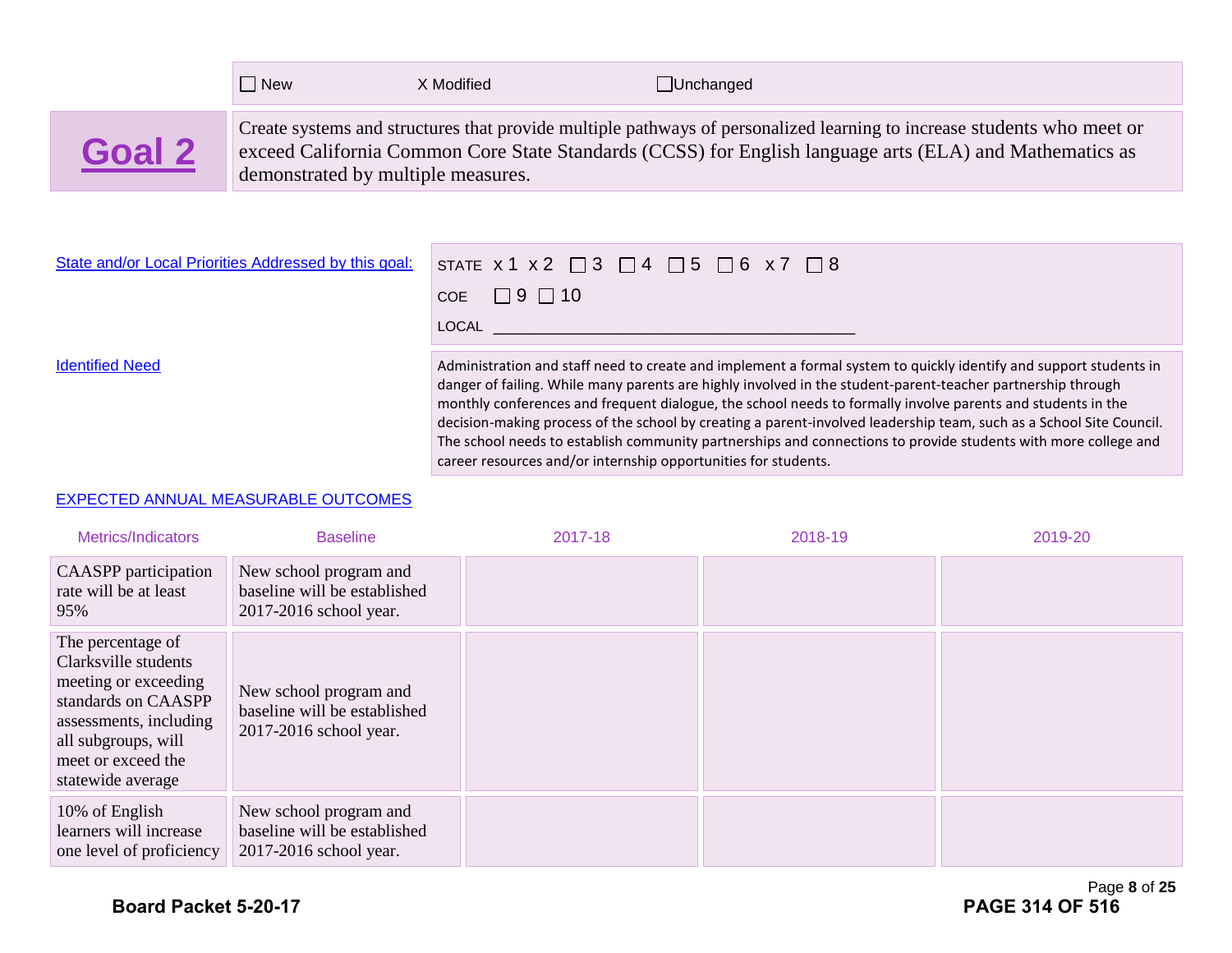| on the CELDT<br>annually                                                                                                            |                                                                                                                  |  |  |
|-------------------------------------------------------------------------------------------------------------------------------------|------------------------------------------------------------------------------------------------------------------|--|--|
| At least 10% of EL<br>students will<br>demonstrate eligibility<br>for reclassification                                              | New school program and<br>baseline will be established<br>2017-2016 school year.                                 |  |  |
| 95% of all students will<br>participate in quarterly<br>interim benchmark<br>assessments to show<br>mastery of standards<br>taught. | New school program and<br>baseline will be established<br>2017-2016 school year.                                 |  |  |
| 95% of all students will<br>participate in Fall and<br><b>Spring Summative</b><br>Diagnostic<br>assessments.                        | New school program and<br>baseline will be established<br>2017-2016 school year.                                 |  |  |
| A professional<br>development calendar<br>will be created to<br>include specific CCSS<br>PD.                                        | 100% of teachers will engage<br>$in > 15$ hours of curriculum<br>training and CCSS PD during<br>the school year. |  |  |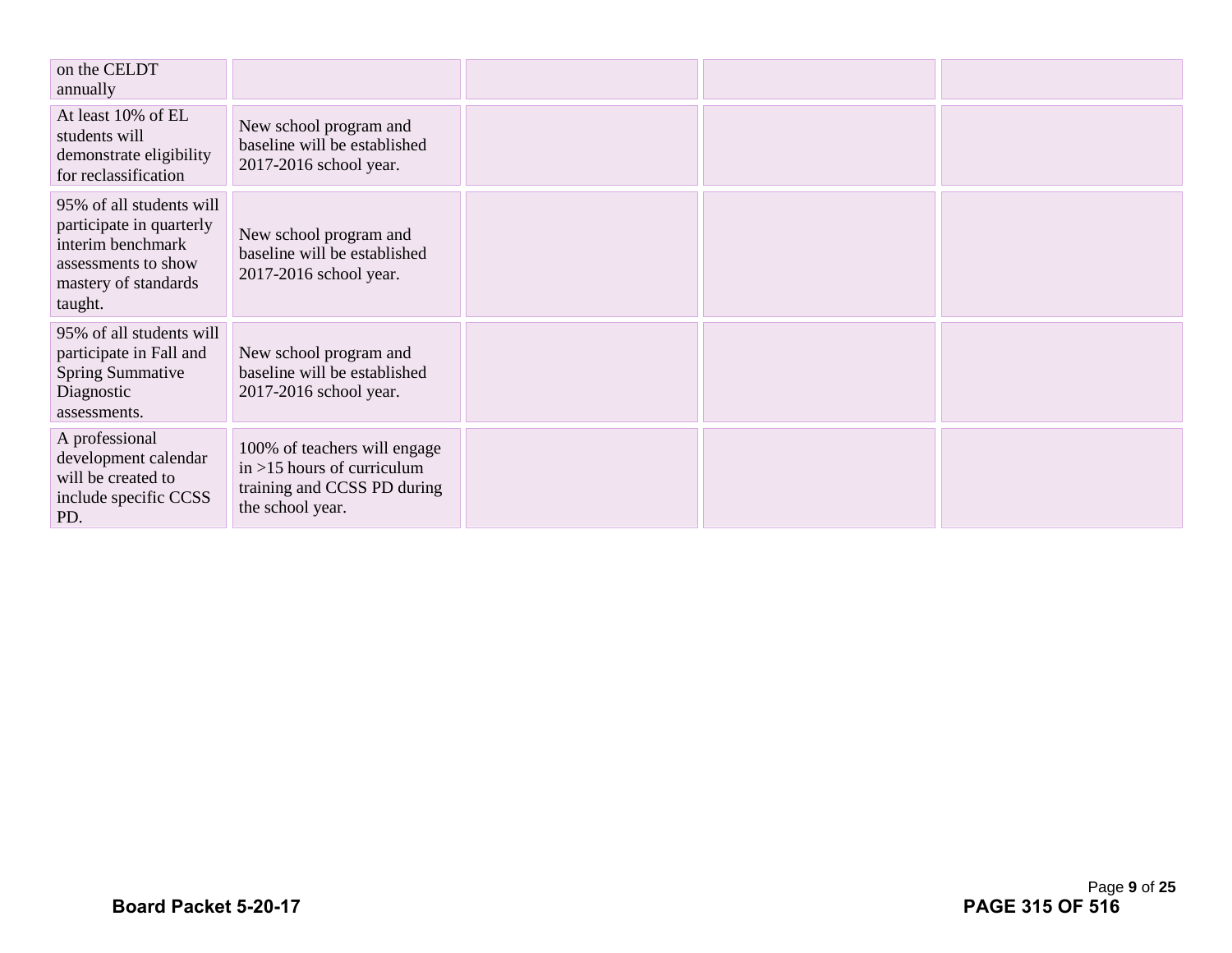Complete a copy of the following table for each of the LEA's Actions/Services. Duplicate the table, including Budgeted Expenditures, as needed.

| <b>Action</b>              |                                                                                                                          |               |                    |                                   |                                    |                                                                                                              |                            |                                                                                                                          |
|----------------------------|--------------------------------------------------------------------------------------------------------------------------|---------------|--------------------|-----------------------------------|------------------------------------|--------------------------------------------------------------------------------------------------------------|----------------------------|--------------------------------------------------------------------------------------------------------------------------|
|                            |                                                                                                                          |               |                    |                                   |                                    | For Actions/Services not included as contributing to meeting the Increased or Improved Services Requirement: |                            |                                                                                                                          |
|                            | <b>Students to be Served</b>                                                                                             | X All         |                    | $\Box$ Students with Disabilities |                                    | □ [Specific Student Group(s)]                                                                                |                            |                                                                                                                          |
|                            | Location(s)                                                                                                              | X All schools |                    | □ Specific Schools:               |                                    | $\Box$ Specific Grade spans:                                                                                 |                            |                                                                                                                          |
|                            |                                                                                                                          |               |                    |                                   | <b>OR</b>                          |                                                                                                              |                            |                                                                                                                          |
|                            |                                                                                                                          |               |                    |                                   |                                    | For Actions/Services included as contributing to meeting the Increased or Improved Services Requirement:     |                            |                                                                                                                          |
|                            | <b>Students to be Served</b>                                                                                             |               | X English Learners | X Foster Youth                    | X Low Income                       |                                                                                                              |                            |                                                                                                                          |
|                            | <b>Scope of Services</b>                                                                                                 |               | X LEA-wide         | $\Box$ Schoolwide                 | <b>OR</b>                          | □ Limited to Unduplicated Student Group(s)                                                                   |                            |                                                                                                                          |
|                            | Location(s)                                                                                                              | X All schools |                    | Specific Schools:                 |                                    | $\Box$ Specific Grade spans:                                                                                 |                            |                                                                                                                          |
| <b>ACTIONS/SERVICES</b>    |                                                                                                                          |               |                    |                                   |                                    |                                                                                                              |                            |                                                                                                                          |
| Action 1                   |                                                                                                                          |               |                    |                                   |                                    |                                                                                                              |                            |                                                                                                                          |
| 2017-18                    |                                                                                                                          |               |                    | 2018-19                           |                                    |                                                                                                              | 2019-20                    |                                                                                                                          |
| $\Box$ New                 | Modified X Unchanged                                                                                                     |               |                    | $\Box$ New                        | Modified X Unchanged               |                                                                                                              | $\Box$ New                 | Modified X Unchanged                                                                                                     |
|                            | Administer interim benchmark assessments to<br>identify the standards not yet mastered and<br>prepare for state testing. |               |                    |                                   | prepare for state testing.         | Administer interim benchmark assessments to<br>identify the standards not yet mastered and                   |                            | Administer interim benchmark assessments to<br>identify the standards not yet mastered and<br>prepare for state testing. |
|                            | <b>BUDGETED EXPENDITURES</b>                                                                                             |               |                    |                                   |                                    |                                                                                                              |                            |                                                                                                                          |
| 2017-18                    |                                                                                                                          |               |                    | 2018-19                           |                                    |                                                                                                              | 2019-20                    |                                                                                                                          |
| Amount                     | \$150,000                                                                                                                |               |                    | Amount                            | \$153,000                          |                                                                                                              | Amount                     | \$156,060                                                                                                                |
| <b>Source</b>              | 1300                                                                                                                     |               |                    | <b>Source</b>                     | 1300                               |                                                                                                              | <b>Source</b>              | 1300                                                                                                                     |
| <b>Budget</b><br>Reference | <b>Certificated Administrators</b>                                                                                       |               |                    | <b>Budget</b><br>Reference        | <b>Certificated Administrators</b> |                                                                                                              | <b>Budget</b><br>Reference | <b>Certificated Administrators</b>                                                                                       |

Page **10** of **25**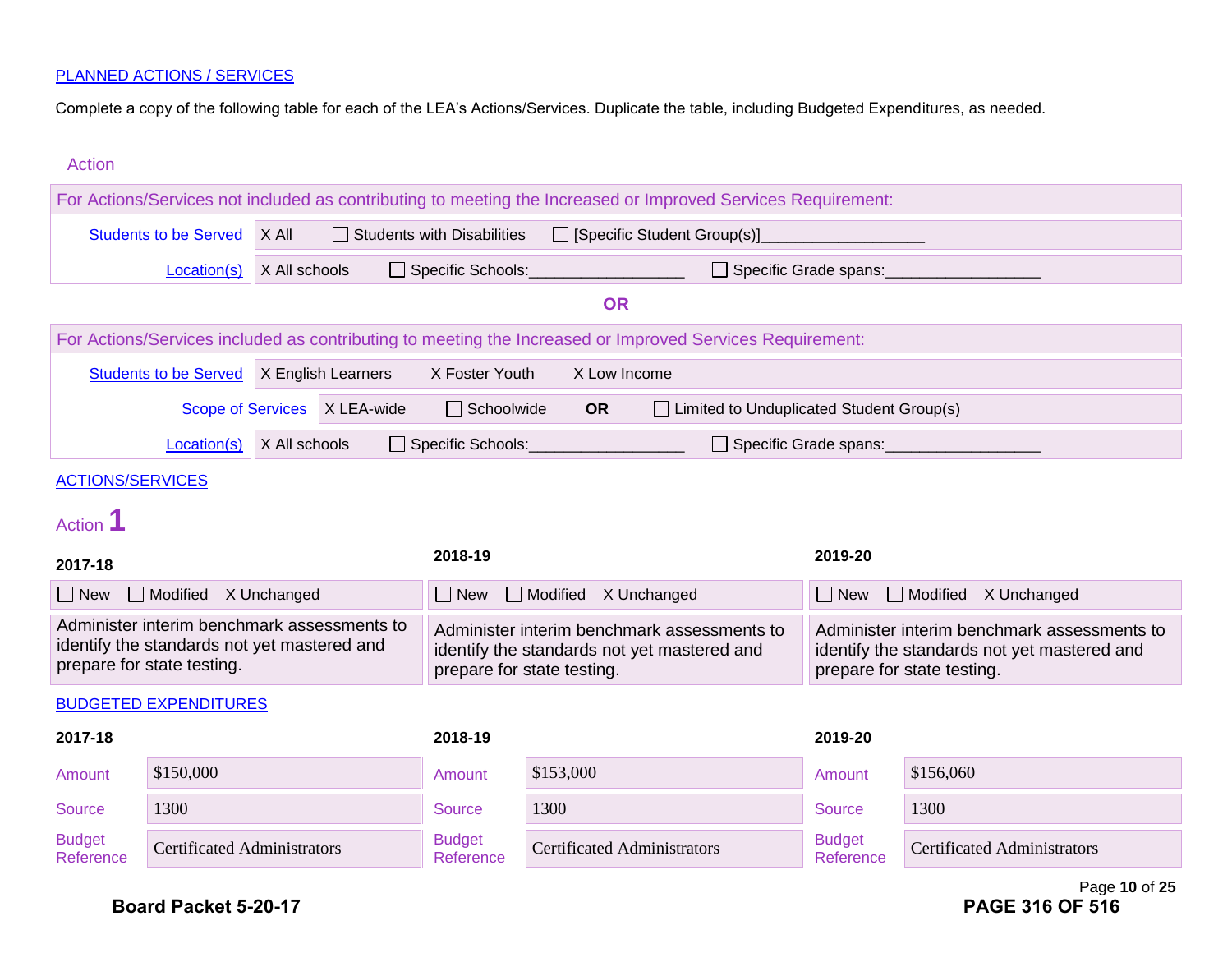## Action **2**

| 2017-18                                                                                                                                                                                                                                                                                                                                   | 2018-19                                                                                                                                                                                                                                                                                                                                                               | 2019-20                                                                                                                                                                                                                                                                                                                                                              |
|-------------------------------------------------------------------------------------------------------------------------------------------------------------------------------------------------------------------------------------------------------------------------------------------------------------------------------------------|-----------------------------------------------------------------------------------------------------------------------------------------------------------------------------------------------------------------------------------------------------------------------------------------------------------------------------------------------------------------------|----------------------------------------------------------------------------------------------------------------------------------------------------------------------------------------------------------------------------------------------------------------------------------------------------------------------------------------------------------------------|
| New Modified X Unchanged                                                                                                                                                                                                                                                                                                                  | $\Box$ New $\Box$ Modified X Unchanged                                                                                                                                                                                                                                                                                                                                | $\Box$ New $\Box$ Modified X Unchanged                                                                                                                                                                                                                                                                                                                               |
| Implement RTI model:<br>Identify at-risk students<br>Use RTI tiers to determine each student's<br>level of need<br>Implement interventions for at-risk<br>$\bullet$<br>students, such as targeted online virtual<br>instruction, supplemental instructional<br>license assignments, enrichment tutoring<br>services, SAT/ACT prep classes | • Continue to Implement RTI model:<br>Identify at-risk students<br>Continue to use RTI tiers to determine each<br>student's level of need<br>• Continue to Implement interventions for at-<br>risk students, such as targeted online virtual<br>instruction, supplemental instructional<br>license assignments, enrichment tutoring<br>services, SAT/ACT prep classes | Continue to Implement RTI model:<br>Identify at-risk students<br>Continue to use RTI tiers to determine each<br>student's level of need<br>Continue to Implement interventions for at-<br>risk students, such as targeted online<br>virtual instruction, supplemental<br>instructional license assignments,<br>enrichment tutoring services, SAT/ACT<br>prep classes |

#### BUDGETED EXPENDITURES

| 2017-18                    |                                                 | 2018-19                    |                                               | 2019-20                    |                                                 |
|----------------------------|-------------------------------------------------|----------------------------|-----------------------------------------------|----------------------------|-------------------------------------------------|
| Amount                     |                                                 | Amount                     |                                               | Amount                     |                                                 |
| Source                     |                                                 | Source                     |                                               | Source                     |                                                 |
| <b>Budget</b><br>Reference | See software costs listed in goal 1<br>action 4 | <b>Budget</b><br>Reference | See software costs listed in goal<br>action 4 | <b>Budget</b><br>Reference | See software costs listed in goal 1<br>action 4 |

## Action **3**

| 2017-18                                                                                                                                                                                                                                               | 2018-19                                                                                                                                                                                                                                               | 2019-20                                                                                                                                                                                                                                               |
|-------------------------------------------------------------------------------------------------------------------------------------------------------------------------------------------------------------------------------------------------------|-------------------------------------------------------------------------------------------------------------------------------------------------------------------------------------------------------------------------------------------------------|-------------------------------------------------------------------------------------------------------------------------------------------------------------------------------------------------------------------------------------------------------|
| $\Box$ New<br>Modified<br>$\Box$ Unchanged                                                                                                                                                                                                            | $\Box$ Modified $\Box$ Unchanged<br>l INew                                                                                                                                                                                                            | $\Box$ New $\Box$ Modified $\Box$ Unchanged                                                                                                                                                                                                           |
| Identify, assess, and instruct English Language<br>Learners:<br>Systematically collect home language survey<br>and identify ELs upon enrollment into SIS<br>Administer the CELDT annually to all EL<br>students during the appropriate testing window | Identify, assess, and instruct English Language<br>Learners:<br>Systematically collect home language survey<br>and identify ELs upon enrollment into SIS<br>Administer the CELDT annually to all EL<br>students during the appropriate testing window | Identify, assess, and instruct English Language<br>Learners:<br>Systematically collect home language survey<br>and identify ELs upon enrollment into SIS<br>Administer the CELDT annually to all EL<br>students during the appropriate testing window |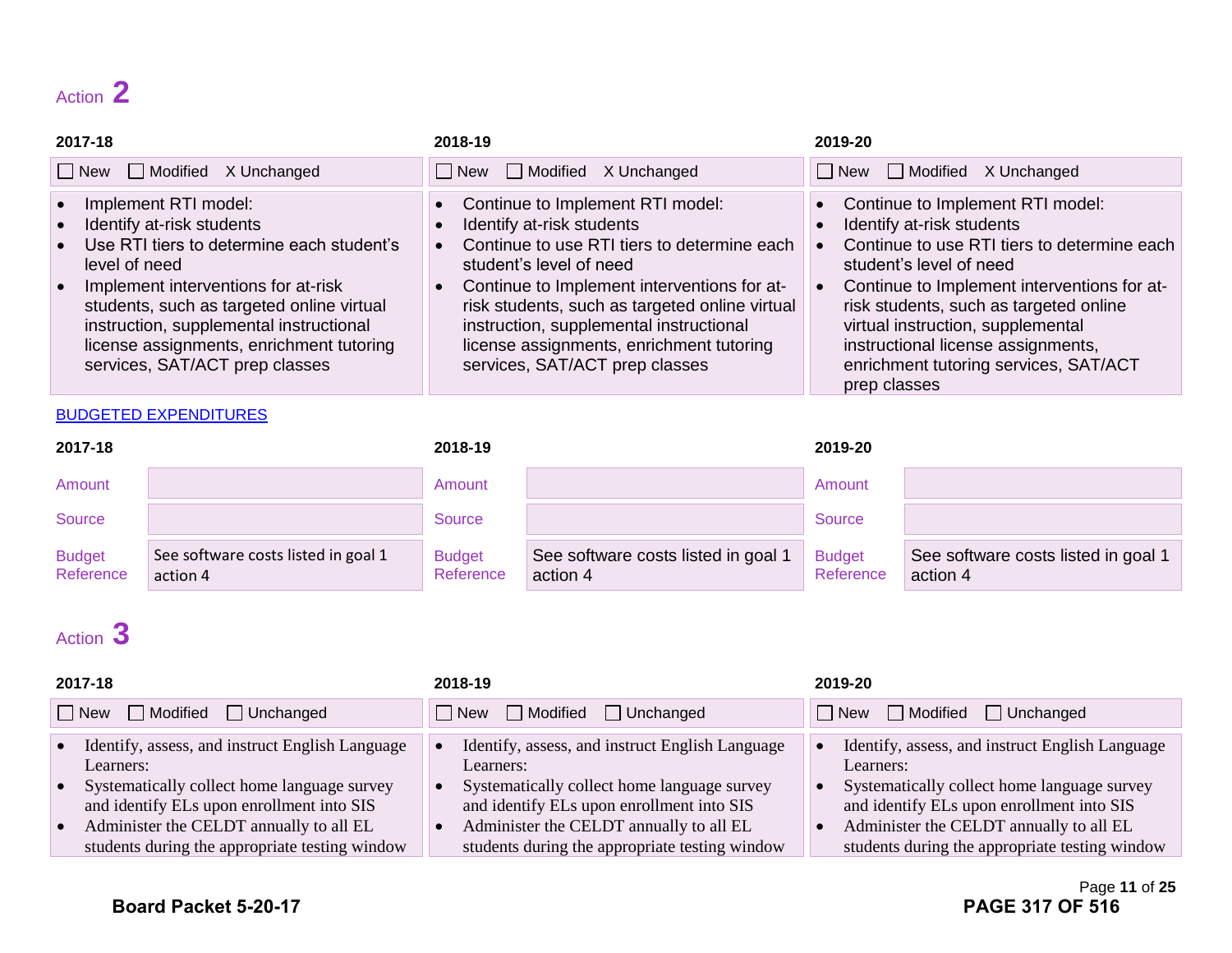- Hire ELD teacher to conduct designated EL instruction
- Track student progress toward meeting EL proficiency requirements

#### BUDGETED EXPENDITURES

#### • Hire ELD teacher to conduct designated EL instruction

- Track student progress toward meeting EL proficiency requirements
- Hire ELD teacher to conduct designated EL instruction
- Track student progress toward meeting EL proficiency requirements

| 2017-18                    |                                                             | 2018-19                    |                                                             | 2019-20                    |                                                             |
|----------------------------|-------------------------------------------------------------|----------------------------|-------------------------------------------------------------|----------------------------|-------------------------------------------------------------|
| Amount                     |                                                             | Amount                     | 0                                                           | Amount                     |                                                             |
| Source                     | n/a                                                         | Source                     | n/a                                                         | Source                     | n/a                                                         |
| <b>Budget</b><br>Reference | Included in 1100 salary costs listed in<br>goal 1, action 1 | <b>Budget</b><br>Reference | Included in 1100 salary costs<br>listed in goal 1, action 1 | <b>Budget</b><br>Reference | Included in 1100 salary costs<br>listed in goal 1, action 1 |

## Action **4**

| 2017-18                                                                                                                                                                                                                                                                                                                                                                                                                                                                                                                                                                                                                                                               | 2018-19                                                                                                                                                                                                                                                                                                                                                                                                                                                                                                                                                                                                                                                                        | 2019-20                                                                                                                                                                                                                                                                                                                                                                                                                                                                                                                                                                                                                                 |
|-----------------------------------------------------------------------------------------------------------------------------------------------------------------------------------------------------------------------------------------------------------------------------------------------------------------------------------------------------------------------------------------------------------------------------------------------------------------------------------------------------------------------------------------------------------------------------------------------------------------------------------------------------------------------|--------------------------------------------------------------------------------------------------------------------------------------------------------------------------------------------------------------------------------------------------------------------------------------------------------------------------------------------------------------------------------------------------------------------------------------------------------------------------------------------------------------------------------------------------------------------------------------------------------------------------------------------------------------------------------|-----------------------------------------------------------------------------------------------------------------------------------------------------------------------------------------------------------------------------------------------------------------------------------------------------------------------------------------------------------------------------------------------------------------------------------------------------------------------------------------------------------------------------------------------------------------------------------------------------------------------------------------|
| $\Box$ New<br>X Modified<br>$\Box$ Unchanged                                                                                                                                                                                                                                                                                                                                                                                                                                                                                                                                                                                                                          | X Modified<br>$\Box$ Unchanged<br>$\Box$ New                                                                                                                                                                                                                                                                                                                                                                                                                                                                                                                                                                                                                                   | □ New X Modified<br>$\Box$ Unchanged                                                                                                                                                                                                                                                                                                                                                                                                                                                                                                                                                                                                    |
| • Continue to build up course lists, pathways,<br>and tracks that promote College & Career<br>Readiness and encourage enrollment in<br>appropriate personalized learning plan.<br>Committee to review and approve new<br>$\bullet$<br>curriculum and courses<br>Counselors and HST teachers meet with<br>students to support student enrollment in<br>appropriate track, conduct info sessions<br>and orientations in personalized learning<br>plans.<br>Counselors build and monitor progress of<br>$\bullet$<br>each student's Individualized Graduation<br>Plan (IGP) & conduct transcript audits<br>• Continue to research CTE grants and<br>develop CTE pathways | Continue to build up course lists, pathways,<br>and tracks that promote College & Career<br>Readiness and encourage enrollment in<br>appropriate personalized learning plan.<br>Committee to review and approve new<br>$\bullet$<br>curriculum and courses<br>Counselors and HST teachers meet with<br>$\bullet$<br>students to support student enrollment in<br>appropriate track, conduct info sessions<br>and orientations in personalized learning<br>plans.<br>Counselors build and monitor progress of<br>each student's Individualized Graduation<br>Plan (IGP) & conduct transcript audits<br>Continue to research CTE grants and<br>$\bullet$<br>develop CTE pathways | Continue to build up course lists, pathways,<br>and tracks that promote College & Career<br>Readiness and encourage enrollment in<br>appropriate personalized learning plan.<br>Committee to review and approve new<br>curriculum and courses<br>Counselors and HST teachers meet with<br>students to support student enrollment in<br>appropriate track, conduct info sessions<br>and orientations in personalized learning<br>plans.<br>Counselors build and monitor progress of<br>each student's Individualized Graduation<br>Plan (IGP) & conduct transcript audits<br>Continue to research CTE grants and<br>develop CTE pathways |
|                                                                                                                                                                                                                                                                                                                                                                                                                                                                                                                                                                                                                                                                       |                                                                                                                                                                                                                                                                                                                                                                                                                                                                                                                                                                                                                                                                                |                                                                                                                                                                                                                                                                                                                                                                                                                                                                                                                                                                                                                                         |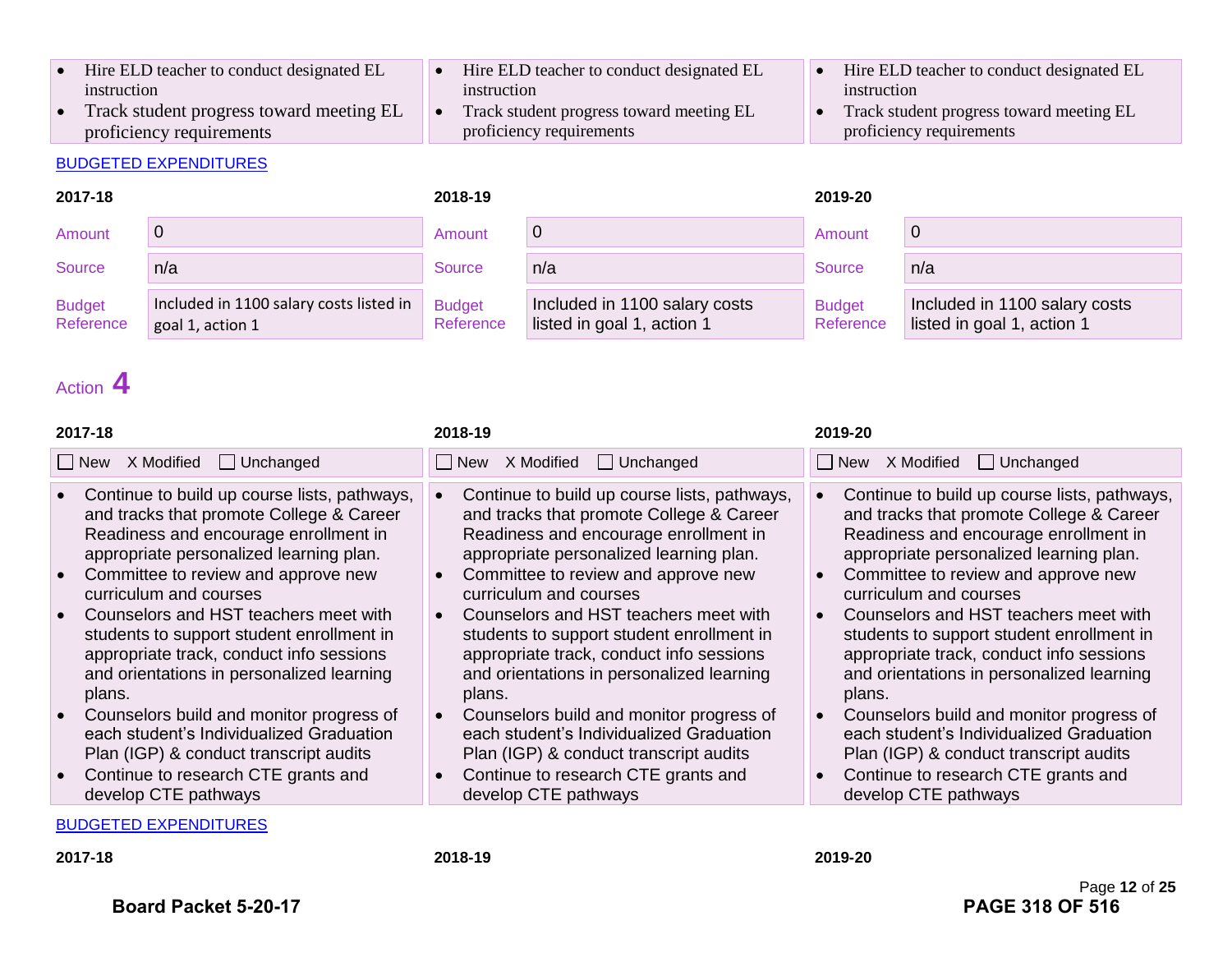| Amount                     |                                                             | Amount                     |                                                             | Amount                     |                                                             |
|----------------------------|-------------------------------------------------------------|----------------------------|-------------------------------------------------------------|----------------------------|-------------------------------------------------------------|
| Source                     | n/a                                                         | Source                     | n/a                                                         | Source                     | n/a                                                         |
| <b>Budget</b><br>Reference | Included in 1100 salary costs listed in<br>goal 1, action 1 | <b>Budget</b><br>Reference | Included in 1100 salary costs<br>listed in goal 1, action 1 | <b>Budget</b><br>Reference | Included in 1100 salary costs<br>listed in goal 1, action 1 |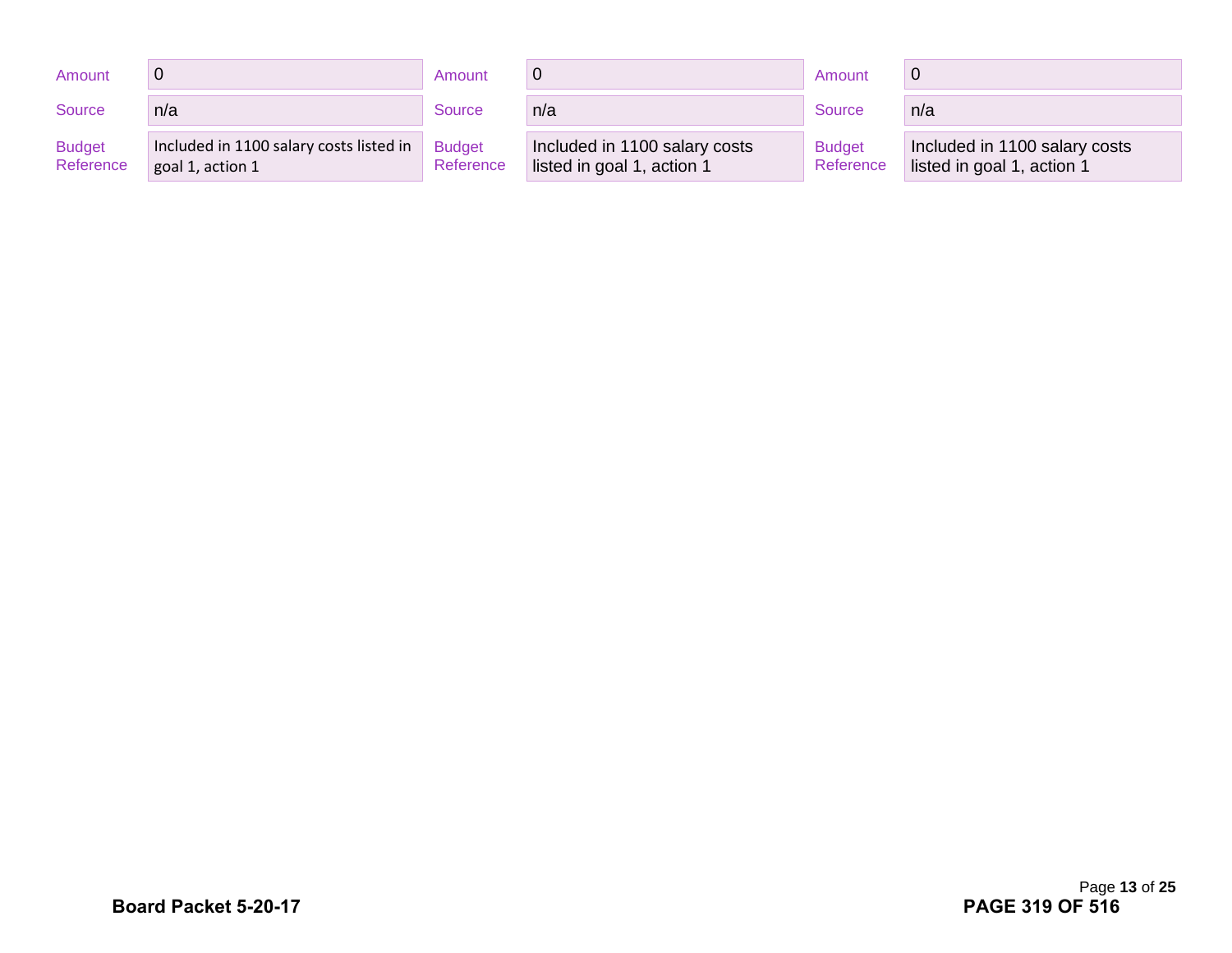| Clarksville students will graduate college and career ready in all subject areas, based on the CA State<br>Standards. |                                                                                                                                                                                                                                                      |  |  |  |  |
|-----------------------------------------------------------------------------------------------------------------------|------------------------------------------------------------------------------------------------------------------------------------------------------------------------------------------------------------------------------------------------------|--|--|--|--|
|                                                                                                                       |                                                                                                                                                                                                                                                      |  |  |  |  |
|                                                                                                                       |                                                                                                                                                                                                                                                      |  |  |  |  |
|                                                                                                                       |                                                                                                                                                                                                                                                      |  |  |  |  |
|                                                                                                                       |                                                                                                                                                                                                                                                      |  |  |  |  |
|                                                                                                                       | -Improve the number of students meeting requirements to UC/CSU and improved number of students                                                                                                                                                       |  |  |  |  |
|                                                                                                                       | STATE $x 1 x 2 \square 3 \square 4 \square 5 \square 6 x 7 \square 8$<br>COE $\Box$ 9 $\Box$ 10<br>LOCAL And the contract of the contract of the contract of the contract of the contract of the contract of the<br>demonstrating college readiness. |  |  |  |  |

-Improve support to students struggling to meet General Education High School requirements.

-no in-house CTE courses, sequences, or programs are currently offered.

-CAASPP data for grade 11 indicates that 46% met or exceeded the ELA standards and 10% met or exceeded the math standards.

#### EXPECTED ANNUAL MEASURABLE OUTCOMES

| Metrics/Indicators                                                                                | <b>Baseline</b>                                                                              | 2017-18 | 2018-19 | 2019-20 |
|---------------------------------------------------------------------------------------------------|----------------------------------------------------------------------------------------------|---------|---------|---------|
| Increase High School Cohort<br>graduation rate by 10%.                                            | New high school<br>program and<br>baseline will be<br>established 2017-<br>2016 school year. |         |         |         |
| Increase the number of pupils<br>taking Career Technical Education<br>sequences or programs by 5% | New high school<br>program and<br>baseline will be<br>established 2017-<br>2016 school year. |         |         |         |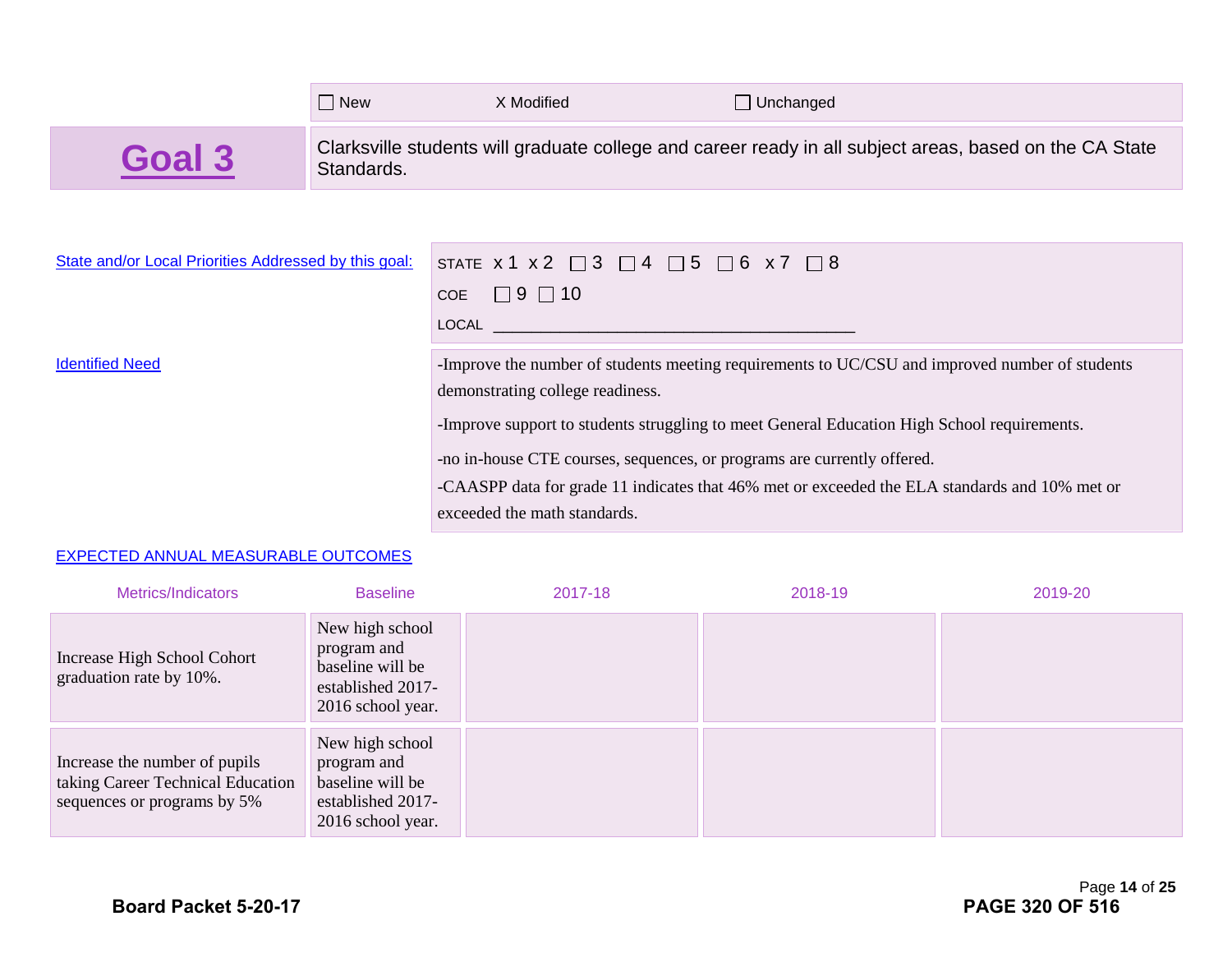| Increase the percentage of students<br>enrolled in a-g courses required for<br>UC/CSU admission by 5%                                  | New high school<br>program and<br>baseline will be<br>established 2017-<br>2016 school year. |  |  |
|----------------------------------------------------------------------------------------------------------------------------------------|----------------------------------------------------------------------------------------------|--|--|
| Increase the number of students<br>successfully completing UC/CSU<br>courses to greater than previous<br>year by 5%                    | New high school<br>program and<br>baseline will be<br>established 2017-<br>2016 school year. |  |  |
| Increase the number of students<br>participating in the SAT /ACT/<br>PSAT to greater than previous year<br>by 5%                       | New high school<br>program and<br>baseline will be<br>established 2017-<br>2016 school year. |  |  |
| Increase the number of students<br>passing AP tests with scores of 3<br>or higher by 5%                                                | New high school<br>program and<br>baseline will be<br>established 2017-<br>2016 school year. |  |  |
| Maintain CA state standards-<br>aligned instructional materials<br>(text and e-text) sufficiency at<br>100% for all core subject areas | New school<br>program and<br>baseline will be<br>established 2017-<br>2016 school year.      |  |  |
| Maintain 100% of high school<br>students with 4-Year Plans created<br>by a Guidance Counselor                                          | New school<br>program and<br>baseline will be<br>established 2017-<br>2016 school year.      |  |  |
| Decrease the high school cohort<br>dropout rate by 10%                                                                                 | New high school<br>program and<br>baseline will be<br>established 2017-<br>2016 school year. |  |  |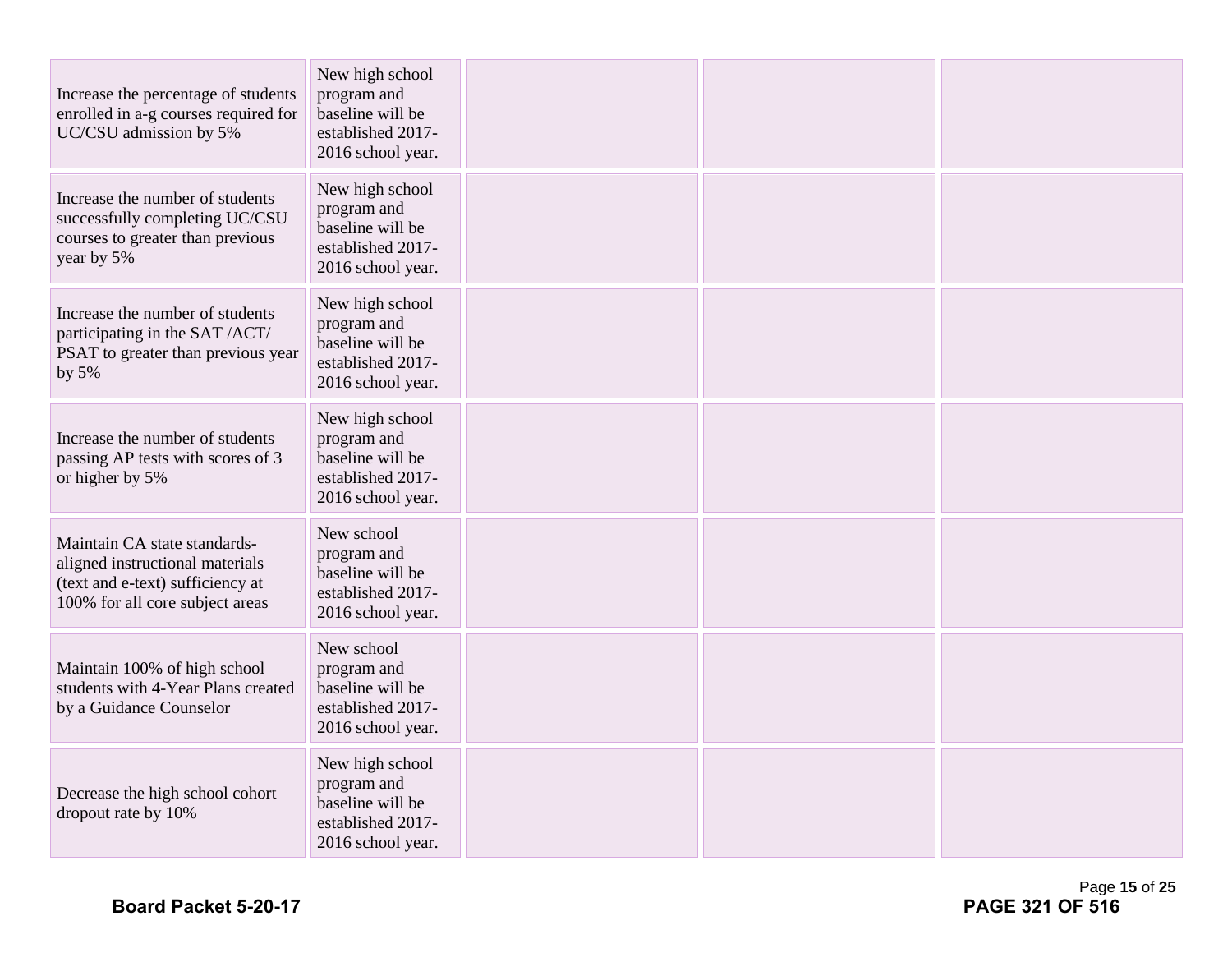| Decrease the middle school<br>dropout rate.                                                    | New action and<br>Baseline data is<br>pending                                           |  |  |
|------------------------------------------------------------------------------------------------|-----------------------------------------------------------------------------------------|--|--|
| 40% of high school students will<br>be on track to graduate with A-G<br>requirements fulfilled | New school<br>program and<br>baseline will be<br>established 2017-<br>2016 school year. |  |  |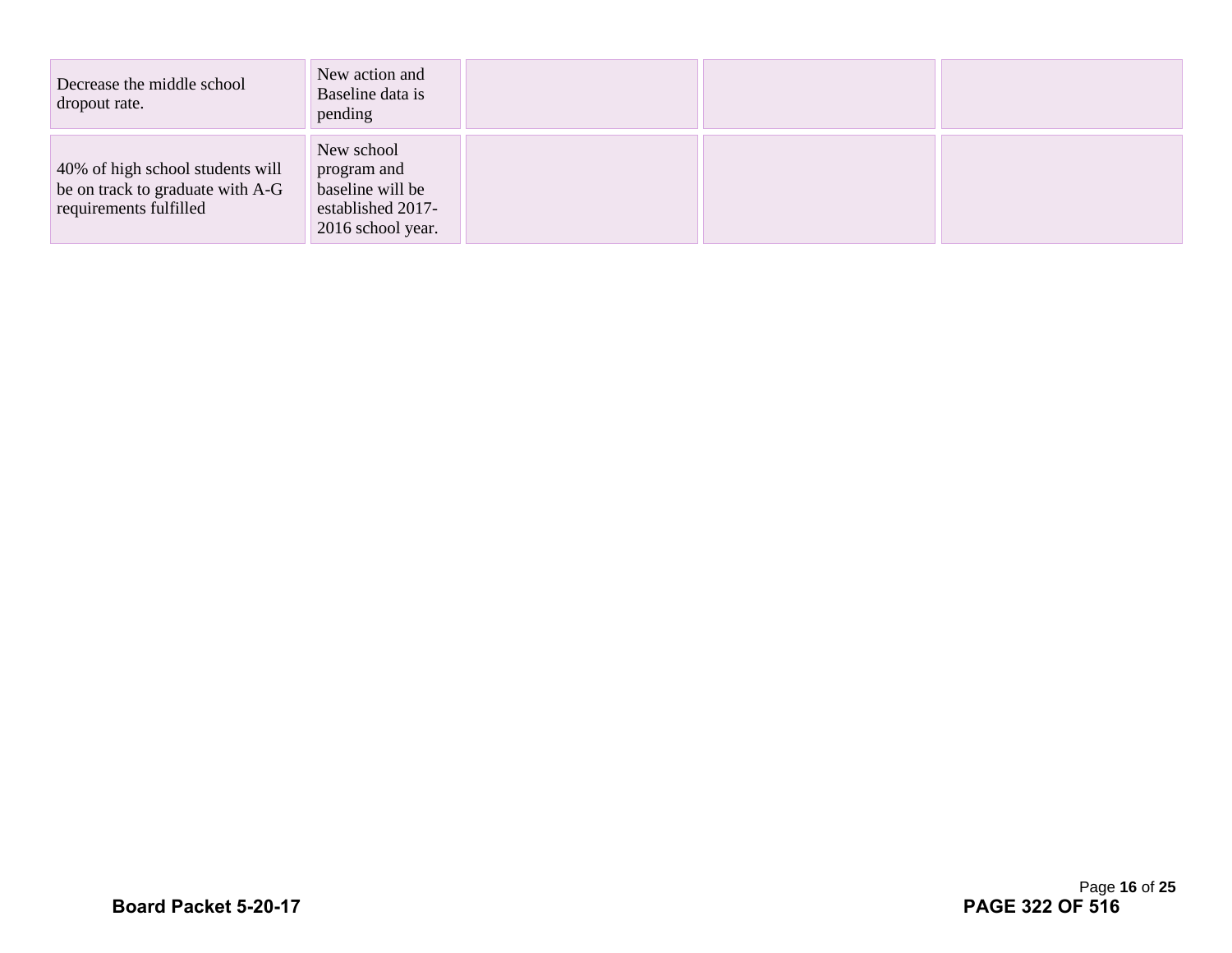Complete a copy of the following table for each of the LEA's Actions/Services. Duplicate the table, including Budgeted Expenditures, as needed.

| <b>Action</b>                                                                                                              |                              |                  |                                                                                                                                                                                                                                                          |                                   |                 |                             |                                                                                                              |               |                 |                  |
|----------------------------------------------------------------------------------------------------------------------------|------------------------------|------------------|----------------------------------------------------------------------------------------------------------------------------------------------------------------------------------------------------------------------------------------------------------|-----------------------------------|-----------------|-----------------------------|--------------------------------------------------------------------------------------------------------------|---------------|-----------------|------------------|
|                                                                                                                            |                              |                  |                                                                                                                                                                                                                                                          |                                   |                 |                             | For Actions/Services not included as contributing to meeting the Increased or Improved Services Requirement: |               |                 |                  |
|                                                                                                                            | <b>Students to be Served</b> | X All            |                                                                                                                                                                                                                                                          | $\Box$ Students with Disabilities |                 | [Specific Student Group(s)] |                                                                                                              |               |                 |                  |
|                                                                                                                            | Location(s)                  |                  | Specific Schools:<br>□ Specific Grade spans:<br>X All schools                                                                                                                                                                                            |                                   |                 |                             |                                                                                                              |               |                 |                  |
|                                                                                                                            |                              |                  |                                                                                                                                                                                                                                                          |                                   |                 | <b>OR</b>                   |                                                                                                              |               |                 |                  |
|                                                                                                                            |                              |                  |                                                                                                                                                                                                                                                          |                                   |                 |                             | For Actions/Services included as contributing to meeting the Increased or Improved Services Requirement:     |               |                 |                  |
|                                                                                                                            | <b>Students to be Served</b> |                  | X English Learners                                                                                                                                                                                                                                       | X Foster Youth                    |                 | X Low Income                |                                                                                                              |               |                 |                  |
|                                                                                                                            | <b>Scope of Services</b>     |                  | X LEA-wide                                                                                                                                                                                                                                               | $\Box$ Schoolwide                 |                 | <b>OR</b>                   | □ Limited to Unduplicated Student Group(s)                                                                   |               |                 |                  |
|                                                                                                                            | Location(s)                  | X All schools    |                                                                                                                                                                                                                                                          | □ Specific Schools:               |                 |                             | □ Specific Grade spans:                                                                                      |               |                 |                  |
| <b>ACTIONS/SERVICES</b>                                                                                                    |                              |                  |                                                                                                                                                                                                                                                          |                                   |                 |                             |                                                                                                              |               |                 |                  |
| Action <sup>1</sup>                                                                                                        |                              |                  |                                                                                                                                                                                                                                                          |                                   |                 |                             |                                                                                                              |               |                 |                  |
| 2017-18                                                                                                                    |                              |                  |                                                                                                                                                                                                                                                          | 2018-19                           |                 |                             |                                                                                                              | 2019-20       |                 |                  |
| X New                                                                                                                      | Modified                     | $\Box$ Unchanged |                                                                                                                                                                                                                                                          | X New                             | $\Box$ Modified | $\Box$ Unchanged            |                                                                                                              | X New         | $\Box$ Modified | $\Box$ Unchanged |
| Research, pilot and evaluate Career Technical<br>Education sequences and PD/training resources for<br>CTE/College & Career |                              |                  | Research, pilot and evaluate Career Technical<br>Research, pilot and evaluate Career Technical<br>Education sequences and PD/training resources for<br>Education sequences and PD/training resources for<br>CTE/College & Career<br>CTE/College & Career |                                   |                 |                             |                                                                                                              |               |                 |                  |
| <b>BUDGETED EXPENDITURES</b>                                                                                               |                              |                  |                                                                                                                                                                                                                                                          |                                   |                 |                             |                                                                                                              |               |                 |                  |
| 2017-18                                                                                                                    |                              |                  |                                                                                                                                                                                                                                                          | 2018-19                           |                 |                             |                                                                                                              | 2019-20       |                 |                  |
| Amount                                                                                                                     |                              |                  |                                                                                                                                                                                                                                                          | Amount                            |                 |                             |                                                                                                              | Amount        |                 |                  |
| <b>Source</b>                                                                                                              |                              |                  |                                                                                                                                                                                                                                                          | Source                            |                 |                             |                                                                                                              | <b>Source</b> |                 |                  |
|                                                                                                                            |                              |                  |                                                                                                                                                                                                                                                          |                                   |                 |                             |                                                                                                              |               |                 |                  |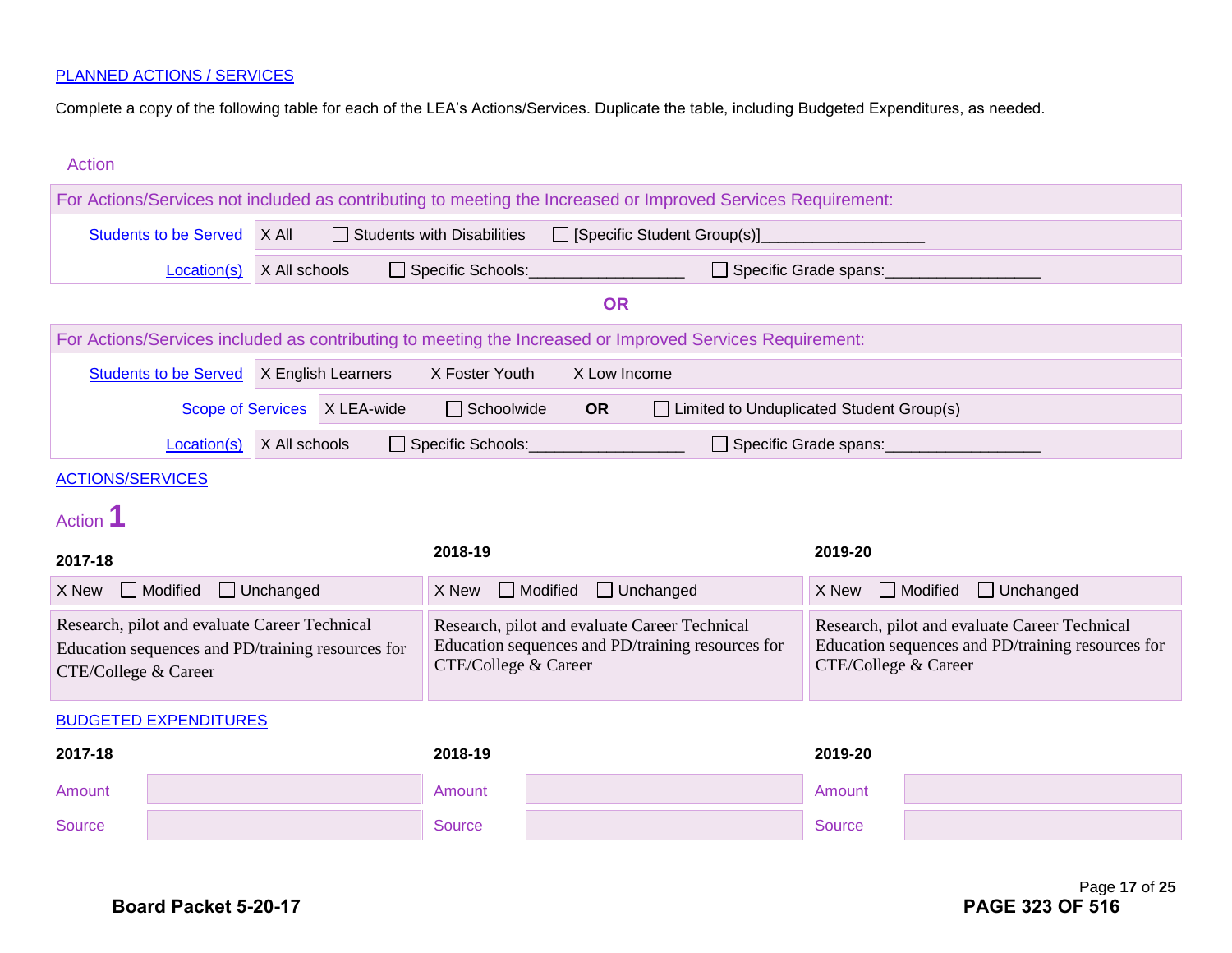No additional expense

## Action **2**

| 2017-18                                                                                                                                                                                      | 2018-19                                                                                                                                                                                      | 2019-20                                                                                                                                                                                      |
|----------------------------------------------------------------------------------------------------------------------------------------------------------------------------------------------|----------------------------------------------------------------------------------------------------------------------------------------------------------------------------------------------|----------------------------------------------------------------------------------------------------------------------------------------------------------------------------------------------|
| $X$ New $\Box$ Modified<br>Unchanged                                                                                                                                                         | $X$ New $\Box$ Modified $\Box$ Unchanged                                                                                                                                                     | $X$ New $\Box$ Modified $\Box$ Unchanged                                                                                                                                                     |
| Continue to provide all required classes for students<br>within their selected High school course plans to<br>ensure all students are prepared for their selected<br>college/career pathway. | Continue to provide all required classes for students<br>within their selected High school course plans to<br>ensure all students are prepared for their selected<br>college/career pathway. | Continue to provide all required classes for students<br>within their selected High school course plans to<br>ensure all students are prepared for their selected<br>college/career pathway. |

#### BUDGETED EXPENDITURES

| 2017-18                    |                        | 2018-19                    |                       | 2019-20                    |                       |
|----------------------------|------------------------|----------------------------|-----------------------|----------------------------|-----------------------|
| Amount                     |                        | Amount                     |                       | Amount                     |                       |
| Source                     |                        | <b>Source</b>              |                       | <b>Source</b>              |                       |
| <b>Budget</b><br>Reference | No additional expenses | <b>Budget</b><br>Reference | No additional expense | <b>Budget</b><br>Reference | No additional expense |

## Action **3**

| 2017-18                                                                                        | 2018-19                                                                                       | 2019-20                                                                                        |
|------------------------------------------------------------------------------------------------|-----------------------------------------------------------------------------------------------|------------------------------------------------------------------------------------------------|
| $X$ New $\Box$ Modified $\Box$ Unchanged                                                       | $X$ New $\Box$ Modified $\Box$ Unchanged                                                      | $X$ New $\Box$ Modified $\Box$ Unchanged                                                       |
| Continue to provide targeted, research-based math<br>$\&$ ELA support for struggling students. | Continue to provide targeted, research-based math<br>$&$ ELA support for struggling students. | Continue to provide targeted, research-based math<br>$\&$ ELA support for struggling students. |

| 2017-18 |  | 2018-19 |  | 2019-20 |  |
|---------|--|---------|--|---------|--|
| Amount  |  | Amount  |  | Amount  |  |
| Source  |  | Source  |  | Source  |  |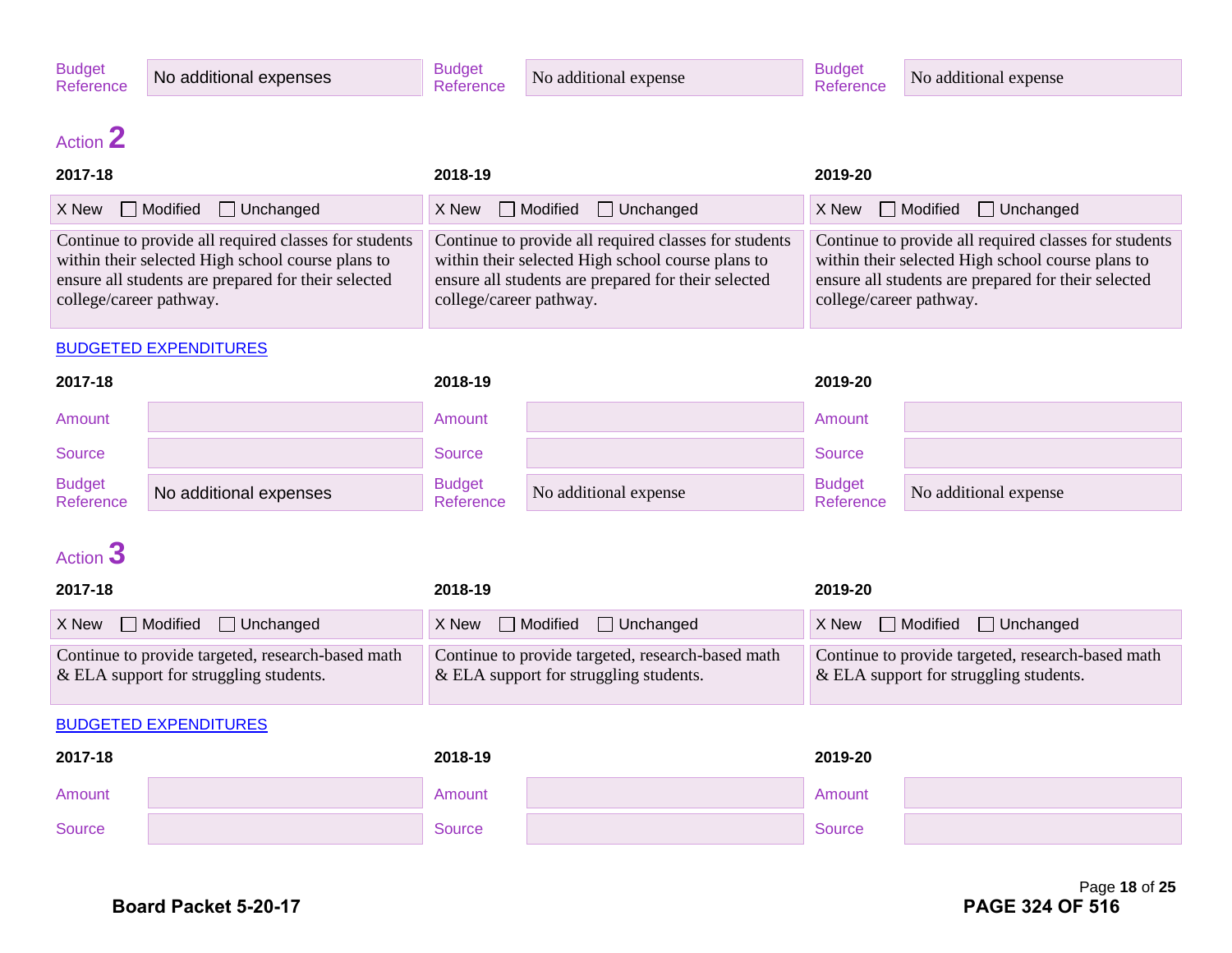## Action **4**

| 2017-18                                                                                                                                                                                                    | 2018-19                                                                                                                                                                                                 | 2019-20                                                                                                                                                                                                    |
|------------------------------------------------------------------------------------------------------------------------------------------------------------------------------------------------------------|---------------------------------------------------------------------------------------------------------------------------------------------------------------------------------------------------------|------------------------------------------------------------------------------------------------------------------------------------------------------------------------------------------------------------|
| $\Box$ Modified $\Box$ Unchanged<br>X New                                                                                                                                                                  | $X$ New $\Box$ Modified $\Box$ Unchanged                                                                                                                                                                | $X$ New $\Box$ Modified $\Box$ Unchanged                                                                                                                                                                   |
| Continue to support and provide internal PD to<br>administrators and teachers to ensure students are<br>prepared for their selected college & career<br>pathway. (i.e. CTE, CSU/UC, Community<br>Colleges) | Continue to support and provide internal PD to<br>administrators and teachers to ensure students are<br>prepared for their selected college & career<br>pathway. (i.e. CTE, CSU/UC, Community Colleges) | Continue to support and provide internal PD to<br>administrators and teachers to ensure students are<br>prepared for their selected college & career<br>pathway. (i.e. CTE, CSU/UC, Community<br>Colleges) |

| 2017-18                    |                        | 2018-19                    |                       | 2019-20                    |                       |
|----------------------------|------------------------|----------------------------|-----------------------|----------------------------|-----------------------|
| Amount                     |                        | Amount                     |                       | Amount                     |                       |
| Source                     |                        | Source                     |                       | Source                     |                       |
| <b>Budget</b><br>Reference | No additional expenses | <b>Budget</b><br>Reference | No additional expense | <b>Budget</b><br>Reference | No additional expense |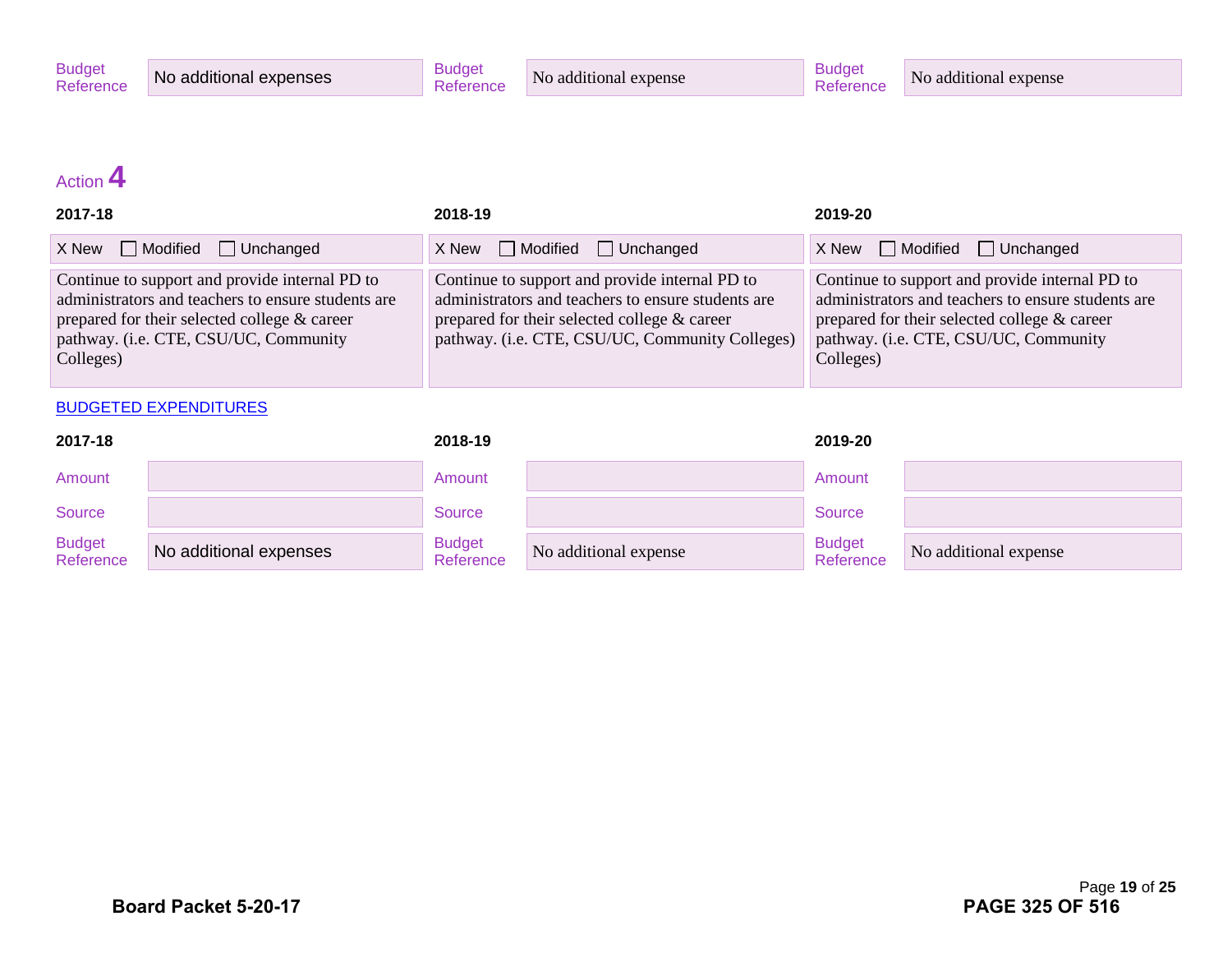#### Strategic Planning Details and Accountability

Complete a copy of the following table for each of the LEA's goals. Duplicate the table as needed.



| State and/or Local Priorities Addressed by this goal: | STATE $\Box$ 1 $\Box$ 2 $\Box$ 3 x 4 $\Box$ 5 $\Box$ 6 $\Box$ 7 x 8                                                                                                                                                 |
|-------------------------------------------------------|---------------------------------------------------------------------------------------------------------------------------------------------------------------------------------------------------------------------|
|                                                       | COE $\Box$ 9 $\Box$ 10                                                                                                                                                                                              |
|                                                       | LOCAL                                                                                                                                                                                                               |
| <b>Identified Need</b>                                | Students need to be challenged as 21 <sup>st</sup> Century learners to think critically and collaboratively, examine problems,<br>gather information, and make informed, reasoned decisions while using technology. |

#### EXPECTED ANNUAL MEASURABLE OUTCOMES

| Metrics/Indicators                                                                                                                | <b>Baseline</b>                                  | 2017-18 | 2018-19 | 2019-20 |
|-----------------------------------------------------------------------------------------------------------------------------------|--------------------------------------------------|---------|---------|---------|
| 100% of students will<br>have access to a<br>computer                                                                             | Baseline data will be created<br>in 2017-18      |         |         |         |
| Blackboard/synchronous<br>webclass teaching<br>sessions based student<br>sign in.                                                 | Baseline data will be created<br>$\ln 2017 - 18$ |         |         |         |
| Increased student<br>participation in<br>Yearbook Committee,<br>Student Council, Meet<br>the Masters based on<br>student sign in. | Baseline data will be created<br>$\ln 2017 - 18$ |         |         |         |
| Continue to train and                                                                                                             | Baseline data will be created                    |         |         |         |

Page **20** of **25**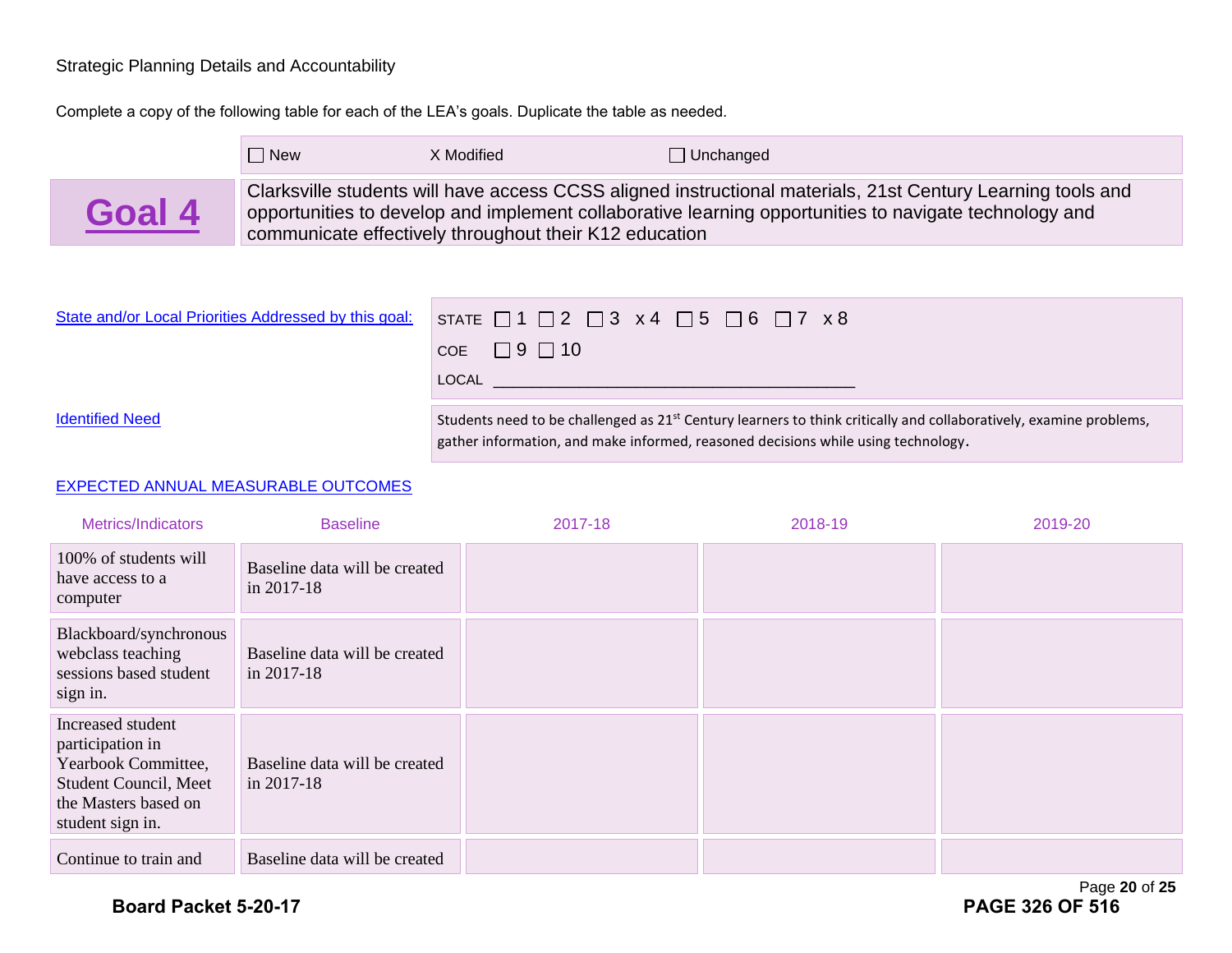| support staff in utilizing<br>currently available<br>technology tools and<br>resources staff sign-in.                            | in 2017-18                                  |  |  |
|----------------------------------------------------------------------------------------------------------------------------------|---------------------------------------------|--|--|
| Maintain and update<br>FAQs, policies, and<br>program descriptions on<br>school website as<br>monitored monthly by<br>staff log. | Baseline data will be created<br>in 2017-18 |  |  |
| Continue to provide<br>access to online courses<br>as well as textbook.                                                          | Baseline data will be created<br>in 2017-18 |  |  |

Page **21** of **25**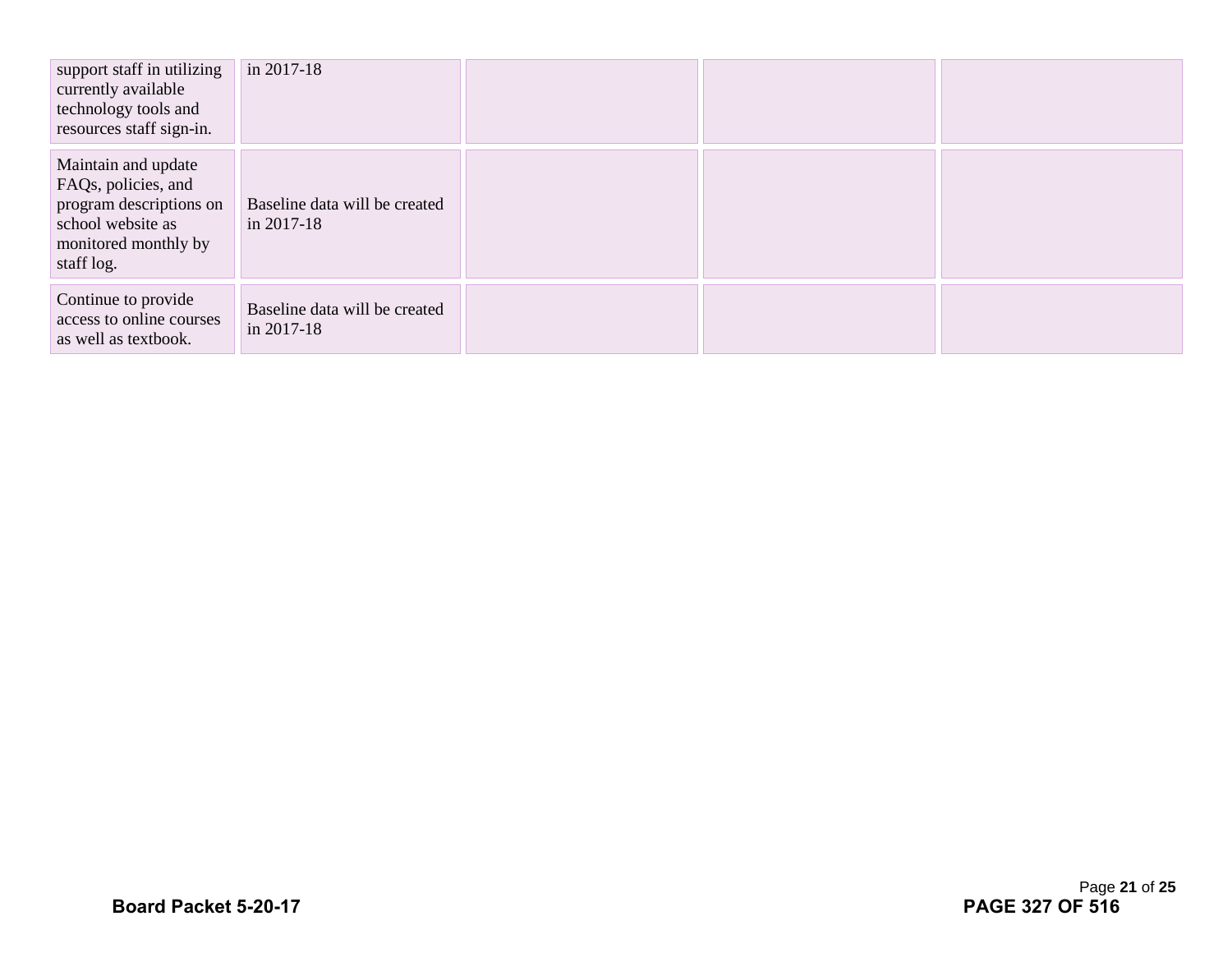Complete a copy of the following table for each of the LEA's Actions/Services. Duplicate the table, including Budgeted Expenditures, as needed.

| Action                                                                                                                        |                                                                                                           |                                                                                                                  |                      |                                                                                                                  |                                   |                                                                                                          |                            |                                   |
|-------------------------------------------------------------------------------------------------------------------------------|-----------------------------------------------------------------------------------------------------------|------------------------------------------------------------------------------------------------------------------|----------------------|------------------------------------------------------------------------------------------------------------------|-----------------------------------|----------------------------------------------------------------------------------------------------------|----------------------------|-----------------------------------|
| For Actions/Services not included as contributing to meeting the Increased or Improved Services Requirement:                  |                                                                                                           |                                                                                                                  |                      |                                                                                                                  |                                   |                                                                                                          |                            |                                   |
|                                                                                                                               | <b>Students to be Served</b><br>X All<br>$\Box$ Students with Disabilities<br>[Specific Student Group(s)] |                                                                                                                  |                      |                                                                                                                  |                                   |                                                                                                          |                            |                                   |
|                                                                                                                               | X All schools<br>$\Box$ Specific Schools:<br>$\Box$ Specific Grade spans:<br>Location(s)                  |                                                                                                                  |                      |                                                                                                                  |                                   |                                                                                                          |                            |                                   |
|                                                                                                                               |                                                                                                           |                                                                                                                  |                      |                                                                                                                  | <b>OR</b>                         |                                                                                                          |                            |                                   |
|                                                                                                                               |                                                                                                           |                                                                                                                  |                      |                                                                                                                  |                                   | For Actions/Services included as contributing to meeting the Increased or Improved Services Requirement: |                            |                                   |
|                                                                                                                               | <b>Students to be Served</b>                                                                              |                                                                                                                  | X English Learners   | X Foster Youth                                                                                                   | X Low Income                      |                                                                                                          |                            |                                   |
|                                                                                                                               | <b>Scope of Services</b>                                                                                  |                                                                                                                  | X LEA-wide           | $\Box$ Schoolwide                                                                                                | <b>OR</b>                         | $\Box$ Limited to Unduplicated Student Group(s)                                                          |                            |                                   |
|                                                                                                                               | Location(s)                                                                                               | X All schools                                                                                                    |                      | Specific Schools:                                                                                                |                                   | $\Box$ Specific Grade spans:                                                                             |                            |                                   |
| <b>ACTIONS/SERVICES</b>                                                                                                       |                                                                                                           |                                                                                                                  |                      |                                                                                                                  |                                   |                                                                                                          |                            |                                   |
| 2017-18                                                                                                                       |                                                                                                           |                                                                                                                  |                      | 2018-19                                                                                                          |                                   |                                                                                                          | 2019-20                    |                                   |
| Modified X Unchanged<br>$\vert$ New                                                                                           |                                                                                                           | $\sqcap$ New                                                                                                     | Modified X Unchanged |                                                                                                                  | $\Box$ New                        | Modified X Unchanged                                                                                     |                            |                                   |
| Facilitate student groups that promote<br>$\bullet$<br>collaboration and communication among<br>students in person and online |                                                                                                           | Facilitate student groups that promote<br>collaboration and communication among<br>students in person and online |                      | Facilitate student groups that promote<br>collaboration and communication among<br>students in person and online |                                   |                                                                                                          |                            |                                   |
|                                                                                                                               | <b>BUDGETED EXPENDITURES</b>                                                                              |                                                                                                                  |                      |                                                                                                                  |                                   |                                                                                                          |                            |                                   |
| 2017-18                                                                                                                       |                                                                                                           | 2018-19                                                                                                          |                      |                                                                                                                  | 2019-20                           |                                                                                                          |                            |                                   |
| Amount                                                                                                                        | \$155,935                                                                                                 |                                                                                                                  |                      | Amount                                                                                                           | \$159,053                         |                                                                                                          | Amount                     | \$162,234                         |
| <b>Source</b>                                                                                                                 | 4303                                                                                                      |                                                                                                                  |                      | <b>Source</b>                                                                                                    | 4303                              |                                                                                                          | <b>Source</b>              | 4303                              |
| <b>Budget</b><br>Reference                                                                                                    | Special Activities and fieldtrips                                                                         |                                                                                                                  |                      | <b>Budget</b><br>Reference                                                                                       | Special Activities and fieldtrips |                                                                                                          | <b>Budget</b><br>Reference | Special Activities and fieldtrips |
|                                                                                                                               |                                                                                                           |                                                                                                                  |                      |                                                                                                                  |                                   |                                                                                                          |                            |                                   |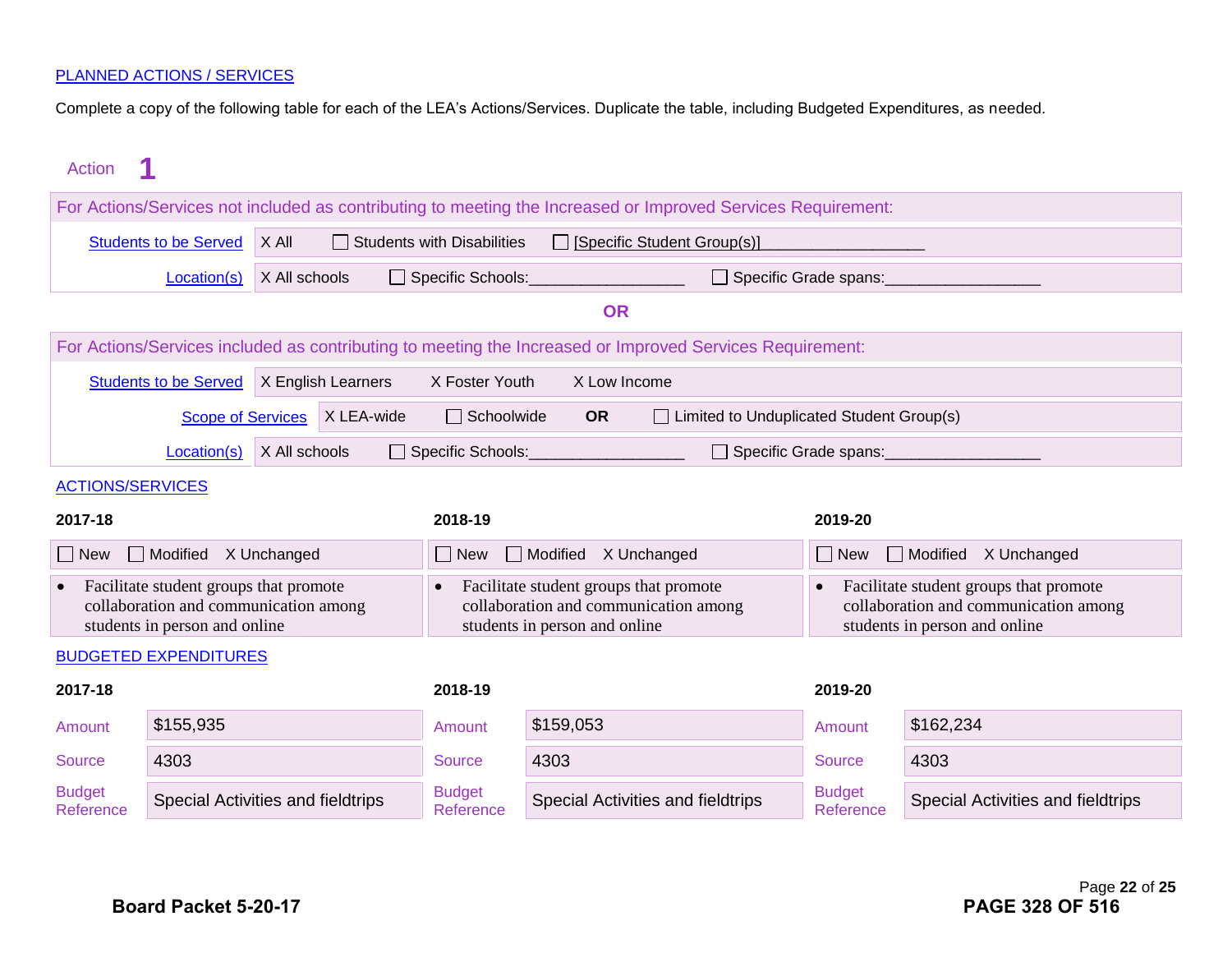Complete a copy of the following table for each of the LEA's Actions/Services. Duplicate the table, including Budgeted Expenditures, as needed.

### Action **2**

#### ACTIONS/SERVICES

| 2017-18                                                                 |                          | 2018-19                                                                 | 2019-20                                                                 |  |
|-------------------------------------------------------------------------|--------------------------|-------------------------------------------------------------------------|-------------------------------------------------------------------------|--|
|                                                                         | New Modified X Unchanged | $\Box$ New $\Box$ Modified X Unchanged                                  | <b>New</b> Modified X Unchanged                                         |  |
| Encourage use of collaborative groups and<br>technology-based projects: |                          | Encourage use of collaborative groups and<br>technology-based projects: | Encourage use of collaborative groups and<br>technology-based projects: |  |

#### BUDGETED EXPENDITURES

| 2017-18                    |                       | 2018-19                    |                       | 2019-20                    |                       |
|----------------------------|-----------------------|----------------------------|-----------------------|----------------------------|-----------------------|
| Amount                     |                       | Amount                     |                       | Amount                     |                       |
| Source                     |                       | Source                     |                       | Source                     |                       |
| <b>Budget</b><br>Reference | No additional expense | <b>Budget</b><br>Reference | No additional expense | <b>Budget</b><br>Reference | No additional expense |

### Action **3**

#### ACTIONS/SERVICES

| 2017-18                                                                                                                                                              | 2018-19                                                                                                                                              | 2019-20                                                                                                                                                 |  |
|----------------------------------------------------------------------------------------------------------------------------------------------------------------------|------------------------------------------------------------------------------------------------------------------------------------------------------|---------------------------------------------------------------------------------------------------------------------------------------------------------|--|
| New Modified X Unchanged                                                                                                                                             | $\Box$ New $\Box$ Modified X Unchanged                                                                                                               | New Modified X Unchanged                                                                                                                                |  |
| Hybrid high school courses will include project-<br>$\bullet$<br>based learning that incorporates technology,<br>collaboration, and student communication<br>skills. | Hybrid high school courses will include project-<br>based learning that incorporates technology,<br>collaboration, and student communication skills. | Hybrid high school courses will include project-<br>based learning that incorporates technology,<br>collaboration, and student communication<br>skills. |  |
| <b>BUDGETED EXPENDITURES</b>                                                                                                                                         |                                                                                                                                                      |                                                                                                                                                         |  |

**2017-18 2018-19 2019-20**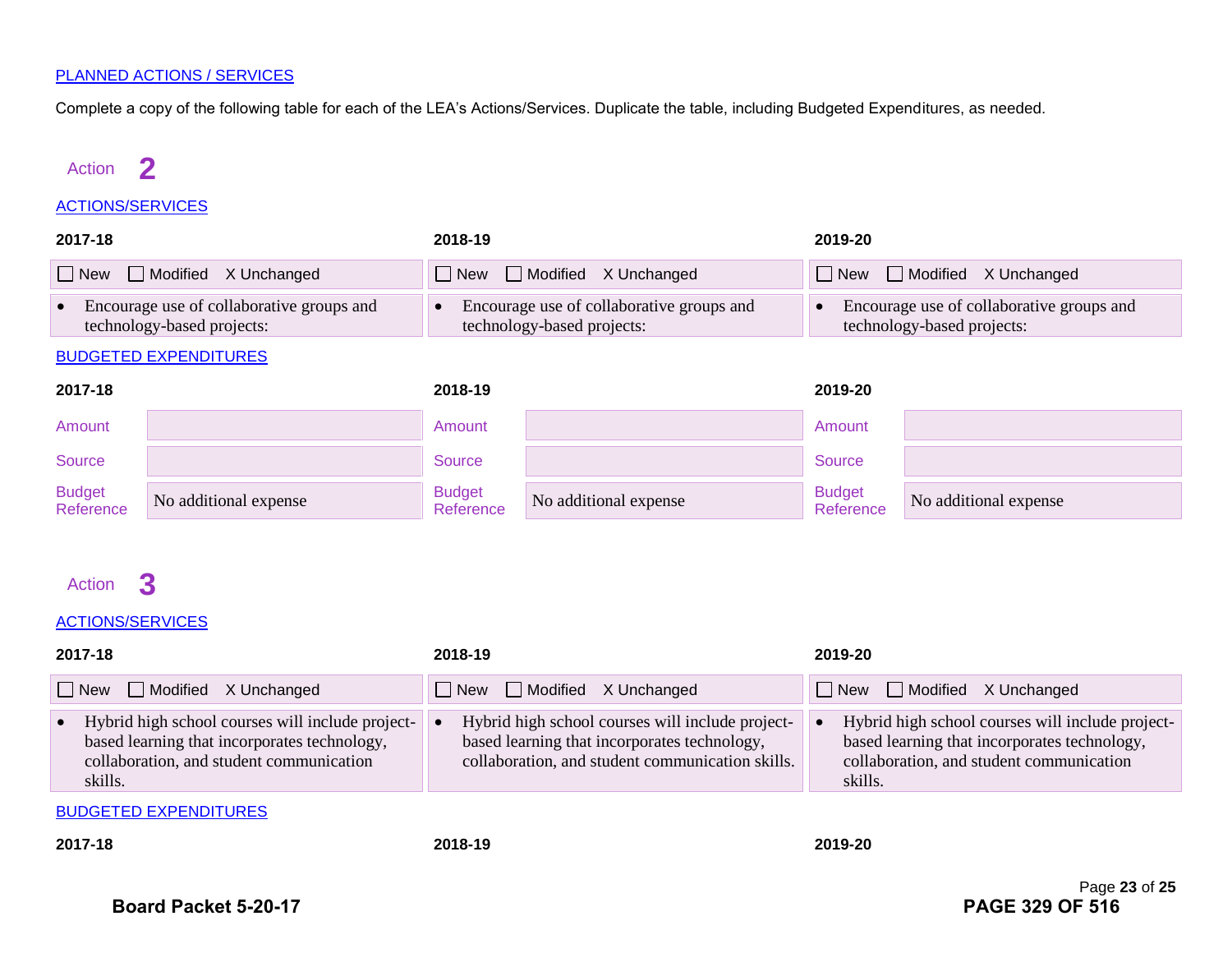| Amount                     |                       | Amount                     |                       | Amount                     |                       |
|----------------------------|-----------------------|----------------------------|-----------------------|----------------------------|-----------------------|
| <b>Source</b>              |                       | <b>Source</b>              |                       | Source                     |                       |
| <b>Budget</b><br>Reference | No additional expense | <b>Budget</b><br>Reference | No additional expense | <b>Budget</b><br>Reference | No additional expense |

### Action **4**

#### ACTIONS/SERVICES

| 2017-18                                                                                                                                                                              | 2018-19                                                                                                                                                                          | 2019-20                                                                                                                                                                          |
|--------------------------------------------------------------------------------------------------------------------------------------------------------------------------------------|----------------------------------------------------------------------------------------------------------------------------------------------------------------------------------|----------------------------------------------------------------------------------------------------------------------------------------------------------------------------------|
| $\Box$ New $\Box$ Modified X Unchanged                                                                                                                                               | $\Box$ New $\Box$ Modified X Unchanged                                                                                                                                           | $\Box$ New $\Box$ Modified X Unchanged                                                                                                                                           |
| • Enrichment Academy syllabi will include at<br>least 1 student project presentation per term<br>• Utilize small group break-out activities in<br>Blackboard web classroom sessions. | Enrichment Academy syllabi will include at<br>least 1 student project presentation per term<br>Utilize small group break-out activities in<br>Blackboard web classroom sessions. | Enrichment Academy syllabi will include at<br>least 1 student project presentation per term<br>Utilize small group break-out activities in<br>Blackboard web classroom sessions. |

| 2017-18             |                       | 2018-19                    |                       | 2019-20                    |                       |
|---------------------|-----------------------|----------------------------|-----------------------|----------------------------|-----------------------|
| Amount              |                       | Amount                     |                       | Amount                     |                       |
| Source              |                       | Source                     |                       | Source                     |                       |
| Budget<br>Reference | No additional expense | <b>Budget</b><br>Reference | No additional expense | <b>Budget</b><br>Reference | No additional expense |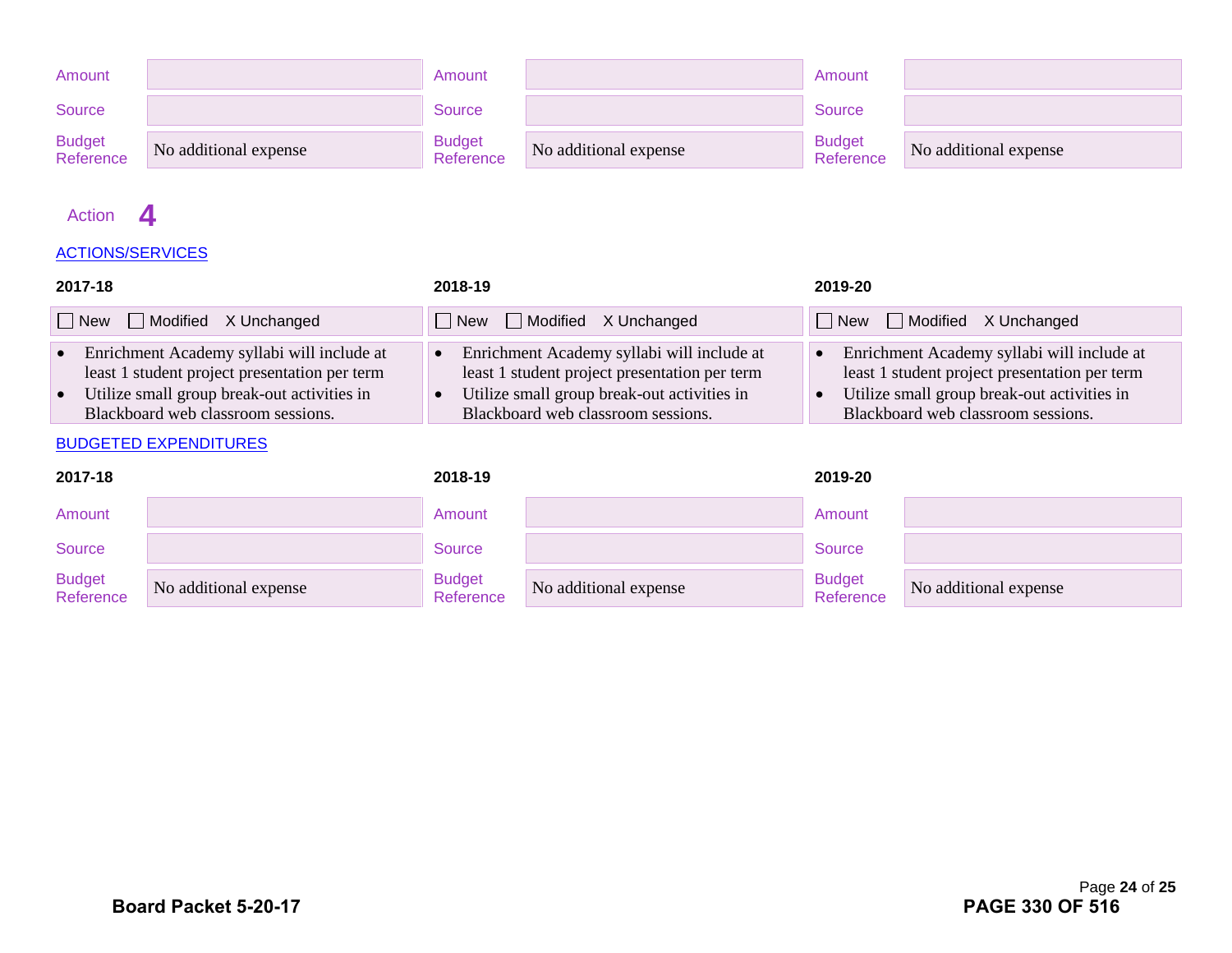## **Demonstration of Increased or Improved Services for Unduplicated Pupils**

| <b>LCAP Year</b> | X 2017-18 2018-19 2019-20                                    |          |                                                |        |
|------------------|--------------------------------------------------------------|----------|------------------------------------------------|--------|
|                  |                                                              |          |                                                |        |
|                  | <b>Estimated Supplemental and Concentration Grant Funds:</b> | \$98,481 | Percentage to Increase or Improve<br>Services: | 1.67 % |

Describe how services provided for unduplicated pupils are increased or improved by at least the percentage identified above, either qualitatively or quantitatively, as compared to services provided for all students in the LCAP year.

Identify each action/service being funded and provided on a schoolwide or LEA-wide basis. Include the required descriptions supporting each schoolwide or LEAwide use of funds (see instructions).

The supplemental funds will be used to support the development and implementation of support services for English Learners (EL), Foster Youth and Low-Socio-Economic students charter-wide. The school leadership team gather stakeholder input from parents and supervising teachers regarding the needs of these subgroups and determined that there is a continued lack of curriculum and specific supports in place for EL students. An LCAP Advisory Committee will be created during the 2017-2018 school year and will be further supported and expanded in coming years. Another action/service specifically aimed toward English Learners in the goal to find an EL curriculum and tools that will meet the needs of our independent study students, specifically students who lack direct support due to the home language not being English and who, due to the nature of independent study, often do not receive the individual support they need. Another focus was to provide intervention curriculum to support the subgroups who were falling behind and required intensive interventions. The regular student load for supervising teachers will not have sufficient time to support the English Development of these students. Curriculum and resources have been identified and a pilot will be used to gauge the effectiveness and appropriateness for all independent study students. Other support services and resources will be offered Charter-wide providing access to ELD for all EL students by a CLAD credential teacher, including tutors and/or small group teaching. Student advisors are assigned to foster youth to ensure an adult is supporting and connecting with the student to keep them on track. All EL tools, support and resources will be available Charter-wide for all students who need additional support in English language development.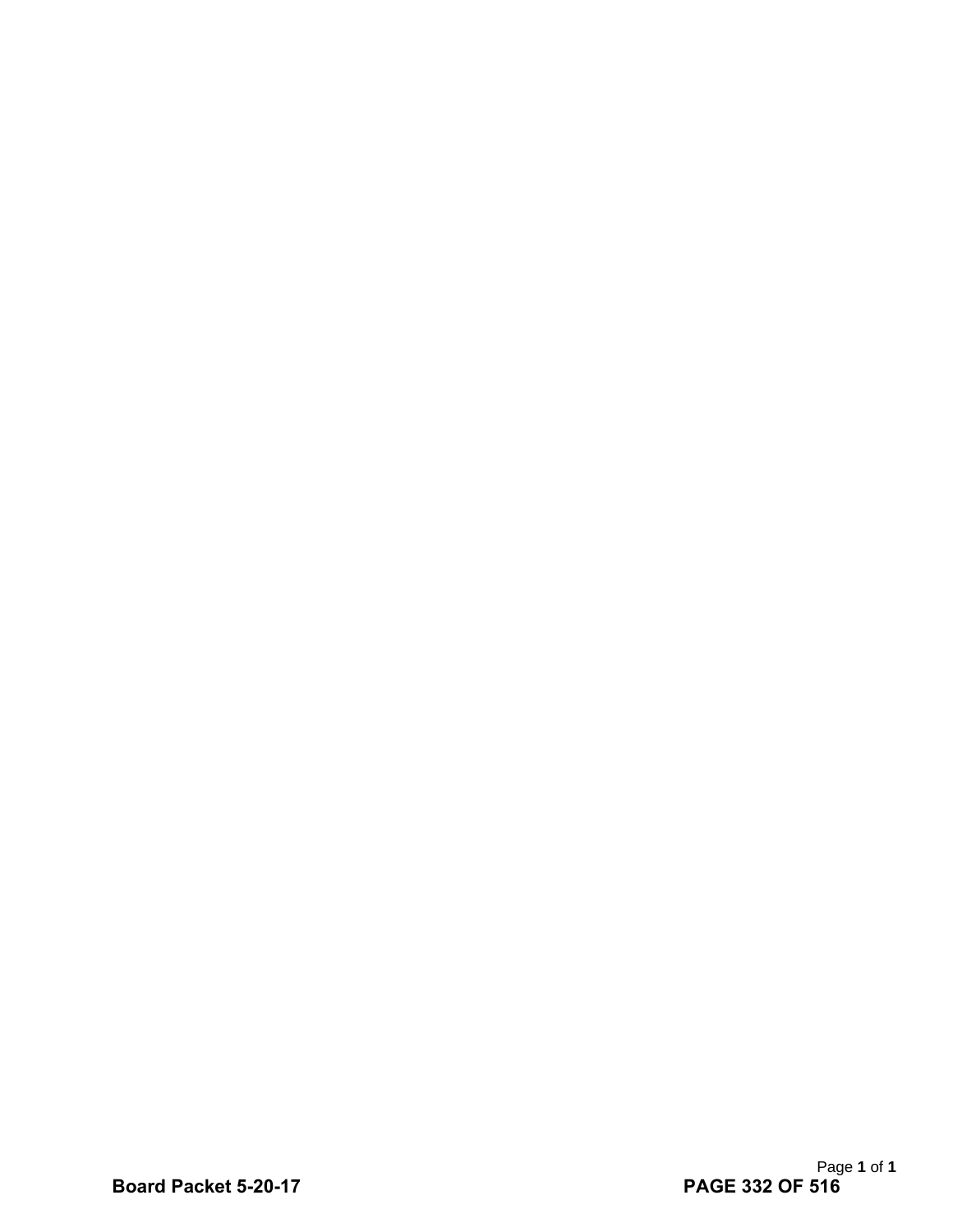#### LCAP Year X 2017-18 2018-19 2019-20

## **Local Control Accountability Plan and Annual Update (LCAP) Template**

Addendum: General instructions & regulatory requirements.

Appendix A: Priorities 5 and 6 Rate Calculations

Appendix B: Guiding Questions: Use as prompts (not limits)

**[LCFF Evaluation Rubrics:](https://www.caschooldashboard.org/#/Home) Essential data to support completion** of this LCAP. Please analyze the LEA's full data set; specific links to the rubrics are also provided within the template.

| LEA Name            | <b>Plymouth Charter School</b> |           |                         |
|---------------------|--------------------------------|-----------|-------------------------|
| <b>Contact Name</b> | Dr. Herbert Nichols            | Email and | nick@inspireschools.org |
| and Title           | <b>Executive Director</b>      | Phone     | 818-207-3837            |

## **2017-20 Plan Summary**

#### **THE STORY**

Briefly describe the students and community and how the LEA serves them.

Plymouth Charter School is a tuition-free, personalized learning public charter school for TK-12<sup>th</sup> grade students. Offering both flexibility and choice, Plymouth Charter School empowers families to tailor a school program that is designed around the specific and unique needs of each student. Under the direction of highly qualified, credentialed teachers, students will engage in independent study learning models that could include 100% online coursework, offline textbook work, homeschool curriculum, project based learning, and unique enrichment opportunities. Each of the different programs allow students to take courses and learn in the optimal environment for their learning needs and take advantage of personalized learning options. Students from every program can choose to learn from their homes, in an alternate setting of choice, at an Enrichment Academy, or through a Specialty Program.

#### **LCAP HIGHLIGHTS**

Identify and briefly summarize the key features of this year's LCAP.

Plymouth Charter School will open on July 1, 2017, with the mission to provide a high standard of education to students through comprehensive curriculum supported by energetic, dynamic, and caring teachers. Plymouth Charter School is committed to developing the individual gifts of students in partnership with parents/guardians to become critical thinkers, responsible citizens, and innovative leaders prepared for academic and real life success in the 21st Century.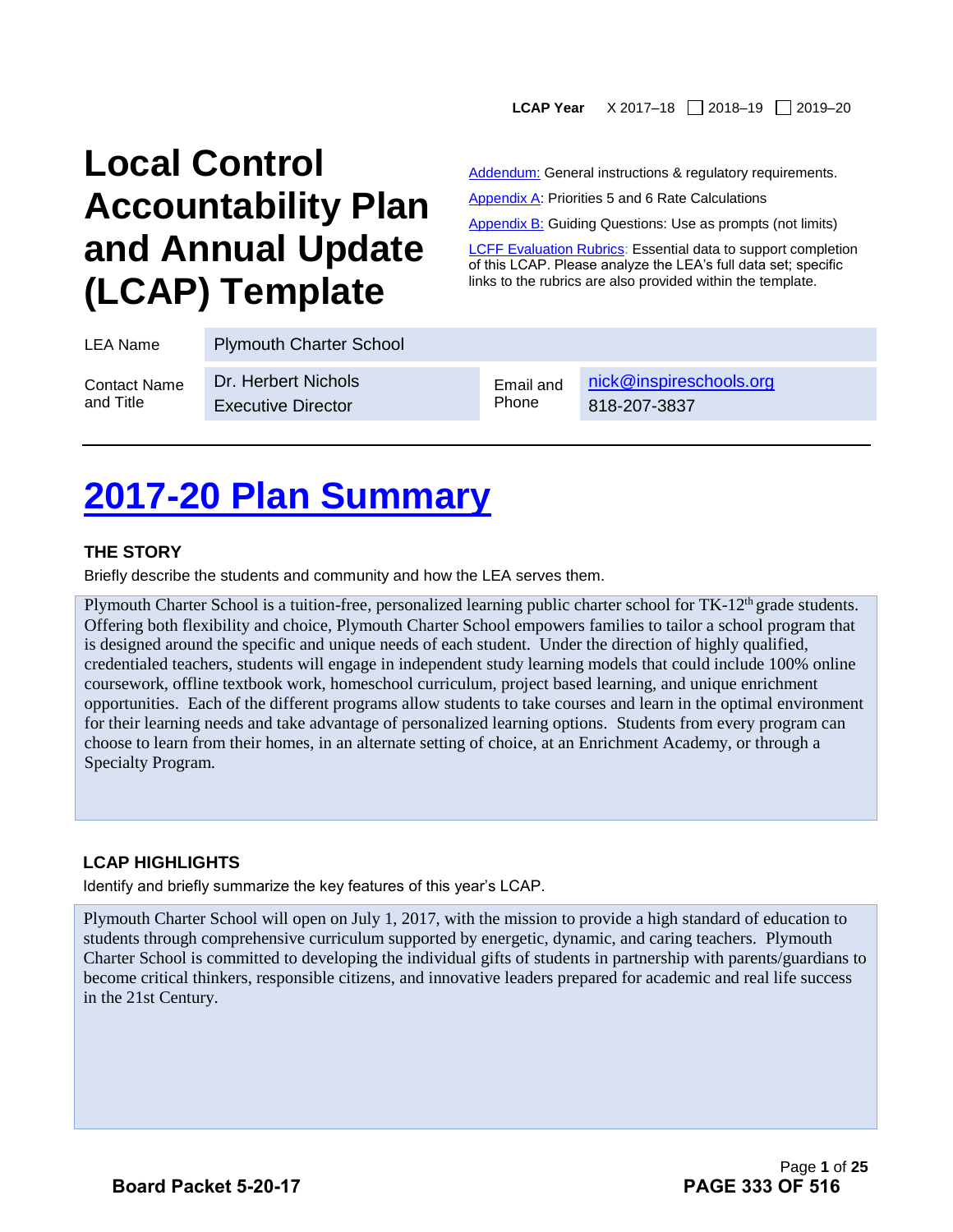# **Goals, Actions, & Services**

Strategic Planning Details and Accountability

Complete a copy of the following table for each of the LEA's goals. Duplicate the table as needed.

|      | l New | X Modified                                      | $\Box$ Unchanged                                                                                                  |
|------|-------|-------------------------------------------------|-------------------------------------------------------------------------------------------------------------------|
| Goal |       | working collaboratively with parents/guardians. | Appropriately credential teachers will provide personalized learning to support/improve student achievement while |

| State and/or Local Priorities Addressed by this goal: | STATE $x1 x2 \square 3 \square 4 \square 5 \square 6 x7 \square 8$                                                                                                                                                                                                                |
|-------------------------------------------------------|-----------------------------------------------------------------------------------------------------------------------------------------------------------------------------------------------------------------------------------------------------------------------------------|
|                                                       | COE $\Box$ 9 $\Box$ 10                                                                                                                                                                                                                                                            |
|                                                       | LOCAL                                                                                                                                                                                                                                                                             |
| <b>Identified Need</b>                                | As an independent study school, students need a variety of ways to engage with the school<br>community to positively impact their educational experience. Focused professional development<br>needs to provide to parents because they provide instructional support to students. |

Parent participation in meetings, workshops, trainings, etc. is low.

#### EXPECTED ANNUAL MEASURABLE OUTCOMES

| Metrics/Indicators                                                                                            | <b>Baseline</b>                                                                      | 2017-18 | 2018-19 | 2019-20 |
|---------------------------------------------------------------------------------------------------------------|--------------------------------------------------------------------------------------|---------|---------|---------|
| 100% of teachers<br>appropriately assigned and<br>fully credentialed.                                         | New school program<br>and baseline will be<br>established 2017-<br>2016 school year. |         |         |         |
| Increase number of students<br>participating in Enrichment<br>Academies as measured by<br>student enrollment. | New program and<br>Baseline data will<br>be available in<br>2017-18                  |         |         |         |
| Increase the number of<br>parents who participate in                                                          | New program and<br>Baseline data will                                                |         |         |         |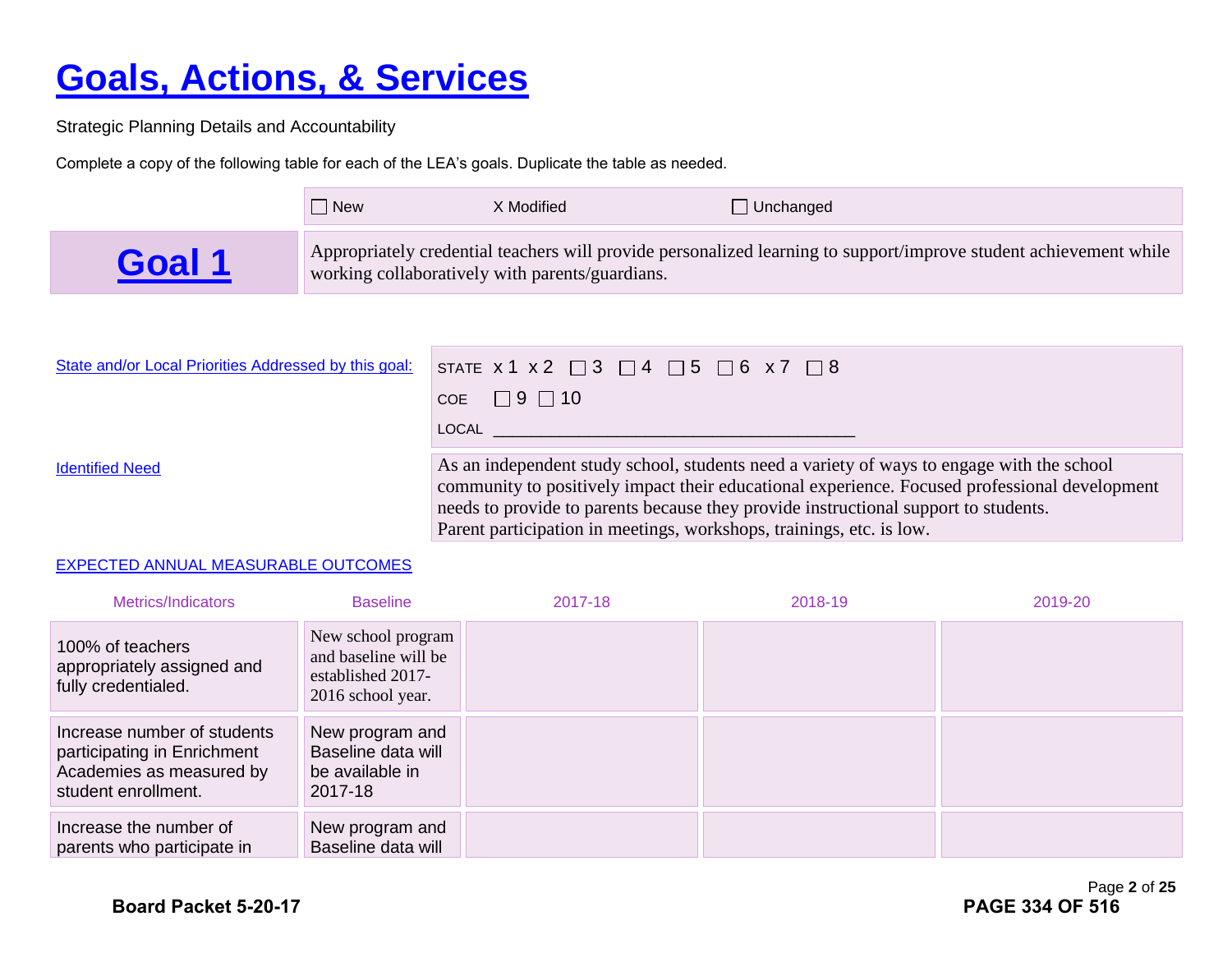| various school activities as<br>measured by sign-ins.                                                         | be available in<br>2017-18                                                           |  |  |
|---------------------------------------------------------------------------------------------------------------|--------------------------------------------------------------------------------------|--|--|
| Increase parent participation<br>rate for the school climate<br>survey by 10%.                                | New school program<br>and baseline will be<br>established 2017-<br>2016 school year. |  |  |
| Maintain current attendance<br>rates of 95% or higher by<br>ensuring the timely completion<br>of assignments. | New school program<br>and baseline will be<br>established 2017-<br>2016 school year. |  |  |
| Maintain chronic absenteeism<br>rate at 0%.                                                                   | New school program<br>and baseline will be<br>established 2017-<br>2016 school year. |  |  |
| Maintain the rate of pupil<br>suspension and expulsions<br>rates.                                             | New school program<br>and baseline will be<br>established 2017-<br>2016 school year. |  |  |
| Maintain safe facilities as<br>demonstrated in the Facilities<br>Inventory (FIT) Report.                      | New school program<br>and baseline will be<br>established 2017-<br>2016 school year. |  |  |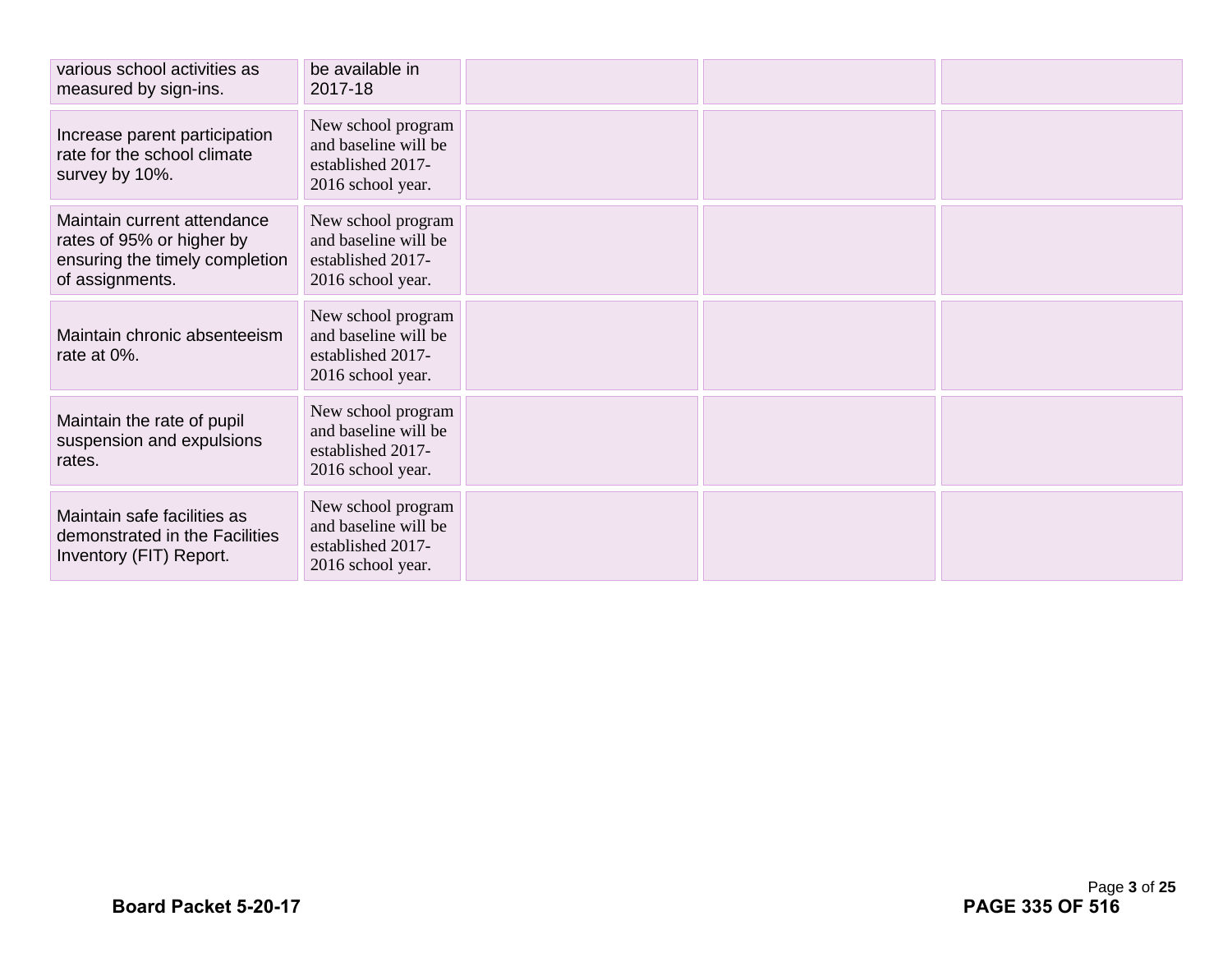Complete a copy of the following table for each of the LEA's Actions/Services. Duplicate the table, including Budgeted Expenditures, as needed.

| <b>Action</b>                                                                                                                                                                                                                                                                                         |                              |                                                                                                                                                                                                                                                                                                                                                                                    |                    |                                   |                                                                                                                                                                                                                                       |                                                                                                          |               |              |
|-------------------------------------------------------------------------------------------------------------------------------------------------------------------------------------------------------------------------------------------------------------------------------------------------------|------------------------------|------------------------------------------------------------------------------------------------------------------------------------------------------------------------------------------------------------------------------------------------------------------------------------------------------------------------------------------------------------------------------------|--------------------|-----------------------------------|---------------------------------------------------------------------------------------------------------------------------------------------------------------------------------------------------------------------------------------|----------------------------------------------------------------------------------------------------------|---------------|--------------|
| For Actions/Services not included as contributing to meeting the Increased or Improved Services Requirement:                                                                                                                                                                                          |                              |                                                                                                                                                                                                                                                                                                                                                                                    |                    |                                   |                                                                                                                                                                                                                                       |                                                                                                          |               |              |
|                                                                                                                                                                                                                                                                                                       | <b>Students to be Served</b> | X All                                                                                                                                                                                                                                                                                                                                                                              |                    | <b>Students with Disabilities</b> |                                                                                                                                                                                                                                       | Specific Student Group(s)]                                                                               |               |              |
|                                                                                                                                                                                                                                                                                                       | Location(s)                  | X All schools                                                                                                                                                                                                                                                                                                                                                                      |                    | Specific Schools:                 |                                                                                                                                                                                                                                       | Specific Grade spans:                                                                                    |               |              |
|                                                                                                                                                                                                                                                                                                       |                              |                                                                                                                                                                                                                                                                                                                                                                                    |                    |                                   | <b>OR</b>                                                                                                                                                                                                                             |                                                                                                          |               |              |
|                                                                                                                                                                                                                                                                                                       |                              |                                                                                                                                                                                                                                                                                                                                                                                    |                    |                                   |                                                                                                                                                                                                                                       | For Actions/Services included as contributing to meeting the Increased or Improved Services Requirement: |               |              |
|                                                                                                                                                                                                                                                                                                       | <b>Students to be Served</b> |                                                                                                                                                                                                                                                                                                                                                                                    | X English Learners | X Foster Youth                    | X Low Income                                                                                                                                                                                                                          |                                                                                                          |               |              |
|                                                                                                                                                                                                                                                                                                       | <b>Scope of Services</b>     |                                                                                                                                                                                                                                                                                                                                                                                    | X LEA-wide         | $\Box$ Schoolwide                 | <b>OR</b>                                                                                                                                                                                                                             | □ Limited to Unduplicated Student Group(s)                                                               |               |              |
|                                                                                                                                                                                                                                                                                                       | Location(s)                  | X All schools                                                                                                                                                                                                                                                                                                                                                                      |                    | Specific Schools:                 |                                                                                                                                                                                                                                       | □ Specific Grade spans:                                                                                  |               |              |
| <b>ACTIONS/SERVICES</b>                                                                                                                                                                                                                                                                               |                              |                                                                                                                                                                                                                                                                                                                                                                                    |                    |                                   |                                                                                                                                                                                                                                       |                                                                                                          |               |              |
| <b>Action</b>                                                                                                                                                                                                                                                                                         |                              |                                                                                                                                                                                                                                                                                                                                                                                    |                    |                                   |                                                                                                                                                                                                                                       |                                                                                                          | 2019-20       |              |
| $\Box$ New                                                                                                                                                                                                                                                                                            | Modified X Unchanged         |                                                                                                                                                                                                                                                                                                                                                                                    |                    | $\Box$ New                        | Modified X Unchanged<br>Modified X Unchanged<br>$\Box$ New                                                                                                                                                                            |                                                                                                          |               |              |
| Ensure teachers are subject matter competent:<br>Annual teacher credential review, including<br>CLAD or equivalent<br>Audit Highly Qualified Teacher assignments<br>$\bullet$<br>Implement a performance review process that<br>$\bullet$<br>evaluates teacher implementation of CCSS<br>effectively. |                              | Ensure teachers are subject matter competent:<br>$\bullet$<br>$\bullet$<br>Annual teacher credential review, including<br>$\bullet$<br>CLAD or equivalent<br>CLAD or equivalent<br>Audit Highly Qualified Teacher assignments<br>$\bullet$<br>Implement a performance review process that<br>$\bullet$<br>evaluates teacher implementation of CCSS<br>effectively.<br>effectively. |                    |                                   | Ensure teachers are subject matter competent:<br>Annual teacher credential review, including<br>Audit Highly Qualified Teacher assignments<br>Implement a performance review process that<br>evaluates teacher implementation of CCSS |                                                                                                          |               |              |
|                                                                                                                                                                                                                                                                                                       | <b>BUDGETED EXPENDITURES</b> |                                                                                                                                                                                                                                                                                                                                                                                    |                    |                                   |                                                                                                                                                                                                                                       |                                                                                                          |               |              |
| 2017-18                                                                                                                                                                                                                                                                                               |                              |                                                                                                                                                                                                                                                                                                                                                                                    |                    | 2018-19                           |                                                                                                                                                                                                                                       |                                                                                                          | 2019-20       |              |
| Amount                                                                                                                                                                                                                                                                                                | \$1,380,000                  |                                                                                                                                                                                                                                                                                                                                                                                    |                    | Amount                            | \$1,407,600                                                                                                                                                                                                                           |                                                                                                          | Amount        | \$1,435,752  |
| <b>Source</b>                                                                                                                                                                                                                                                                                         | 1100                         |                                                                                                                                                                                                                                                                                                                                                                                    |                    | <b>Source</b>                     | 1100                                                                                                                                                                                                                                  |                                                                                                          | <b>Source</b> | 1100         |
|                                                                                                                                                                                                                                                                                                       |                              |                                                                                                                                                                                                                                                                                                                                                                                    |                    |                                   |                                                                                                                                                                                                                                       |                                                                                                          |               | Page 4 of 25 |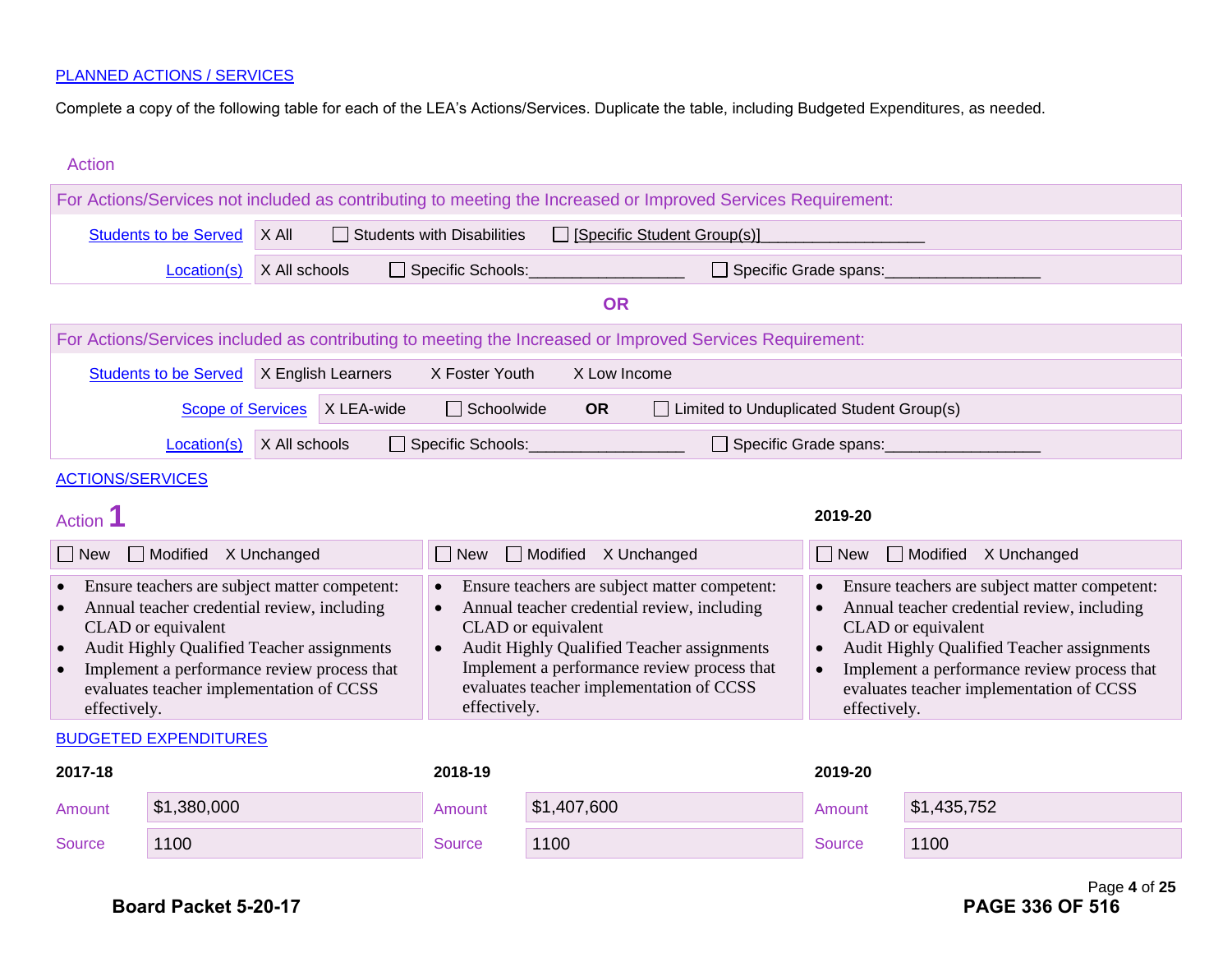**Certificated Teachers** 

## Action **2**

| Modified X Unchanged<br>$\Box$ New<br>$\Box$ New<br>$\Box$ Modified                                                                                                                                                                                                                                                                                                                                                                                                                                                                                                                                                                                                                                                                                                                                                                                                                                                                                                                                                                                                                                                                                                                          | $\Box$ New<br>Modified X Unchanged<br>X Unchanged                                                                                                                                                                                                                                                                                                                                                                                                                                                                                                                               |
|----------------------------------------------------------------------------------------------------------------------------------------------------------------------------------------------------------------------------------------------------------------------------------------------------------------------------------------------------------------------------------------------------------------------------------------------------------------------------------------------------------------------------------------------------------------------------------------------------------------------------------------------------------------------------------------------------------------------------------------------------------------------------------------------------------------------------------------------------------------------------------------------------------------------------------------------------------------------------------------------------------------------------------------------------------------------------------------------------------------------------------------------------------------------------------------------|---------------------------------------------------------------------------------------------------------------------------------------------------------------------------------------------------------------------------------------------------------------------------------------------------------------------------------------------------------------------------------------------------------------------------------------------------------------------------------------------------------------------------------------------------------------------------------|
|                                                                                                                                                                                                                                                                                                                                                                                                                                                                                                                                                                                                                                                                                                                                                                                                                                                                                                                                                                                                                                                                                                                                                                                              |                                                                                                                                                                                                                                                                                                                                                                                                                                                                                                                                                                                 |
| Focused Professional development and parent<br>Focused Professional development and parent<br>engagement:<br>engagement:<br>Create and implement school-wide and<br>Create and implement school-wide and<br>department professional development calendar<br>department professional development calendar<br>and data meetings for staff and parents.<br>and data meetings for staff and parents.<br>Conduct ongoing in-service days and monthly<br>Conduct ongoing in-service days and monthly<br>$\bullet$<br>professional development, informed by staff &<br>professional development, informed by staff &<br>parent input and needs analysis.<br>parent input and needs analysis.<br>Provide opportunities for families to support<br>Provide opportunities for families to support<br>$\bullet$<br>their students' educations and provide input in<br>their students' educations and provide input in<br>decisions, feel welcomed and comfortable<br>decisions, feel welcomed and comfortable<br>accessing school resources, including parents of<br>accessing school resources, including parents of<br>ELL students and unduplicated pupils.<br>ELL students and unduplicated pupils. | Focused Professional development and parent<br>engagement:<br>Create and implement school-wide and<br>department professional development calendar<br>and data meetings for staff and parents.<br>Conduct ongoing in-service days and monthly<br>professional development, informed by staff &<br>parent input and needs analysis.<br>Provide opportunities for families to support<br>their students' educations and provide input in<br>decisions, feel welcomed and comfortable<br>accessing school resources, including parents of<br>ELL students and unduplicated pupils. |

| 2017-18                                                                                                                                                                                                                    |                                 | 2018-19                                                                                                                                                                                                                    |                                 | 2019-20                                                                                                                                                                                                                    |                                 |
|----------------------------------------------------------------------------------------------------------------------------------------------------------------------------------------------------------------------------|---------------------------------|----------------------------------------------------------------------------------------------------------------------------------------------------------------------------------------------------------------------------|---------------------------------|----------------------------------------------------------------------------------------------------------------------------------------------------------------------------------------------------------------------------|---------------------------------|
| Amount                                                                                                                                                                                                                     | \$5,000                         | Amount                                                                                                                                                                                                                     | \$5,100                         | Amount                                                                                                                                                                                                                     | \$5,202                         |
| Source                                                                                                                                                                                                                     | 5804                            | Source                                                                                                                                                                                                                     | 5804                            | Source                                                                                                                                                                                                                     | 5804                            |
| <b>Budget</b><br>Reference                                                                                                                                                                                                 | <b>Professional Development</b> | <b>Budget</b><br>Reference                                                                                                                                                                                                 | <b>Professional Development</b> | <b>Budget</b><br>Reference                                                                                                                                                                                                 | <b>Professional Development</b> |
| Action 3                                                                                                                                                                                                                   |                                 | 2018-19                                                                                                                                                                                                                    |                                 | 2019-20                                                                                                                                                                                                                    |                                 |
| □ Modified<br>$\Box$ New<br>X Unchanged                                                                                                                                                                                    |                                 | Modified<br>$\Box$ New<br>X Unchanged                                                                                                                                                                                      |                                 | $\Box$ Modified<br>$\Box$ New<br>X Unchanged                                                                                                                                                                               |                                 |
| Monitor and intervene on attendance and<br>behavior:<br>Monthly analysis of attendance and behavior<br>data by subgroup.<br>Special education services to students with<br>emotional and behavioral challenges as required |                                 | Monitor and intervene on attendance and<br>behavior:<br>Monthly analysis of attendance and behavior<br>data by subgroup.<br>Special education services to students with<br>emotional and behavioral challenges as required |                                 | Monitor and intervene on attendance and<br>behavior:<br>Monthly analysis of attendance and behavior<br>data by subgroup.<br>Special education services to students with<br>emotional and behavioral challenges as required |                                 |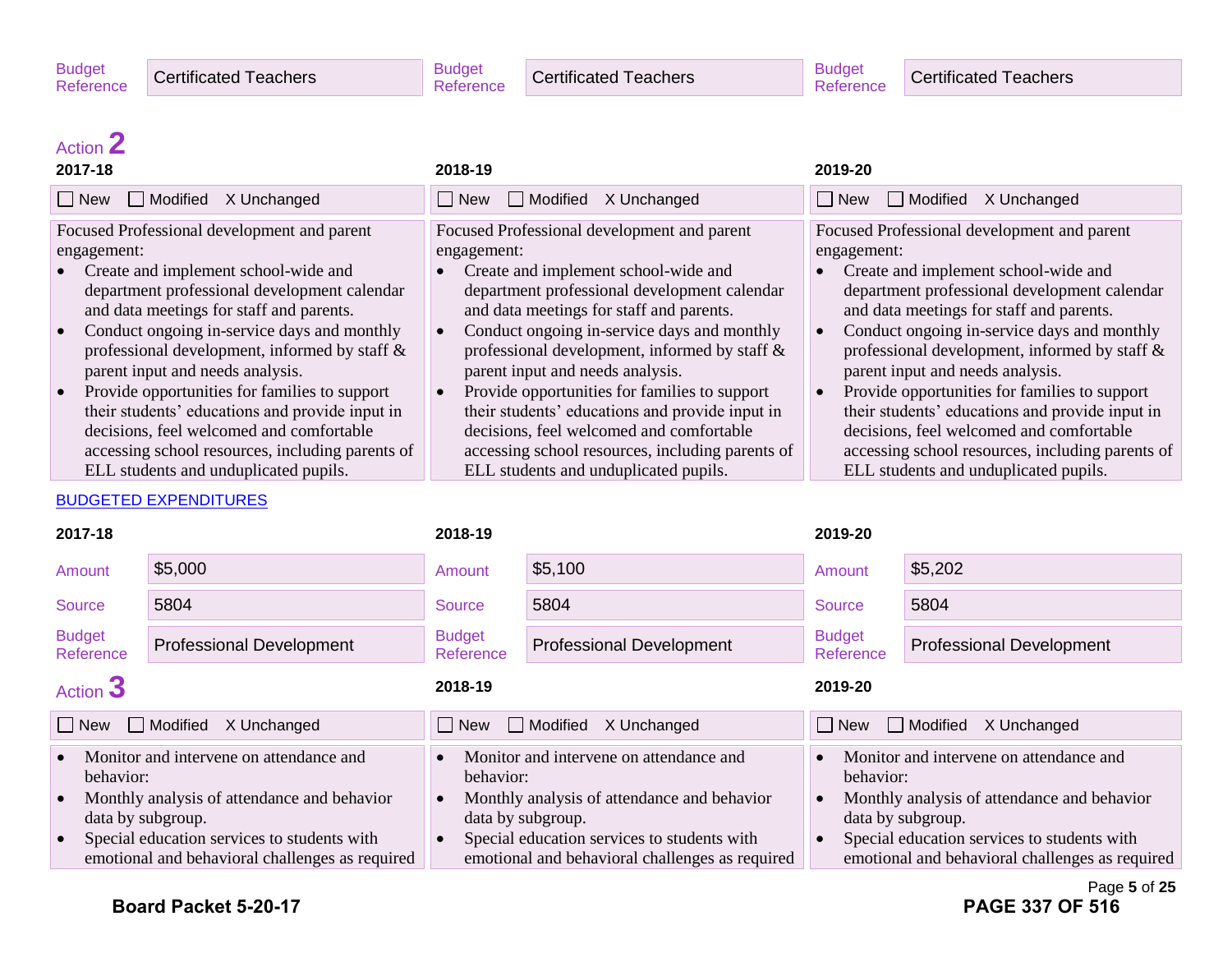| by IEP.                                         | by IEP.                                         | by IEP.                                         |
|-------------------------------------------------|-------------------------------------------------|-------------------------------------------------|
| Notify parent/guardian of attendance concerns   | Notify parent/guardian of attendance concerns   | Notify parent/guardian of attendance concerns   |
| and intervene according to attendance and       | and intervene according to attendance and       | and intervene according to attendance and       |
| enrollment compliancy procedures.               | enrollment compliancy procedures.               | enrollment compliancy procedures.               |
| Administer, analyze, and respond to results of  | Administer, analyze, and respond to results of  | Administer, analyze, and respond to results of  |
| annual student and staff satisfaction surveys.  | annual student and staff satisfaction surveys.  | annual student and staff satisfaction surveys.  |
| Refine intensive targeted interventions for     | Refine intensive targeted interventions for     | Refine intensive targeted interventions for     |
| students with behaviors indicating a likelihood | students with behaviors indicating a likelihood | students with behaviors indicating a likelihood |
| of dropping out or in danger of failing.        | of dropping out or in danger of failing.        | of dropping out or in danger of failing.        |

#### BUDGETED EXPENDITURES

| 2017-18                                                                                                                                                                                                                                                                                                                                                                                                                                                                     |                                    | 2018-19                                                                                                                                                                                                                                                                                                                                                                                                                                                                                  |                                    | 2019-20                                                                                                                                                                                                                                                                                                                                                                                                                              |                                    |  |
|-----------------------------------------------------------------------------------------------------------------------------------------------------------------------------------------------------------------------------------------------------------------------------------------------------------------------------------------------------------------------------------------------------------------------------------------------------------------------------|------------------------------------|------------------------------------------------------------------------------------------------------------------------------------------------------------------------------------------------------------------------------------------------------------------------------------------------------------------------------------------------------------------------------------------------------------------------------------------------------------------------------------------|------------------------------------|--------------------------------------------------------------------------------------------------------------------------------------------------------------------------------------------------------------------------------------------------------------------------------------------------------------------------------------------------------------------------------------------------------------------------------------|------------------------------------|--|
| Amount                                                                                                                                                                                                                                                                                                                                                                                                                                                                      | \$54,720                           | Amount                                                                                                                                                                                                                                                                                                                                                                                                                                                                                   | \$55,814                           | Amount                                                                                                                                                                                                                                                                                                                                                                                                                               | \$56,931                           |  |
| Source                                                                                                                                                                                                                                                                                                                                                                                                                                                                      | 1300                               | Source                                                                                                                                                                                                                                                                                                                                                                                                                                                                                   | 1300                               | <b>Source</b>                                                                                                                                                                                                                                                                                                                                                                                                                        | 1300                               |  |
| <b>Budget</b><br>Reference                                                                                                                                                                                                                                                                                                                                                                                                                                                  | <b>Certificated Administrators</b> | <b>Budget</b><br>Reference                                                                                                                                                                                                                                                                                                                                                                                                                                                               | <b>Certificated Administrators</b> | <b>Budget</b><br>Reference                                                                                                                                                                                                                                                                                                                                                                                                           | <b>Certificated Administrators</b> |  |
| Action 4                                                                                                                                                                                                                                                                                                                                                                                                                                                                    |                                    | 2018-19                                                                                                                                                                                                                                                                                                                                                                                                                                                                                  |                                    | 2019-20                                                                                                                                                                                                                                                                                                                                                                                                                              |                                    |  |
| □ Modified<br>X Unchanged<br>$\Box$ New                                                                                                                                                                                                                                                                                                                                                                                                                                     |                                    | New<br>$\perp$                                                                                                                                                                                                                                                                                                                                                                                                                                                                           | Modified<br>X Unchanged            | Modified X Unchanged<br>$\Box$ New                                                                                                                                                                                                                                                                                                                                                                                                   |                                    |  |
| Continue the use of Parent Portal:<br>Continue to train staff in how to post<br>$\bullet$<br>communications, progress reports, assessment<br>data to Parent Portal<br>Continue to engage parents in use of parent<br>$\bullet$<br>portal (demonstration sessions, how to guides)<br>Continue to have teachers engage parents<br>$\bullet$<br>through weekly class newsletters and progress<br>reports (viewable through Parent Portal) and<br>monthly check-in conferences. |                                    | Continue the use of Parent Portal:<br>$\bullet$<br>Continue to train staff in how to post<br>$\bullet$<br>communications, progress reports, assessment<br>data to Parent Portal<br>Continue to engage parents in use of parent<br>$\bullet$<br>portal (demonstration sessions, how to guides)<br>Continue to have teachers engage parents<br>$\bullet$<br>through weekly class newsletters and progress<br>reports (viewable through Parent Portal) and<br>monthly check-in conferences. |                                    | Continue the use of Parent Portal:<br>Continue to train staff in how to post<br>communications, progress reports, assessment<br>data to Parent Portal<br>Continue to engage parents in use of parent<br>portal (demonstration sessions, how to guides)<br>Continue to have teachers engage parents<br>through weekly class newsletters and progress<br>reports (viewable through Parent Portal) and<br>monthly check-in conferences. |                                    |  |

| 2017-18 |     | 2018-19 |     | 2019-20       |     |
|---------|-----|---------|-----|---------------|-----|
| Amount  | ◡   | Amount  | ັ   | Amount        | ₩.  |
| Source  | n/a | Source  | n/a | <b>Source</b> | n/a |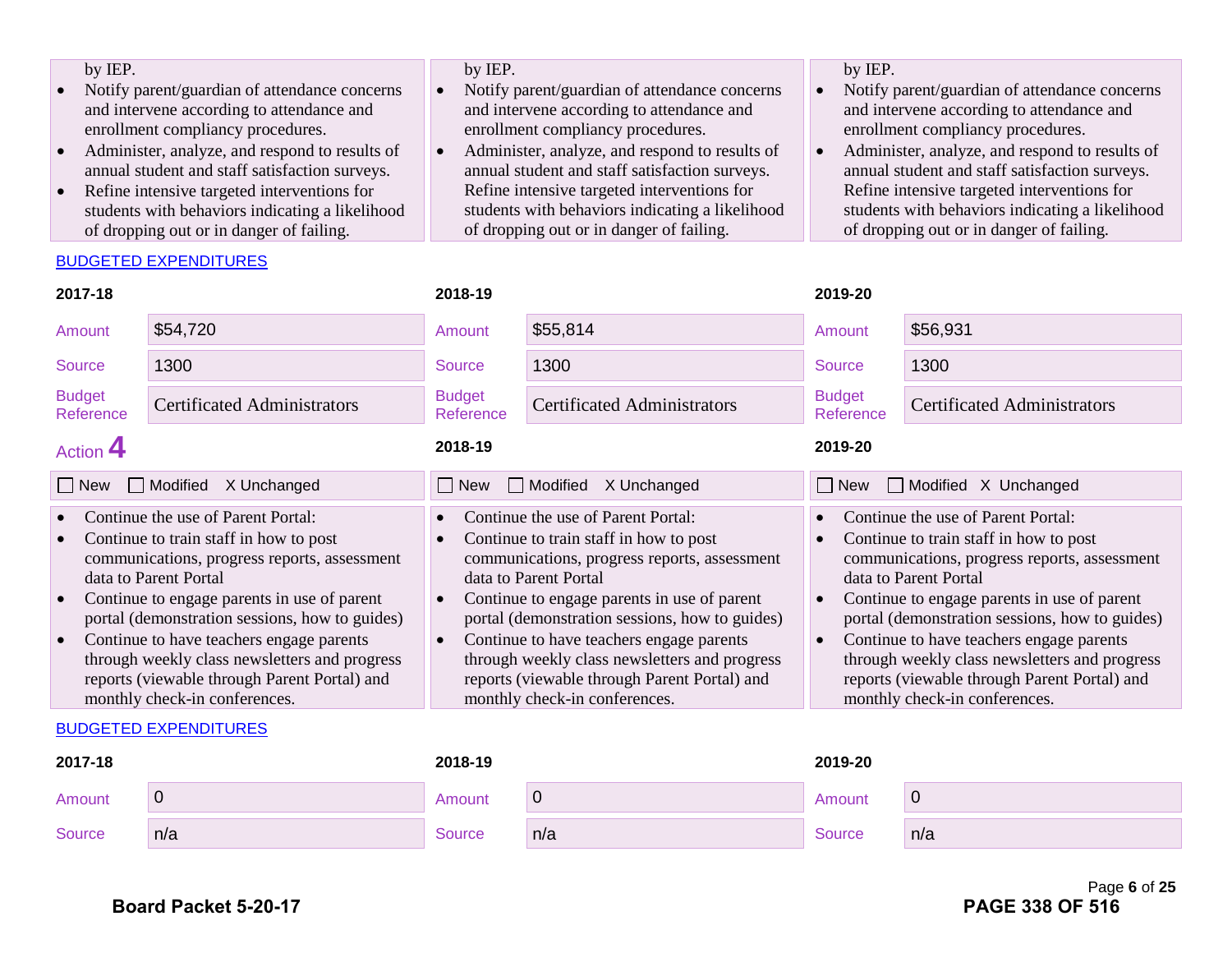| <b>Budget</b><br>Reference | Already included in goal | <b>Budget</b> | Already included in goal | <b>Budge</b> | Already included in goal |
|----------------------------|--------------------------|---------------|--------------------------|--------------|--------------------------|
|----------------------------|--------------------------|---------------|--------------------------|--------------|--------------------------|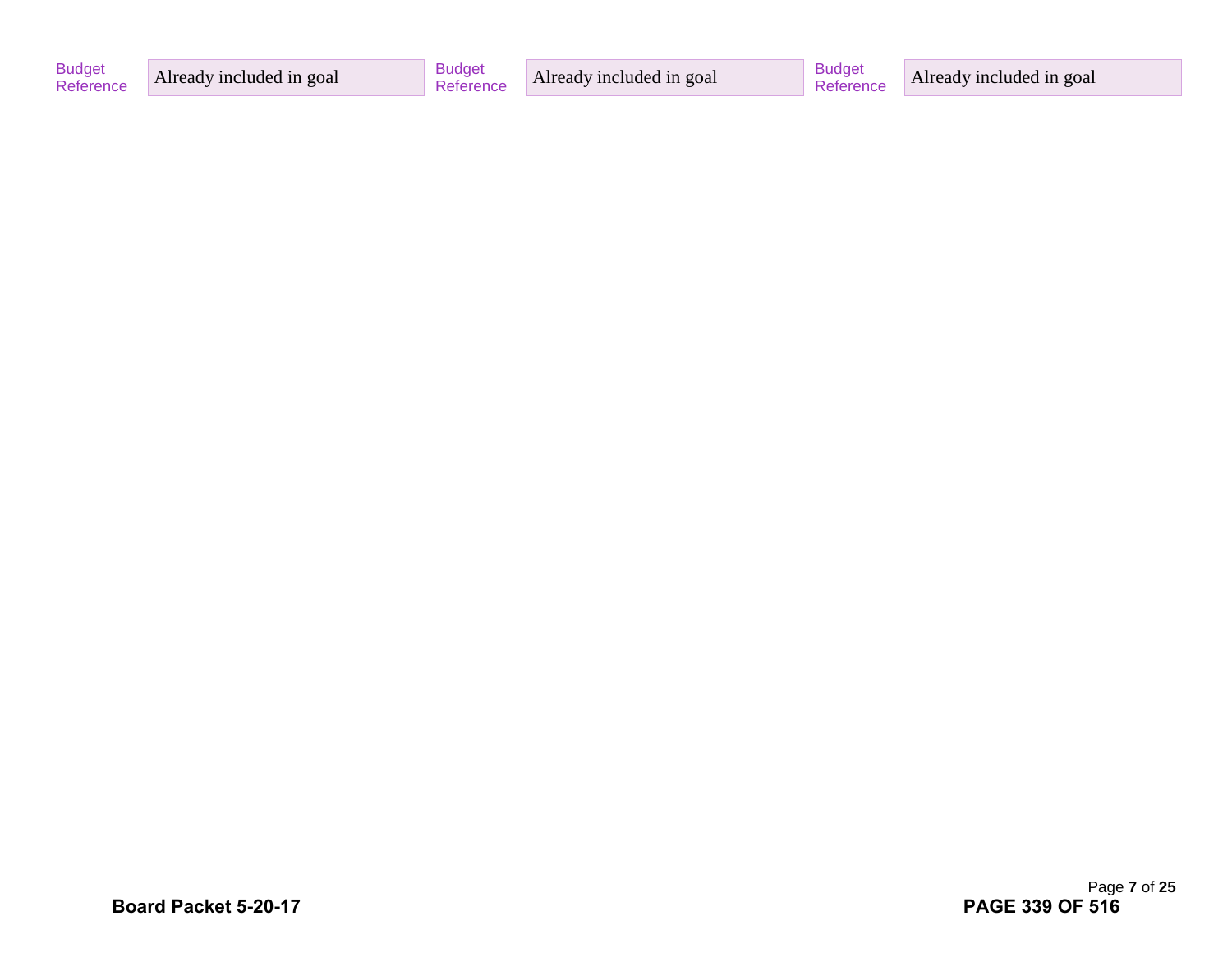|        | $\Box$ New                         | X Modified | $\Box$ Unchanged                                                                                                                                                                                                                  |
|--------|------------------------------------|------------|-----------------------------------------------------------------------------------------------------------------------------------------------------------------------------------------------------------------------------------|
| Goal 2 | demonstrated by multiple measures. |            | Create systems and structures that provide multiple pathways of personalized learning to increase students who meet or<br>exceed California Common Core State Standards (CCSS) for English language arts (ELA) and Mathematics as |

| State and/or Local Priorities Addressed by this goal: | STATE $x 1 x 2 \square 3 \square 4 \square 5 \square 6 x 7 \square 8$                                                                                                                                                                                                                                                                                                                                                                                                  |
|-------------------------------------------------------|------------------------------------------------------------------------------------------------------------------------------------------------------------------------------------------------------------------------------------------------------------------------------------------------------------------------------------------------------------------------------------------------------------------------------------------------------------------------|
|                                                       | COE $\Box$ 9 $\Box$ 10                                                                                                                                                                                                                                                                                                                                                                                                                                                 |
|                                                       | LOCAL                                                                                                                                                                                                                                                                                                                                                                                                                                                                  |
| <b>Identified Need</b>                                | Administration and staff need to create and implement a formal system to quickly identify and support students in<br>danger of failing. While many parents are highly involved in the student-parent-teacher partnership through<br>monthly conferences and frequent dialogue, the school needs to formally involve parents and students in the<br>decision-making process of the school by creating a parent-involved leadership team, such as a School Site Council. |

career resources and/or internship opportunities for students.

The school needs to establish community partnerships and connections to provide students with more college and

#### EXPECTED ANNUAL MEASURABLE OUTCOMES

| Metrics/Indicators                                                                                                                                                                | <b>Baseline</b>                                                                  | 2017-18 | 2018-19 | 2019-20 |
|-----------------------------------------------------------------------------------------------------------------------------------------------------------------------------------|----------------------------------------------------------------------------------|---------|---------|---------|
| <b>CAASPP</b> participation<br>rate will be at least<br>95%                                                                                                                       | New school program and<br>baseline will be established<br>2017-2016 school year. |         |         |         |
| The percentage of<br>Plymouth students<br>meeting or exceeding<br>standards on CAASPP<br>assessments, including<br>all subgroups, will<br>meet or exceed the<br>statewide average | New school program and<br>baseline will be established<br>2017-2016 school year. |         |         |         |
| 10% of English<br>learners will increase<br>one level of proficiency                                                                                                              | New school program and<br>baseline will be established<br>2017-2016 school year. |         |         |         |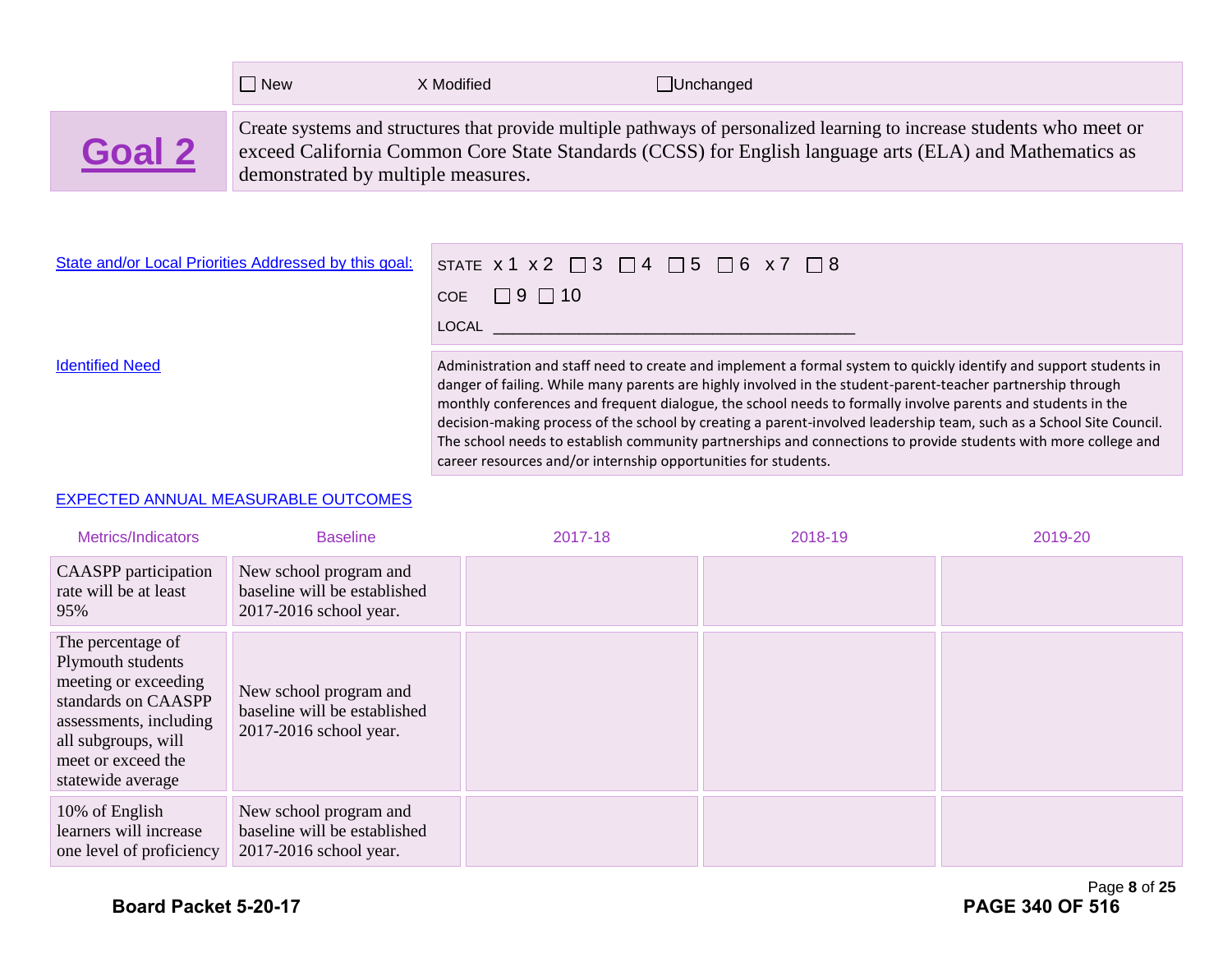| on the CELDT<br>annually                                                                                                            |                                                                                                                  |  |  |
|-------------------------------------------------------------------------------------------------------------------------------------|------------------------------------------------------------------------------------------------------------------|--|--|
| At least 10% of EL<br>students will<br>demonstrate eligibility<br>for reclassification                                              | New school program and<br>baseline will be established<br>2017-2016 school year.                                 |  |  |
| 95% of all students will<br>participate in quarterly<br>interim benchmark<br>assessments to show<br>mastery of standards<br>taught. | New school program and<br>baseline will be established<br>2017-2016 school year.                                 |  |  |
| 95% of all students will<br>participate in Fall and<br><b>Spring Summative</b><br>Diagnostic<br>assessments.                        | New school program and<br>baseline will be established<br>2017-2016 school year.                                 |  |  |
| A professional<br>development calendar<br>will be created to<br>include specific CCSS<br>PD.                                        | 100% of teachers will engage<br>$in > 15$ hours of curriculum<br>training and CCSS PD during<br>the school year. |  |  |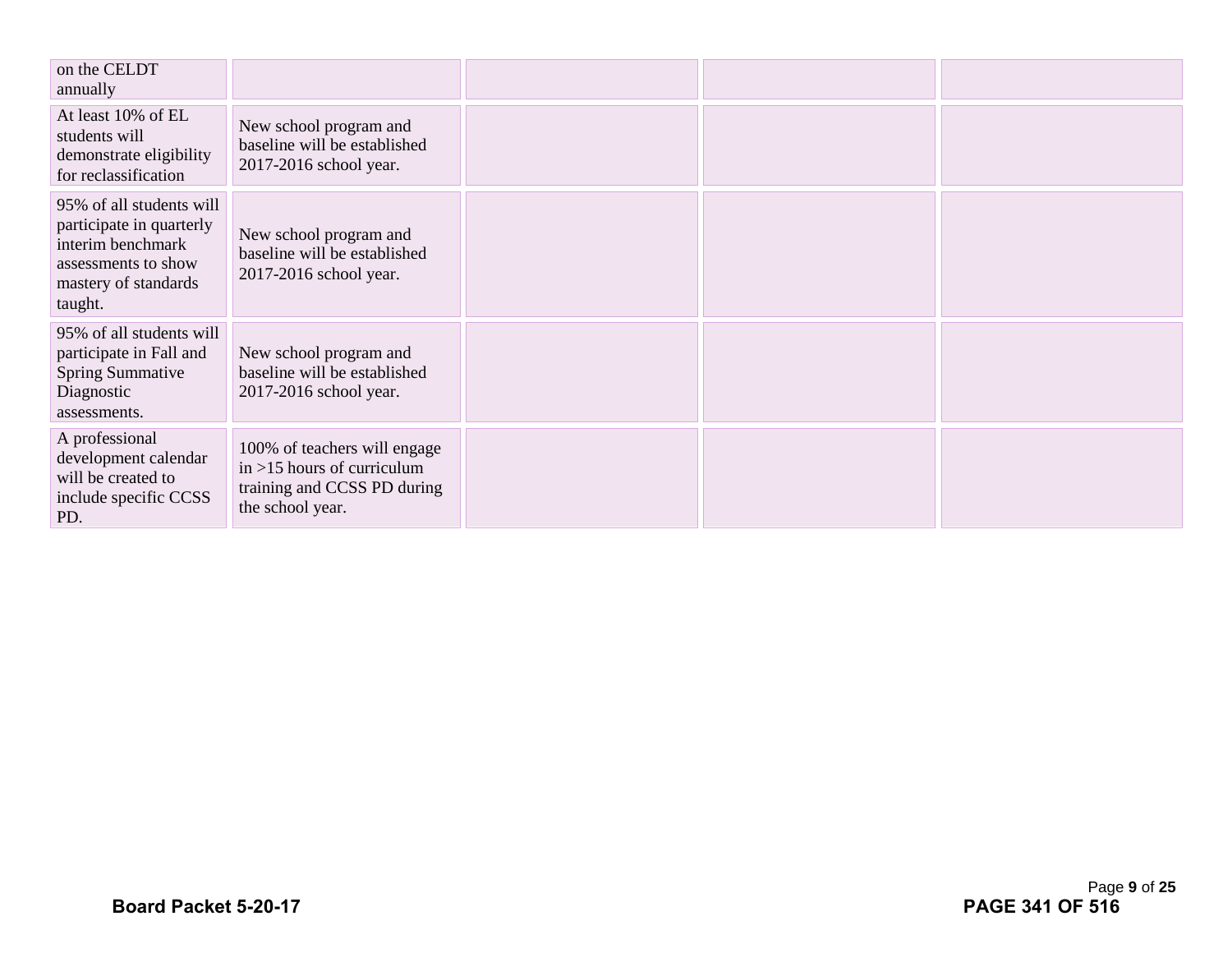Complete a copy of the following table for each of the LEA's Actions/Services. Duplicate the table, including Budgeted Expenditures, as needed.

| <b>Action</b>                                                                                                            |                                    |                                                                    |                                                                                                                          |                                   |                                                                                                                          |                                                                                                              |                            |                                    |
|--------------------------------------------------------------------------------------------------------------------------|------------------------------------|--------------------------------------------------------------------|--------------------------------------------------------------------------------------------------------------------------|-----------------------------------|--------------------------------------------------------------------------------------------------------------------------|--------------------------------------------------------------------------------------------------------------|----------------------------|------------------------------------|
|                                                                                                                          |                                    |                                                                    |                                                                                                                          |                                   |                                                                                                                          | For Actions/Services not included as contributing to meeting the Increased or Improved Services Requirement: |                            |                                    |
|                                                                                                                          | <b>Students to be Served</b>       | X All                                                              |                                                                                                                          | $\Box$ Students with Disabilities |                                                                                                                          | $\Box$ [Specific Student Group(s)]                                                                           |                            |                                    |
|                                                                                                                          | Location(s)                        | X All schools<br>Specific Schools:<br>$\Box$ Specific Grade spans: |                                                                                                                          |                                   |                                                                                                                          |                                                                                                              |                            |                                    |
|                                                                                                                          |                                    |                                                                    |                                                                                                                          |                                   | <b>OR</b>                                                                                                                |                                                                                                              |                            |                                    |
|                                                                                                                          |                                    |                                                                    |                                                                                                                          |                                   |                                                                                                                          | For Actions/Services included as contributing to meeting the Increased or Improved Services Requirement:     |                            |                                    |
|                                                                                                                          | <b>Students to be Served</b>       |                                                                    | X English Learners                                                                                                       | X Foster Youth                    | X Low Income                                                                                                             |                                                                                                              |                            |                                    |
|                                                                                                                          | <b>Scope of Services</b>           |                                                                    | X LEA-wide                                                                                                               | $\Box$ Schoolwide                 | <b>OR</b>                                                                                                                | □ Limited to Unduplicated Student Group(s)                                                                   |                            |                                    |
|                                                                                                                          | Location(s)                        | X All schools                                                      |                                                                                                                          | Specific Schools:                 |                                                                                                                          |                                                                                                              | Specific Grade spans:      |                                    |
| <b>ACTIONS/SERVICES</b>                                                                                                  |                                    |                                                                    |                                                                                                                          |                                   |                                                                                                                          |                                                                                                              |                            |                                    |
| Action <sup>1</sup>                                                                                                      |                                    |                                                                    |                                                                                                                          |                                   |                                                                                                                          |                                                                                                              |                            |                                    |
| 2017-18                                                                                                                  |                                    |                                                                    |                                                                                                                          | 2018-19                           |                                                                                                                          |                                                                                                              | 2019-20                    |                                    |
| $\Box$ New                                                                                                               | Modified X Unchanged               |                                                                    |                                                                                                                          | $\Box$ New                        | $\Box$ Modified<br>X Unchanged                                                                                           |                                                                                                              | $\Box$ New                 | Modified X Unchanged               |
| Administer interim benchmark assessments to<br>identify the standards not yet mastered and<br>prepare for state testing. |                                    |                                                                    | Administer interim benchmark assessments to<br>identify the standards not yet mastered and<br>prepare for state testing. |                                   | Administer interim benchmark assessments to<br>identify the standards not yet mastered and<br>prepare for state testing. |                                                                                                              |                            |                                    |
| <b>BUDGETED EXPENDITURES</b>                                                                                             |                                    |                                                                    |                                                                                                                          |                                   |                                                                                                                          |                                                                                                              |                            |                                    |
| 2017-18                                                                                                                  |                                    |                                                                    |                                                                                                                          | 2018-19                           |                                                                                                                          |                                                                                                              | 2019-20                    |                                    |
| Amount                                                                                                                   | \$175,000                          |                                                                    |                                                                                                                          | Amount                            | \$178,500                                                                                                                |                                                                                                              | Amount                     | \$182,070                          |
| <b>Source</b>                                                                                                            | 1300                               |                                                                    |                                                                                                                          | Source                            | 1300                                                                                                                     |                                                                                                              | <b>Source</b>              | 1300                               |
| <b>Budget</b><br>Reference                                                                                               | <b>Certificated Administrators</b> |                                                                    |                                                                                                                          | <b>Budget</b><br>Reference        | <b>Certificated Administrators</b>                                                                                       |                                                                                                              | <b>Budget</b><br>Reference | <b>Certificated Administrators</b> |

Page **10** of **25**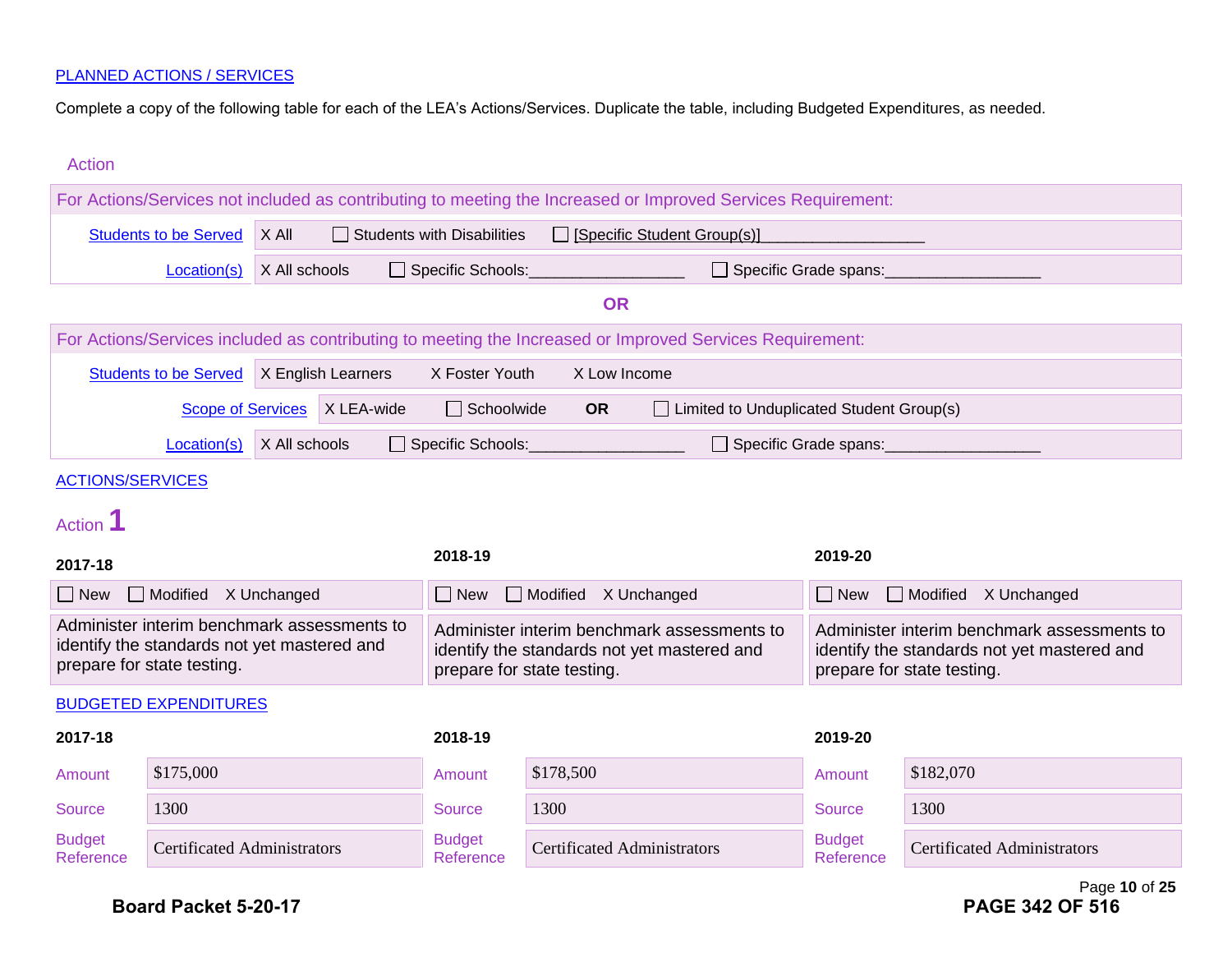## Action **2**

| 2017-18                                                                                                                                                                                                                                                                                                                                   | 2018-19                                                                                                                                                                                                                                                                                                                                                               | 2019-20                                                                                                                                                                                                                                                                                                                                                              |
|-------------------------------------------------------------------------------------------------------------------------------------------------------------------------------------------------------------------------------------------------------------------------------------------------------------------------------------------|-----------------------------------------------------------------------------------------------------------------------------------------------------------------------------------------------------------------------------------------------------------------------------------------------------------------------------------------------------------------------|----------------------------------------------------------------------------------------------------------------------------------------------------------------------------------------------------------------------------------------------------------------------------------------------------------------------------------------------------------------------|
| New Modified X Unchanged                                                                                                                                                                                                                                                                                                                  | $\Box$ New $\Box$ Modified X Unchanged                                                                                                                                                                                                                                                                                                                                | $\Box$ New $\Box$ Modified X Unchanged                                                                                                                                                                                                                                                                                                                               |
| Implement RTI model:<br>Identify at-risk students<br>Use RTI tiers to determine each student's<br>level of need<br>Implement interventions for at-risk<br>$\bullet$<br>students, such as targeted online virtual<br>instruction, supplemental instructional<br>license assignments, enrichment tutoring<br>services, SAT/ACT prep classes | • Continue to Implement RTI model:<br>Identify at-risk students<br>Continue to use RTI tiers to determine each<br>student's level of need<br>• Continue to Implement interventions for at-<br>risk students, such as targeted online virtual<br>instruction, supplemental instructional<br>license assignments, enrichment tutoring<br>services, SAT/ACT prep classes | Continue to Implement RTI model:<br>Identify at-risk students<br>Continue to use RTI tiers to determine each<br>student's level of need<br>Continue to Implement interventions for at-<br>risk students, such as targeted online<br>virtual instruction, supplemental<br>instructional license assignments,<br>enrichment tutoring services, SAT/ACT<br>prep classes |

#### BUDGETED EXPENDITURES

| 2017-18                    |                                                 | 2018-19                    |                                               | 2019-20                    |                                                 |
|----------------------------|-------------------------------------------------|----------------------------|-----------------------------------------------|----------------------------|-------------------------------------------------|
| Amount                     |                                                 | Amount                     |                                               | Amount                     |                                                 |
| Source                     |                                                 | Source                     |                                               | Source                     |                                                 |
| <b>Budget</b><br>Reference | See software costs listed in goal 1<br>action 4 | <b>Budget</b><br>Reference | See software costs listed in goal<br>action 4 | <b>Budget</b><br>Reference | See software costs listed in goal 1<br>action 4 |

## Action **3**

| 2017-18                                                                                                                                                                                                                                               | 2018-19                                                                                                                                                                                                                                               | 2019-20                                                                                                                                                                                                                                               |  |
|-------------------------------------------------------------------------------------------------------------------------------------------------------------------------------------------------------------------------------------------------------|-------------------------------------------------------------------------------------------------------------------------------------------------------------------------------------------------------------------------------------------------------|-------------------------------------------------------------------------------------------------------------------------------------------------------------------------------------------------------------------------------------------------------|--|
| $\Box$ New<br>$\Box$ Modified<br>$\Box$ Unchanged                                                                                                                                                                                                     | $\Box$ Modified $\Box$ Unchanged<br>$\Box$ New                                                                                                                                                                                                        | $\Box$ New $\Box$ Modified<br>$\Box$ Unchanged                                                                                                                                                                                                        |  |
| Identify, assess, and instruct English Language<br>Learners:<br>Systematically collect home language survey<br>and identify ELs upon enrollment into SIS<br>Administer the CELDT annually to all EL<br>students during the appropriate testing window | Identify, assess, and instruct English Language<br>Learners:<br>Systematically collect home language survey<br>and identify ELs upon enrollment into SIS<br>Administer the CELDT annually to all EL<br>students during the appropriate testing window | Identify, assess, and instruct English Language<br>Learners:<br>Systematically collect home language survey<br>and identify ELs upon enrollment into SIS<br>Administer the CELDT annually to all EL<br>students during the appropriate testing window |  |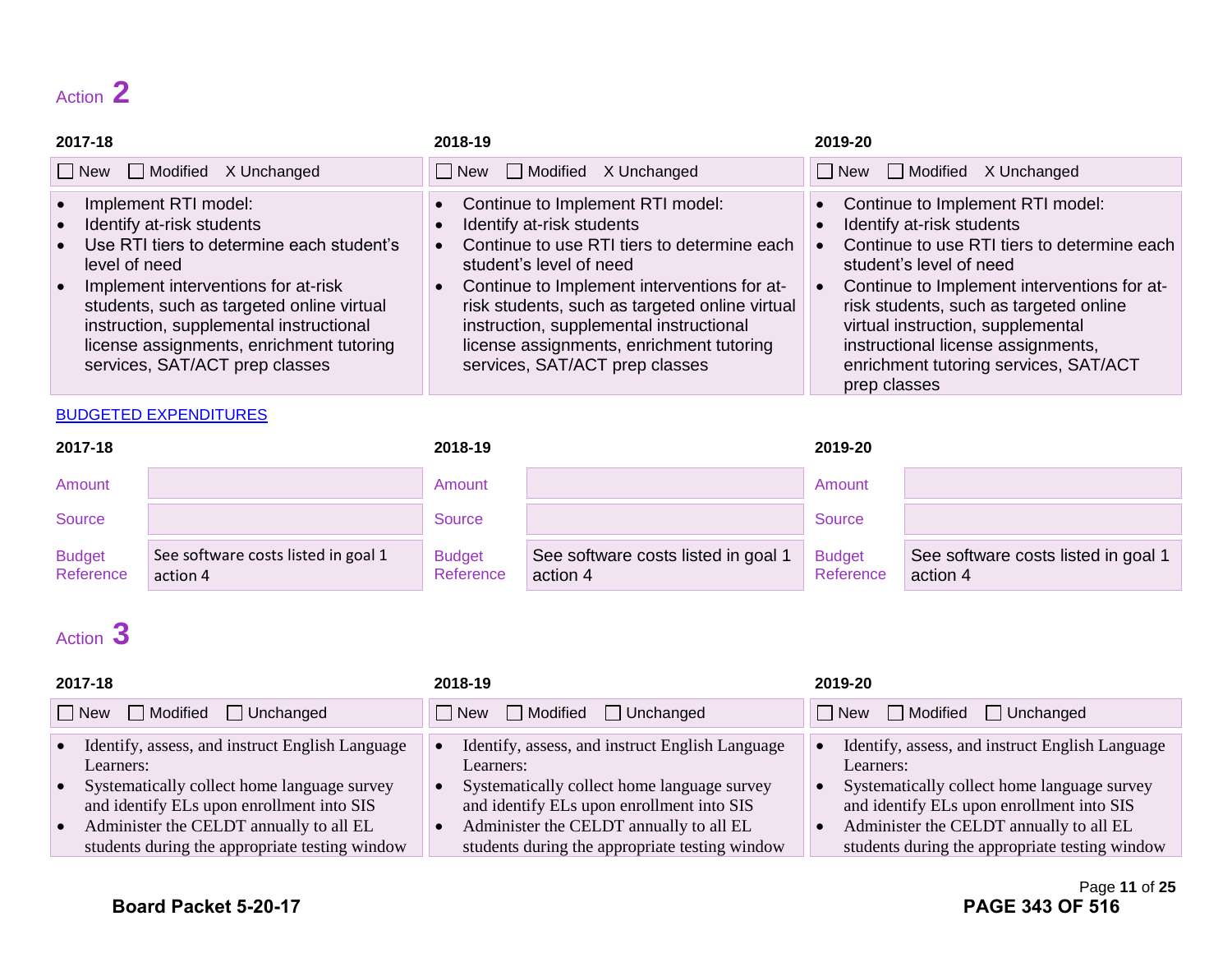- Hire ELD teacher to conduct designated EL instruction
- Track student progress toward meeting EL proficiency requirements

#### BUDGETED EXPENDITURES

#### • Hire ELD teacher to conduct designated EL instruction

- Track student progress toward meeting EL proficiency requirements
- Hire ELD teacher to conduct designated EL instruction
- Track student progress toward meeting EL proficiency requirements

| 2017-18                    |                                                             | 2018-19                    |                                                             | 2019-20                    |                                                             |
|----------------------------|-------------------------------------------------------------|----------------------------|-------------------------------------------------------------|----------------------------|-------------------------------------------------------------|
| Amount                     |                                                             | Amount                     | U                                                           | Amount                     |                                                             |
| Source                     | n/a                                                         | Source                     | n/a                                                         | Source                     | n/a                                                         |
| <b>Budget</b><br>Reference | Included in 1100 salary costs listed in<br>goal 1, action 1 | <b>Budget</b><br>Reference | Included in 1100 salary costs<br>listed in goal 1, action 1 | <b>Budget</b><br>Reference | Included in 1100 salary costs<br>listed in goal 1, action 1 |

## Action **4**

| 2017-18                                                                                                                                                                                                                                                                                                                                                                                                                                                                                                                                                                                                                                                                            | 2018-19                                                                                                                                                                                                                                                                                                                                                                                                                                                                                                                                                                                                                                                                        | 2019-20                                                                                                                                                                                                                                                                                                                                                                                                                                                                                                                                                                                                                                 |
|------------------------------------------------------------------------------------------------------------------------------------------------------------------------------------------------------------------------------------------------------------------------------------------------------------------------------------------------------------------------------------------------------------------------------------------------------------------------------------------------------------------------------------------------------------------------------------------------------------------------------------------------------------------------------------|--------------------------------------------------------------------------------------------------------------------------------------------------------------------------------------------------------------------------------------------------------------------------------------------------------------------------------------------------------------------------------------------------------------------------------------------------------------------------------------------------------------------------------------------------------------------------------------------------------------------------------------------------------------------------------|-----------------------------------------------------------------------------------------------------------------------------------------------------------------------------------------------------------------------------------------------------------------------------------------------------------------------------------------------------------------------------------------------------------------------------------------------------------------------------------------------------------------------------------------------------------------------------------------------------------------------------------------|
| X Modified<br>$\Box$ Unchanged<br>    New                                                                                                                                                                                                                                                                                                                                                                                                                                                                                                                                                                                                                                          | X Modified<br>$\Box$ Unchanged<br>l I New                                                                                                                                                                                                                                                                                                                                                                                                                                                                                                                                                                                                                                      | □ New X Modified<br>$\Box$ Unchanged                                                                                                                                                                                                                                                                                                                                                                                                                                                                                                                                                                                                    |
| • Continue to build up course lists, pathways,<br>and tracks that promote College & Career<br>Readiness and encourage enrollment in<br>appropriate personalized learning plan.<br>Committee to review and approve new<br>$\bullet$<br>curriculum and courses<br>Counselors and HST teachers meet with<br>$\bullet$<br>students to support student enrollment in<br>appropriate track, conduct info sessions<br>and orientations in personalized learning<br>plans.<br>Counselors build and monitor progress of<br>$\bullet$<br>each student's Individualized Graduation<br>Plan (IGP) & conduct transcript audits<br>• Continue to research CTE grants and<br>develop CTE pathways | Continue to build up course lists, pathways,<br>and tracks that promote College & Career<br>Readiness and encourage enrollment in<br>appropriate personalized learning plan.<br>Committee to review and approve new<br>$\bullet$<br>curriculum and courses<br>Counselors and HST teachers meet with<br>$\bullet$<br>students to support student enrollment in<br>appropriate track, conduct info sessions<br>and orientations in personalized learning<br>plans.<br>Counselors build and monitor progress of<br>each student's Individualized Graduation<br>Plan (IGP) & conduct transcript audits<br>Continue to research CTE grants and<br>$\bullet$<br>develop CTE pathways | Continue to build up course lists, pathways,<br>and tracks that promote College & Career<br>Readiness and encourage enrollment in<br>appropriate personalized learning plan.<br>Committee to review and approve new<br>curriculum and courses<br>Counselors and HST teachers meet with<br>students to support student enrollment in<br>appropriate track, conduct info sessions<br>and orientations in personalized learning<br>plans.<br>Counselors build and monitor progress of<br>each student's Individualized Graduation<br>Plan (IGP) & conduct transcript audits<br>Continue to research CTE grants and<br>develop CTE pathways |
|                                                                                                                                                                                                                                                                                                                                                                                                                                                                                                                                                                                                                                                                                    |                                                                                                                                                                                                                                                                                                                                                                                                                                                                                                                                                                                                                                                                                |                                                                                                                                                                                                                                                                                                                                                                                                                                                                                                                                                                                                                                         |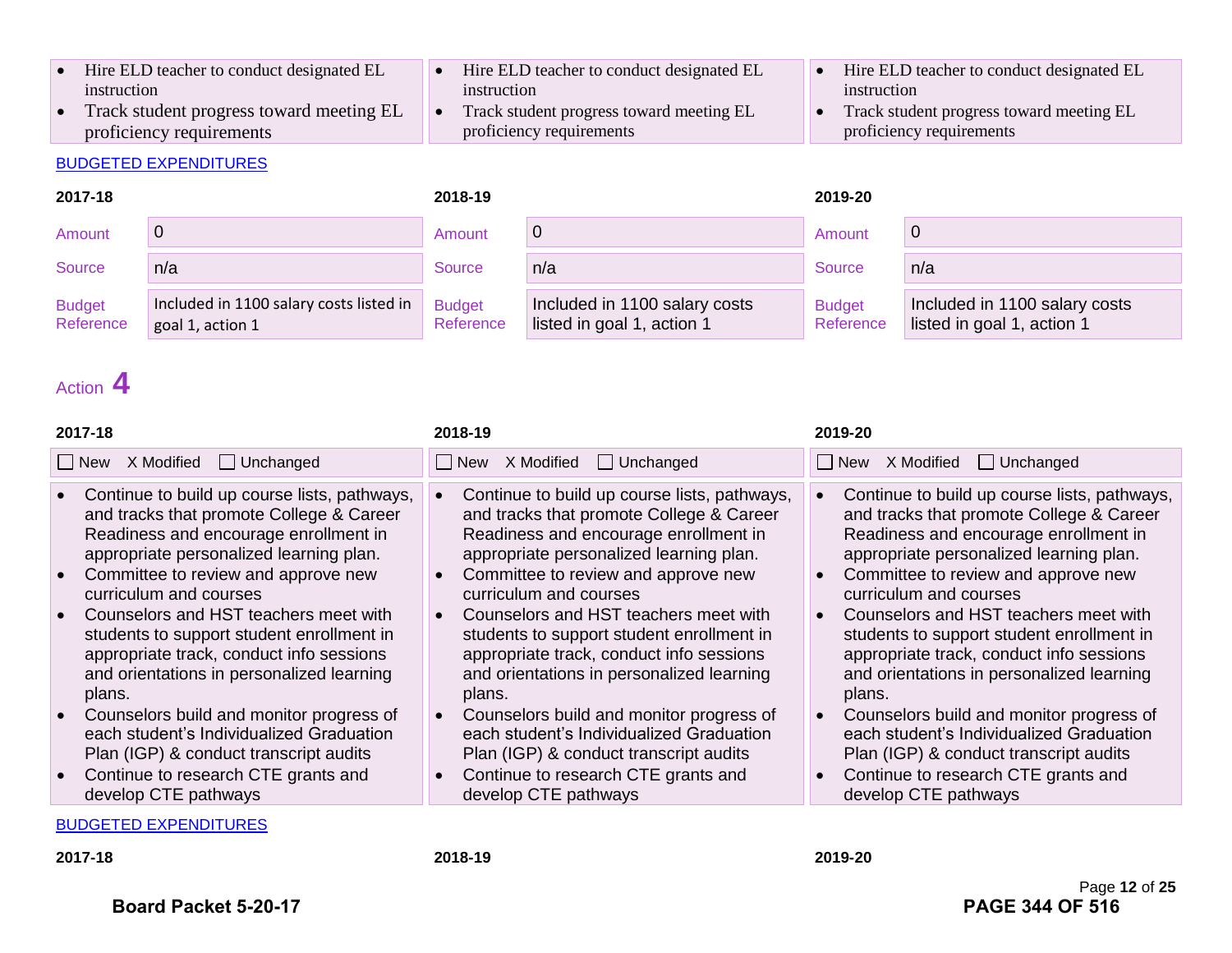| Amount                     |                                                             | Amount                     |                                                             | Amount                     |                                                             |
|----------------------------|-------------------------------------------------------------|----------------------------|-------------------------------------------------------------|----------------------------|-------------------------------------------------------------|
| Source                     | n/a                                                         | Source                     | n/a                                                         | Source                     | n/a                                                         |
| <b>Budget</b><br>Reference | Included in 1100 salary costs listed in<br>goal 1, action 1 | <b>Budget</b><br>Reference | Included in 1100 salary costs<br>listed in goal 1, action 1 | <b>Budget</b><br>Reference | Included in 1100 salary costs<br>listed in goal 1, action 1 |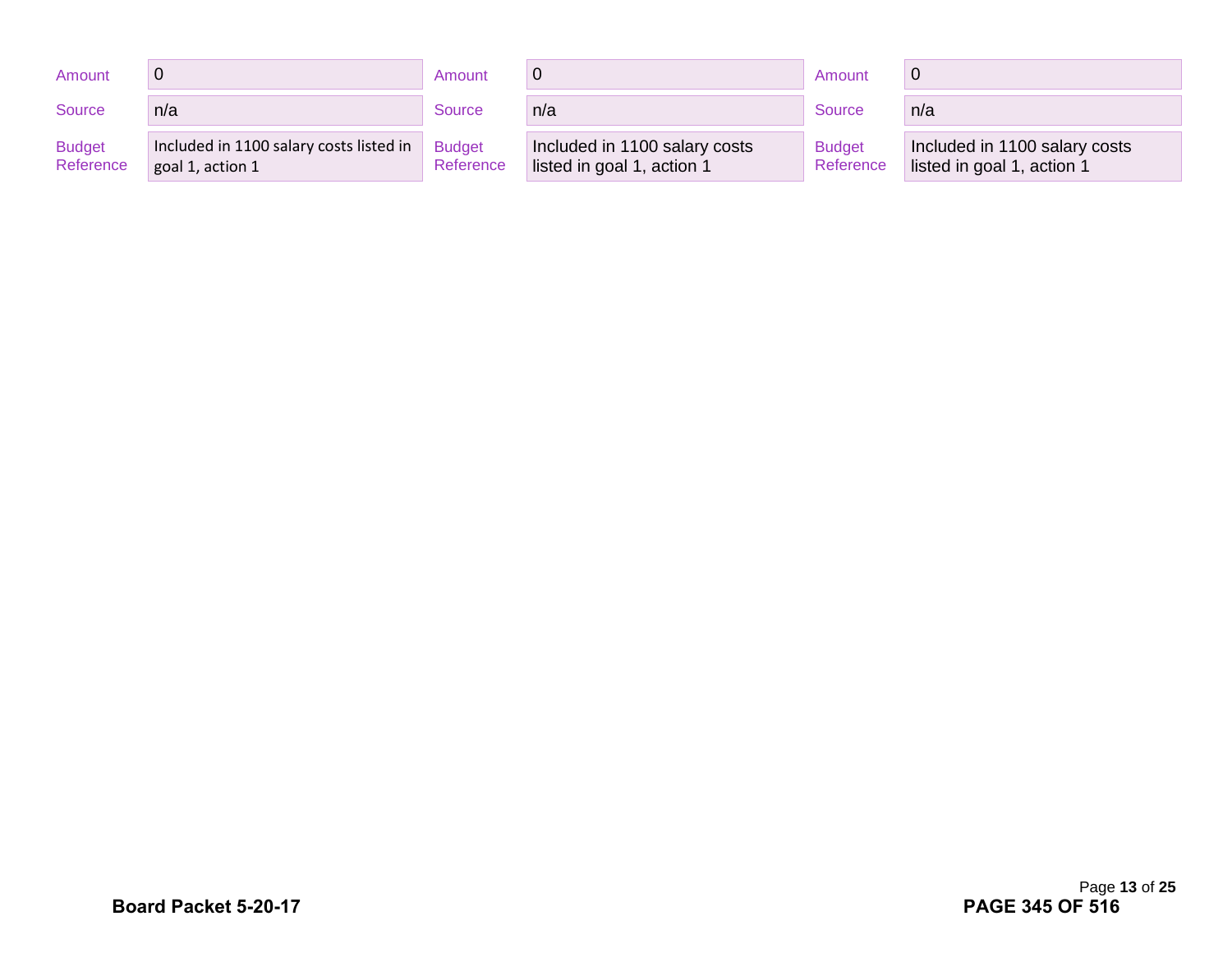|                                                       | $\Box$ New | X Modified                                                                                                    | $\Box$ Unchanged                                                                                     |  |
|-------------------------------------------------------|------------|---------------------------------------------------------------------------------------------------------------|------------------------------------------------------------------------------------------------------|--|
| Goal 3                                                | Standards. |                                                                                                               | Plymouth students will graduate college and career ready in all subject areas, based on the CA State |  |
|                                                       |            |                                                                                                               |                                                                                                      |  |
| State and/or Local Priorities Addressed by this goal: |            |                                                                                                               | STATE $x1 x2 \square 3 \square 4 \square 5 \square 6 x7 \square 8$                                   |  |
|                                                       |            | $COE$ $\Box$ 9 $\Box$ 10                                                                                      |                                                                                                      |  |
|                                                       |            | LOCAL And the contract of the contract of the contract of the contract of the contract of the contract of the |                                                                                                      |  |

Identified Need -Improve the number of students meeting requirements to UC/CSU and improved number of students demonstrating college readiness.

-Improve support to students struggling to meet General Education High School requirements.

-no in-house CTE courses, sequences, or programs are currently offered.

-CAASPP data for grade 11 indicates that 46% met or exceeded the ELA standards and 10% met or exceeded the math standards.

#### EXPECTED ANNUAL MEASURABLE OUTCOMES

| Metrics/Indicators                                                                                | <b>Baseline</b>                                                                              | 2017-18 | 2018-19 | 2019-20 |
|---------------------------------------------------------------------------------------------------|----------------------------------------------------------------------------------------------|---------|---------|---------|
| Increase High School Cohort<br>graduation rate by 10%.                                            | New high school<br>program and<br>baseline will be<br>established 2017-<br>2016 school year. |         |         |         |
| Increase the number of pupils<br>taking Career Technical Education<br>sequences or programs by 5% | New high school<br>program and<br>baseline will be<br>established 2017-<br>2016 school year. |         |         |         |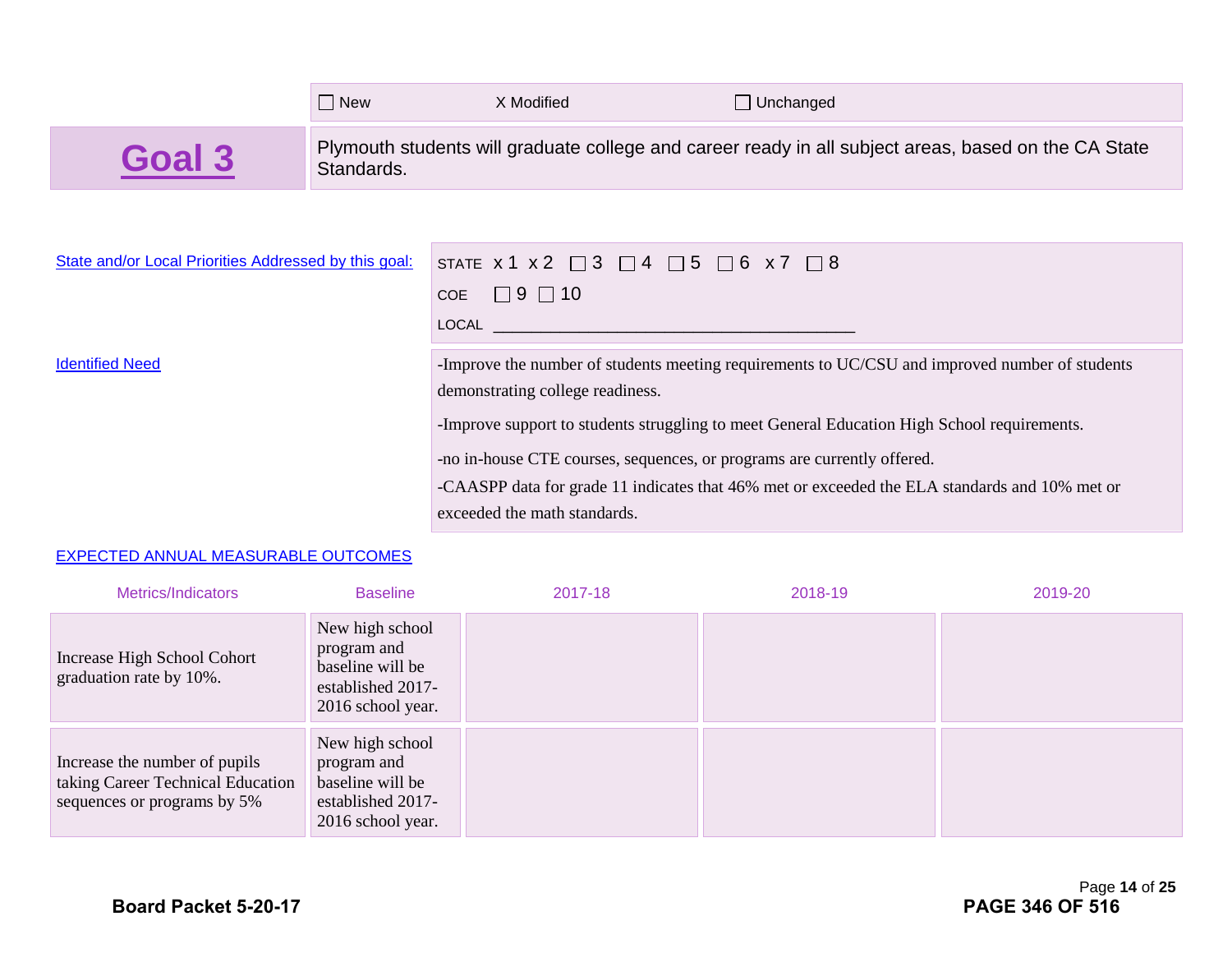| Increase the percentage of students<br>enrolled in a-g courses required for<br>UC/CSU admission by 5%                                  | New high school<br>program and<br>baseline will be<br>established 2017-<br>2016 school year. |  |  |
|----------------------------------------------------------------------------------------------------------------------------------------|----------------------------------------------------------------------------------------------|--|--|
| Increase the number of students<br>successfully completing UC/CSU<br>courses to greater than previous<br>year by 5%                    | New high school<br>program and<br>baseline will be<br>established 2017-<br>2016 school year. |  |  |
| Increase the number of students<br>participating in the SAT /ACT/<br>PSAT to greater than previous year<br>by $5%$                     | New high school<br>program and<br>baseline will be<br>established 2017-<br>2016 school year. |  |  |
| Increase the number of students<br>passing AP tests with scores of 3<br>or higher by 5%                                                | New high school<br>program and<br>baseline will be<br>established 2017-<br>2016 school year. |  |  |
| Maintain CA state standards-<br>aligned instructional materials<br>(text and e-text) sufficiency at<br>100% for all core subject areas | New school<br>program and<br>baseline will be<br>established 2017-<br>2016 school year.      |  |  |
| Maintain 100% of high school<br>students with 4-Year Plans created<br>by a Guidance Counselor                                          | New school<br>program and<br>baseline will be<br>established 2017-<br>2016 school year.      |  |  |
| Decrease the high school cohort<br>dropout rate by 10%                                                                                 | New high school<br>program and<br>baseline will be<br>established 2017-<br>2016 school year. |  |  |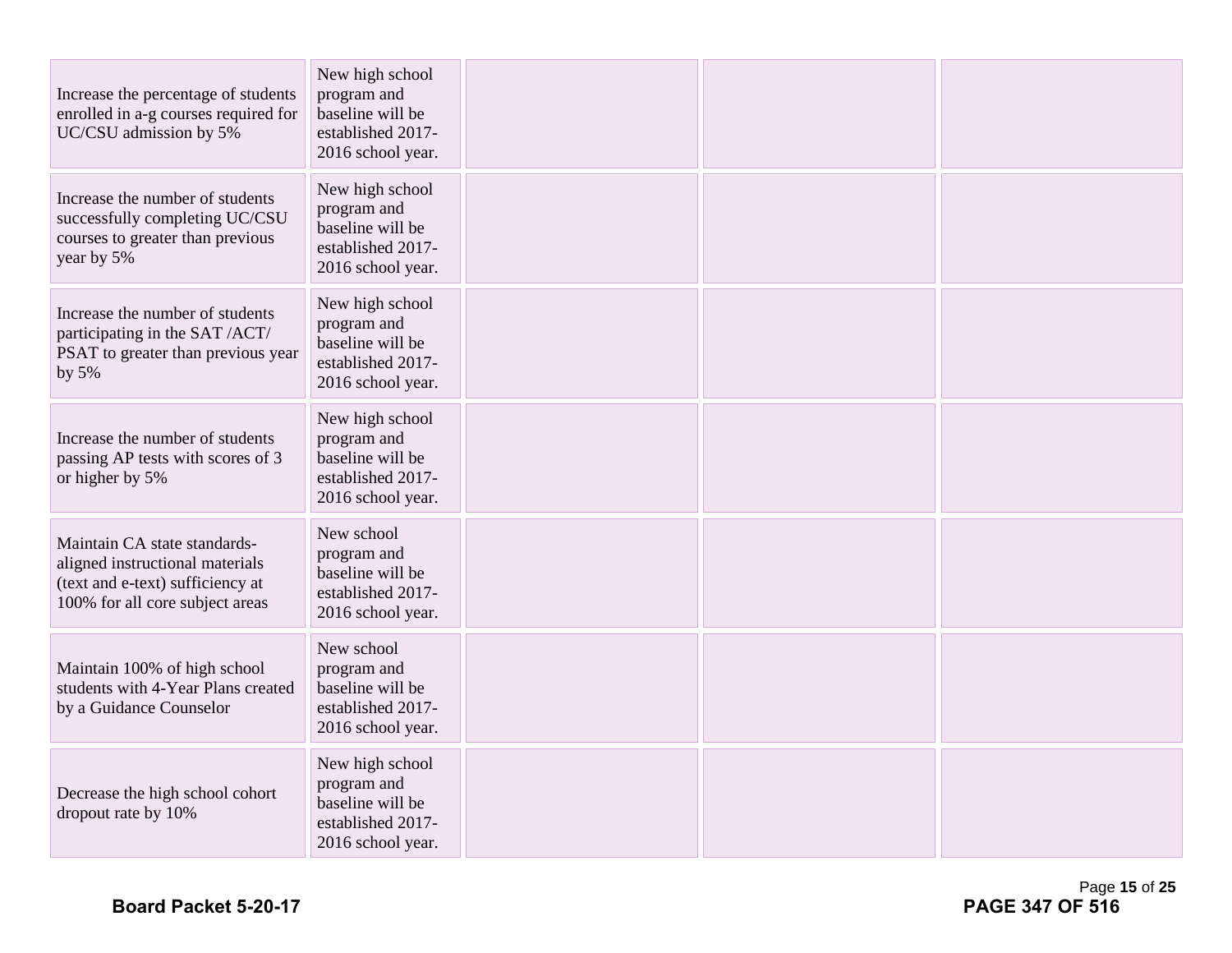| Decrease the middle school<br>dropout rate.                                                    | New action and<br>Baseline data is<br>pending                                           |  |  |
|------------------------------------------------------------------------------------------------|-----------------------------------------------------------------------------------------|--|--|
| 40% of high school students will<br>be on track to graduate with A-G<br>requirements fulfilled | New school<br>program and<br>baseline will be<br>established 2017-<br>2016 school year. |  |  |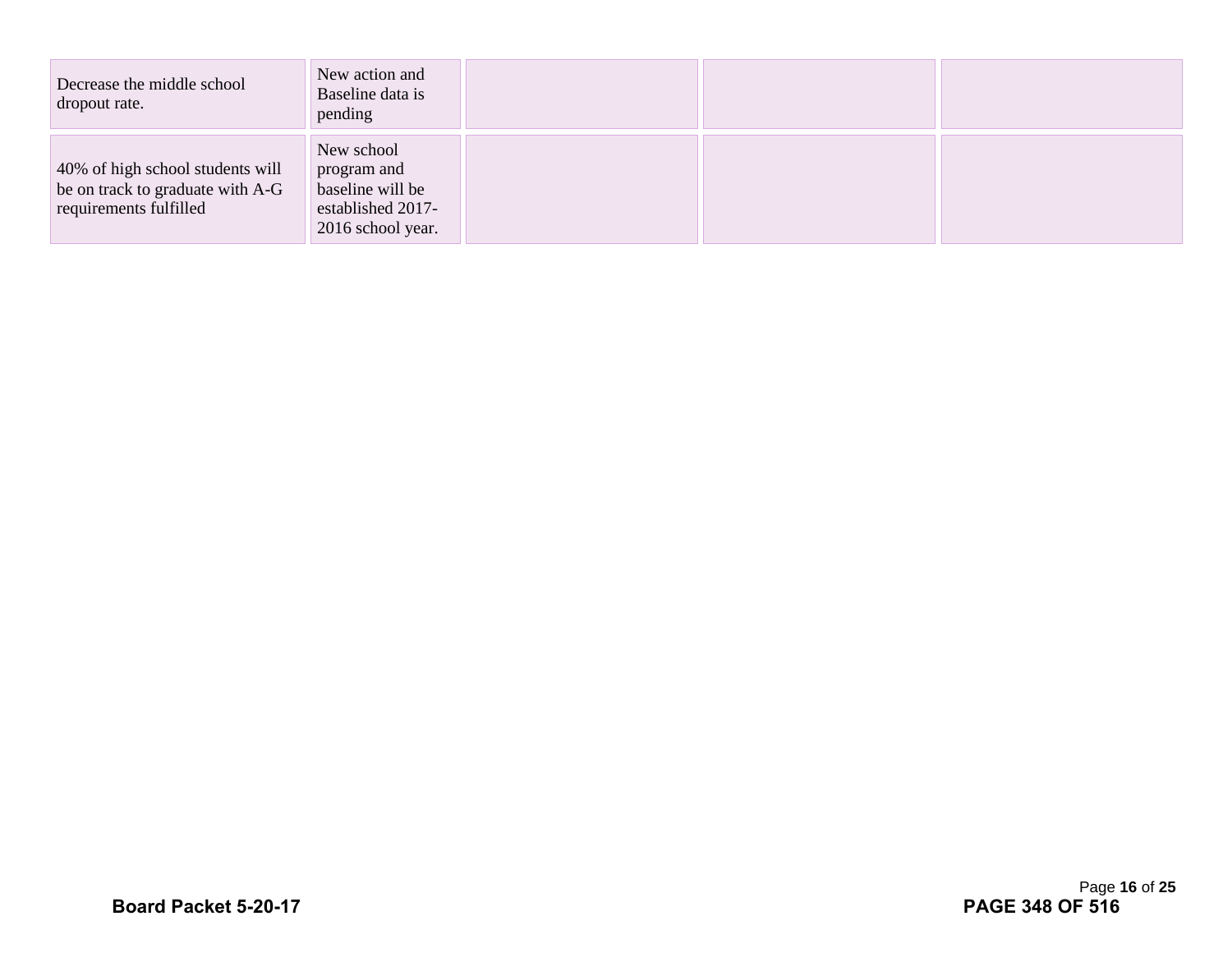Complete a copy of the following table for each of the LEA's Actions/Services. Duplicate the table, including Budgeted Expenditures, as needed.

| <b>Action</b>                                                                                                              |                                                                                                          |                  |                                                                                                                            |                   |                 |                                                                                                                            |                         |                                     |
|----------------------------------------------------------------------------------------------------------------------------|----------------------------------------------------------------------------------------------------------|------------------|----------------------------------------------------------------------------------------------------------------------------|-------------------|-----------------|----------------------------------------------------------------------------------------------------------------------------|-------------------------|-------------------------------------|
|                                                                                                                            |                                                                                                          |                  |                                                                                                                            |                   |                 | For Actions/Services not included as contributing to meeting the Increased or Improved Services Requirement:               |                         |                                     |
|                                                                                                                            | X All<br><b>Students to be Served</b><br>$\Box$ Students with Disabilities<br>Specific Student Group(s)] |                  |                                                                                                                            |                   |                 |                                                                                                                            |                         |                                     |
|                                                                                                                            | Location(s)                                                                                              | X All schools    |                                                                                                                            | Specific Schools: |                 |                                                                                                                            | □ Specific Grade spans: |                                     |
|                                                                                                                            |                                                                                                          |                  |                                                                                                                            |                   | <b>OR</b>       |                                                                                                                            |                         |                                     |
|                                                                                                                            |                                                                                                          |                  |                                                                                                                            |                   |                 | For Actions/Services included as contributing to meeting the Increased or Improved Services Requirement:                   |                         |                                     |
|                                                                                                                            | Students to be Served   X English Learners                                                               |                  |                                                                                                                            | X Foster Youth    |                 | X Low Income                                                                                                               |                         |                                     |
|                                                                                                                            | <b>Scope of Services</b>                                                                                 |                  | X LEA-wide                                                                                                                 | $\Box$ Schoolwide | <b>OR</b>       | □ Limited to Unduplicated Student Group(s)                                                                                 |                         |                                     |
|                                                                                                                            | Location(s)                                                                                              | X All schools    |                                                                                                                            | Specific Schools: |                 |                                                                                                                            | □ Specific Grade spans: |                                     |
| <b>ACTIONS/SERVICES</b>                                                                                                    |                                                                                                          |                  |                                                                                                                            |                   |                 |                                                                                                                            |                         |                                     |
| Action <sup>1</sup>                                                                                                        |                                                                                                          |                  |                                                                                                                            |                   |                 |                                                                                                                            |                         |                                     |
| 2017-18                                                                                                                    |                                                                                                          |                  |                                                                                                                            | 2018-19           |                 |                                                                                                                            | 2019-20                 |                                     |
| X New                                                                                                                      | $\Box$ Modified                                                                                          | $\Box$ Unchanged |                                                                                                                            | X New             | $\Box$ Modified | $\Box$ Unchanged                                                                                                           | X New                   | $\Box$ Modified<br>$\Box$ Unchanged |
| Research, pilot and evaluate Career Technical<br>Education sequences and PD/training resources for<br>CTE/College & Career |                                                                                                          |                  | Research, pilot and evaluate Career Technical<br>Education sequences and PD/training resources for<br>CTE/College & Career |                   |                 | Research, pilot and evaluate Career Technical<br>Education sequences and PD/training resources for<br>CTE/College & Career |                         |                                     |
|                                                                                                                            | <b>BUDGETED EXPENDITURES</b>                                                                             |                  |                                                                                                                            |                   |                 |                                                                                                                            |                         |                                     |
| 2017-18                                                                                                                    |                                                                                                          |                  |                                                                                                                            | 2018-19           |                 |                                                                                                                            | 2019-20                 |                                     |
| Amount                                                                                                                     |                                                                                                          |                  |                                                                                                                            | Amount            |                 |                                                                                                                            | Amount                  |                                     |
| <b>Source</b>                                                                                                              |                                                                                                          |                  |                                                                                                                            | <b>Source</b>     |                 |                                                                                                                            | <b>Source</b>           |                                     |
|                                                                                                                            |                                                                                                          |                  |                                                                                                                            |                   |                 |                                                                                                                            |                         |                                     |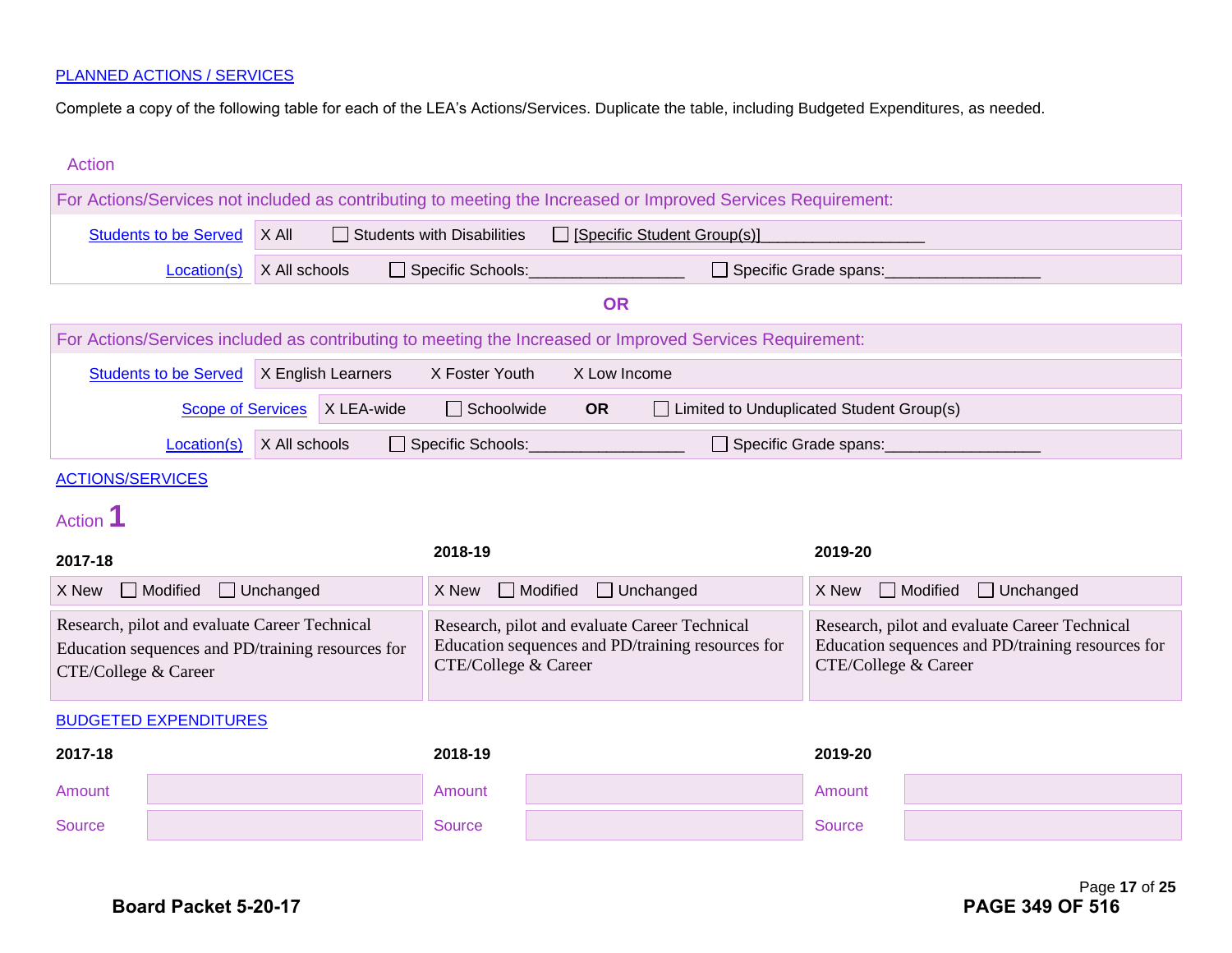No additional expense

## Action **2**

| 2017-18                                                                                                                                                                                      | 2018-19                                                                                                                                                                                      | 2019-20                                                                                                                                                                                      |
|----------------------------------------------------------------------------------------------------------------------------------------------------------------------------------------------|----------------------------------------------------------------------------------------------------------------------------------------------------------------------------------------------|----------------------------------------------------------------------------------------------------------------------------------------------------------------------------------------------|
| $X$ New $\Box$ Modified $\Box$ Unchanged                                                                                                                                                     | $X$ New $\Box$ Modified $\Box$ Unchanged                                                                                                                                                     | $X$ New $\Box$ Modified $\Box$ Unchanged                                                                                                                                                     |
| Continue to provide all required classes for students<br>within their selected High school course plans to<br>ensure all students are prepared for their selected<br>college/career pathway. | Continue to provide all required classes for students<br>within their selected High school course plans to<br>ensure all students are prepared for their selected<br>college/career pathway. | Continue to provide all required classes for students<br>within their selected High school course plans to<br>ensure all students are prepared for their selected<br>college/career pathway. |

#### BUDGETED EXPENDITURES

| 2017-18                    |                        | 2018-19                    |                       | 2019-20                    |                       |
|----------------------------|------------------------|----------------------------|-----------------------|----------------------------|-----------------------|
| Amount                     |                        | Amount                     |                       | Amount                     |                       |
| Source                     |                        | <b>Source</b>              |                       | <b>Source</b>              |                       |
| <b>Budget</b><br>Reference | No additional expenses | <b>Budget</b><br>Reference | No additional expense | <b>Budget</b><br>Reference | No additional expense |

## Action **3**

| 2017-18                                                                                        | 2018-19                                                                                       | 2019-20                                                                                        |
|------------------------------------------------------------------------------------------------|-----------------------------------------------------------------------------------------------|------------------------------------------------------------------------------------------------|
| $X$ New $\Box$ Modified $\Box$ Unchanged                                                       | $X$ New $\Box$ Modified $\Box$ Unchanged                                                      | $X$ New $\Box$ Modified $\Box$ Unchanged                                                       |
| Continue to provide targeted, research-based math<br>$\&$ ELA support for struggling students. | Continue to provide targeted, research-based math<br>$&$ ELA support for struggling students. | Continue to provide targeted, research-based math<br>$\&$ ELA support for struggling students. |

| 2017-18 | 2018-19 | 2019-20 |  |
|---------|---------|---------|--|
| Amount  | Amount  | Amount  |  |
| Source  | Source  | Source  |  |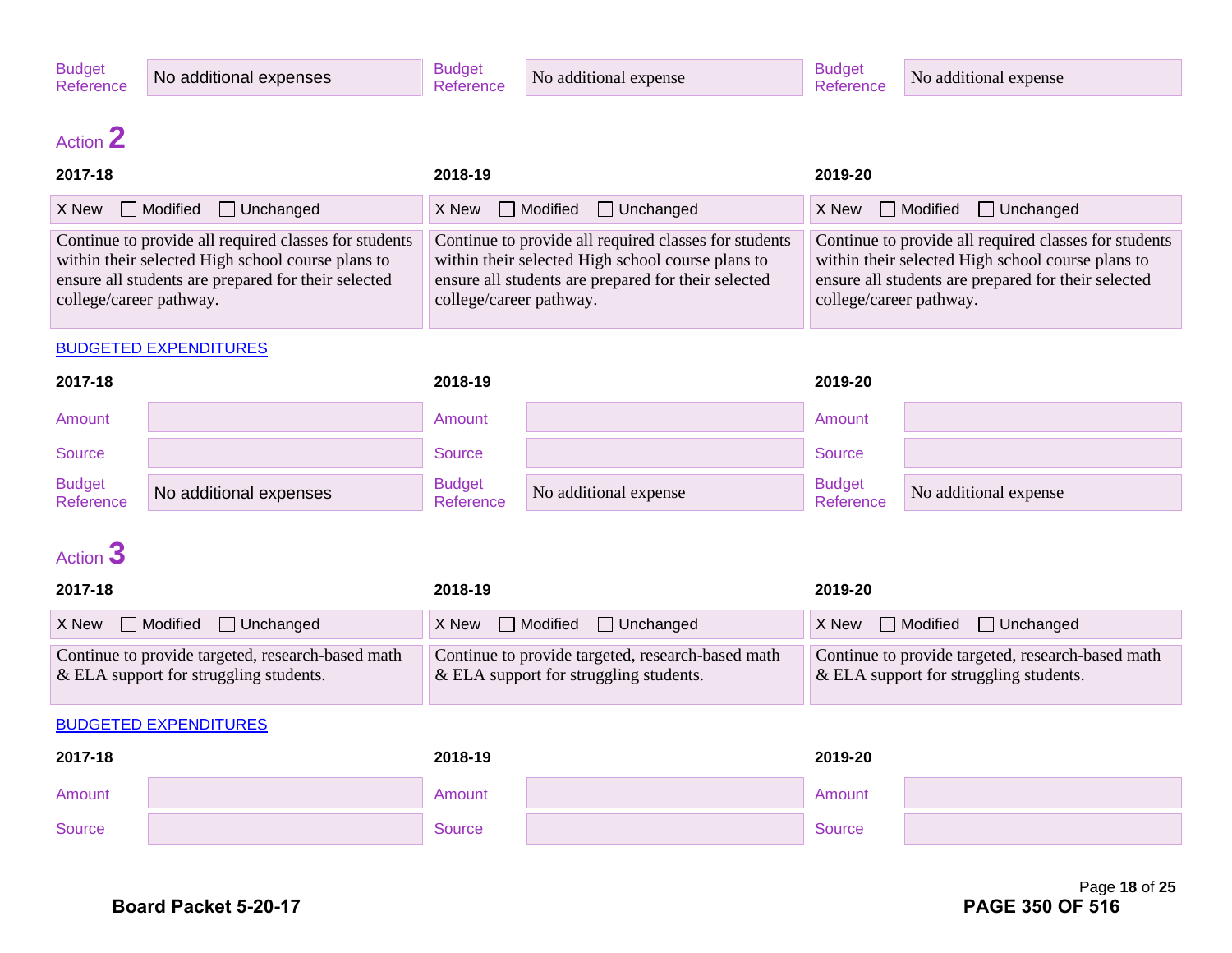## Action **4**

| 2017-18                                                                                                                                                                                                    | 2018-19                                                                                                                                                                                                 | 2019-20                                                                                                                                                                                                    |
|------------------------------------------------------------------------------------------------------------------------------------------------------------------------------------------------------------|---------------------------------------------------------------------------------------------------------------------------------------------------------------------------------------------------------|------------------------------------------------------------------------------------------------------------------------------------------------------------------------------------------------------------|
| Modified<br>$\Box$ Unchanged<br>X New                                                                                                                                                                      | $X$ New $\Box$ Modified $\Box$ Unchanged                                                                                                                                                                | $X$ New $\Box$ Modified $\Box$ Unchanged                                                                                                                                                                   |
| Continue to support and provide internal PD to<br>administrators and teachers to ensure students are<br>prepared for their selected college & career<br>pathway. (i.e. CTE, CSU/UC, Community<br>Colleges) | Continue to support and provide internal PD to<br>administrators and teachers to ensure students are<br>prepared for their selected college & career<br>pathway. (i.e. CTE, CSU/UC, Community Colleges) | Continue to support and provide internal PD to<br>administrators and teachers to ensure students are<br>prepared for their selected college & career<br>pathway. (i.e. CTE, CSU/UC, Community<br>Colleges) |

| 2017-18                    |                        | 2018-19                    |                       | 2019-20                    |                       |
|----------------------------|------------------------|----------------------------|-----------------------|----------------------------|-----------------------|
| Amount                     |                        | Amount                     |                       | Amount                     |                       |
| Source                     |                        | Source                     |                       | Source                     |                       |
| <b>Budget</b><br>Reference | No additional expenses | <b>Budget</b><br>Reference | No additional expense | <b>Budget</b><br>Reference | No additional expense |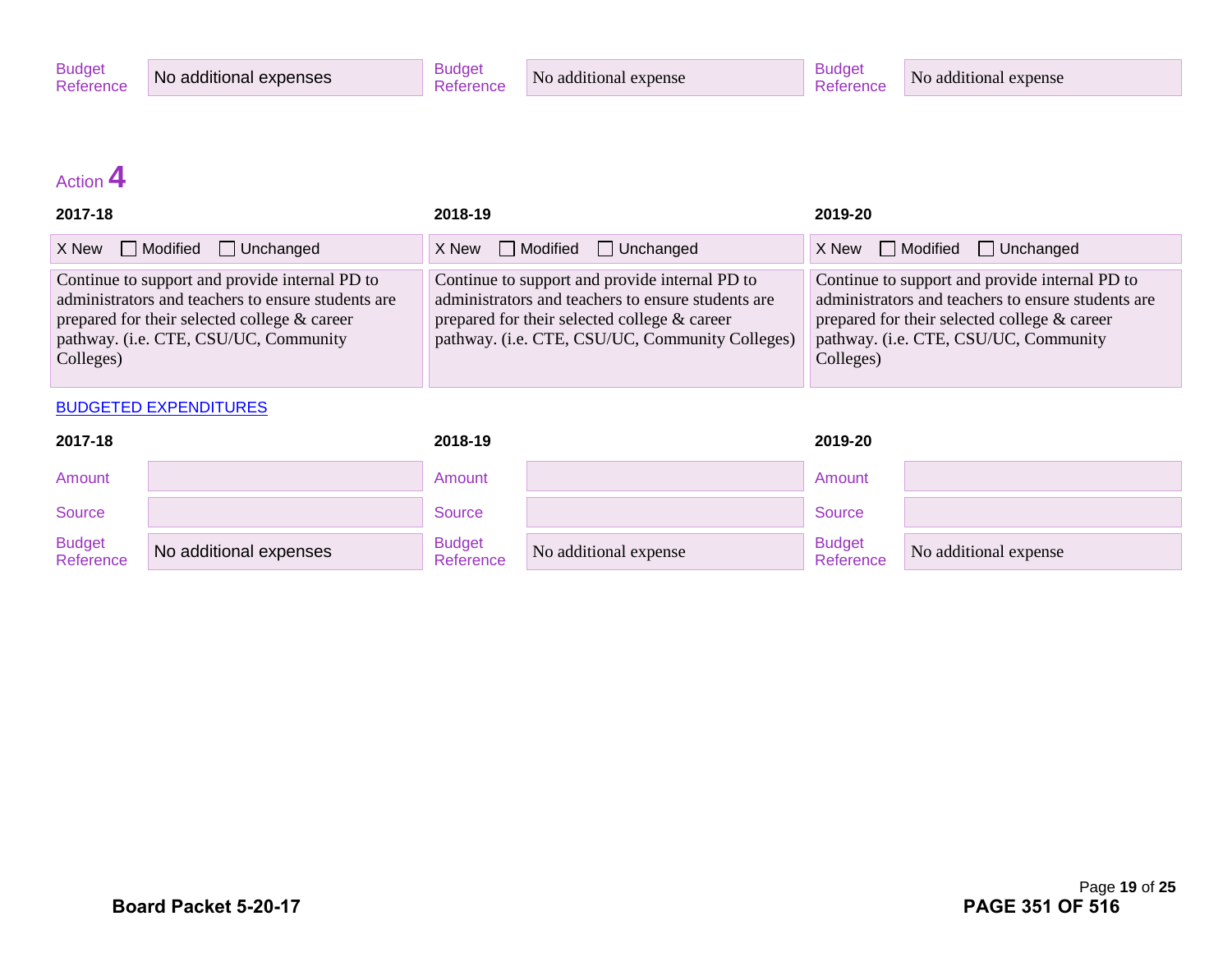#### Strategic Planning Details and Accountability

Complete a copy of the following table for each of the LEA's goals. Duplicate the table as needed.

|        | $\Box$ New | X Modified                                             | $\Box$ Unchanged                                                                                                                                                                                                   |
|--------|------------|--------------------------------------------------------|--------------------------------------------------------------------------------------------------------------------------------------------------------------------------------------------------------------------|
| Goal 4 |            | communicate effectively throughout their K12 education | Plymouth students will have access CCSS aligned instructional materials, 21st Century Learning tools and<br>opportunities to develop and implement collaborative learning opportunities to navigate technology and |

| State and/or Local Priorities Addressed by this goal: | STATE $\Box$ 1 $\Box$ 2 $\Box$ 3 x 4 $\Box$ 5 $\Box$ 6 $\Box$ 7 x 8                                                                                                                                                 |
|-------------------------------------------------------|---------------------------------------------------------------------------------------------------------------------------------------------------------------------------------------------------------------------|
|                                                       | COE $\Box$ 9 $\Box$ 10                                                                                                                                                                                              |
|                                                       | LOCAL                                                                                                                                                                                                               |
| <b>Identified Need</b>                                | Students need to be challenged as 21 <sup>st</sup> Century learners to think critically and collaboratively, examine problems,<br>gather information, and make informed, reasoned decisions while using technology. |

#### EXPECTED ANNUAL MEASURABLE OUTCOMES

| Metrics/Indicators                                                                                                                | <b>Baseline</b>                                 | 2017-18 | 2018-19 | 2019-20 |
|-----------------------------------------------------------------------------------------------------------------------------------|-------------------------------------------------|---------|---------|---------|
| 100% of students will<br>have access to a<br>computer                                                                             | Baseline data will be created<br>in 2017-18     |         |         |         |
| Blackboard/synchronous<br>webclass teaching<br>sessions based student<br>sign in.                                                 | Baseline data will be created<br>in $2017 - 18$ |         |         |         |
| Increased student<br>participation in<br>Yearbook Committee,<br>Student Council, Meet<br>the Masters based on<br>student sign in. | Baseline data will be created<br>in 2017-18     |         |         |         |
| Continue to train and                                                                                                             | Baseline data will be created                   |         |         |         |

Page **20** of **25**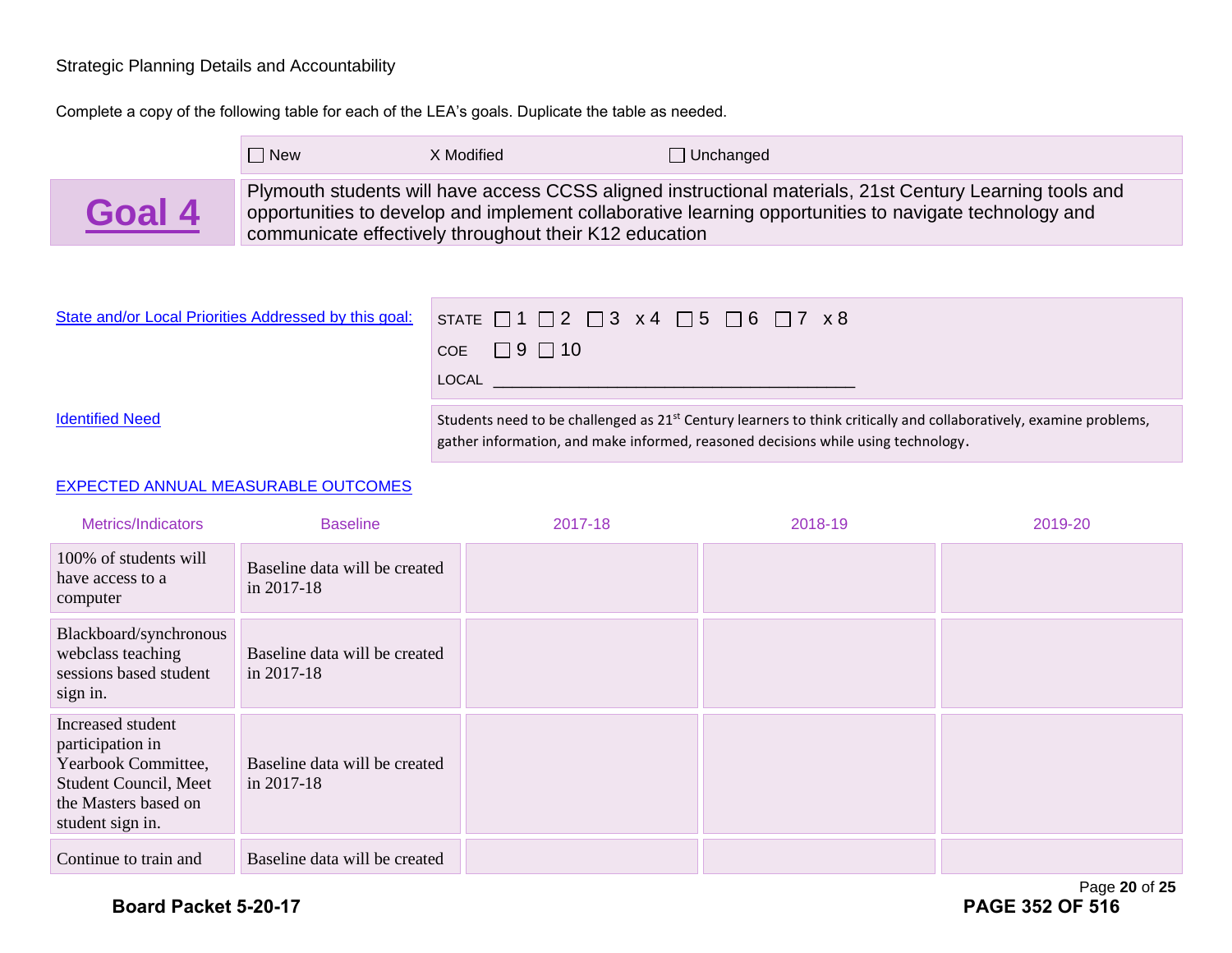| support staff in utilizing<br>currently available<br>technology tools and<br>resources staff sign-in.                            | in 2017-18                                  |  |  |
|----------------------------------------------------------------------------------------------------------------------------------|---------------------------------------------|--|--|
| Maintain and update<br>FAQs, policies, and<br>program descriptions on<br>school website as<br>monitored monthly by<br>staff log. | Baseline data will be created<br>in 2017-18 |  |  |
| Continue to provide<br>access to online courses<br>as well as textbook.                                                          | Baseline data will be created<br>in 2017-18 |  |  |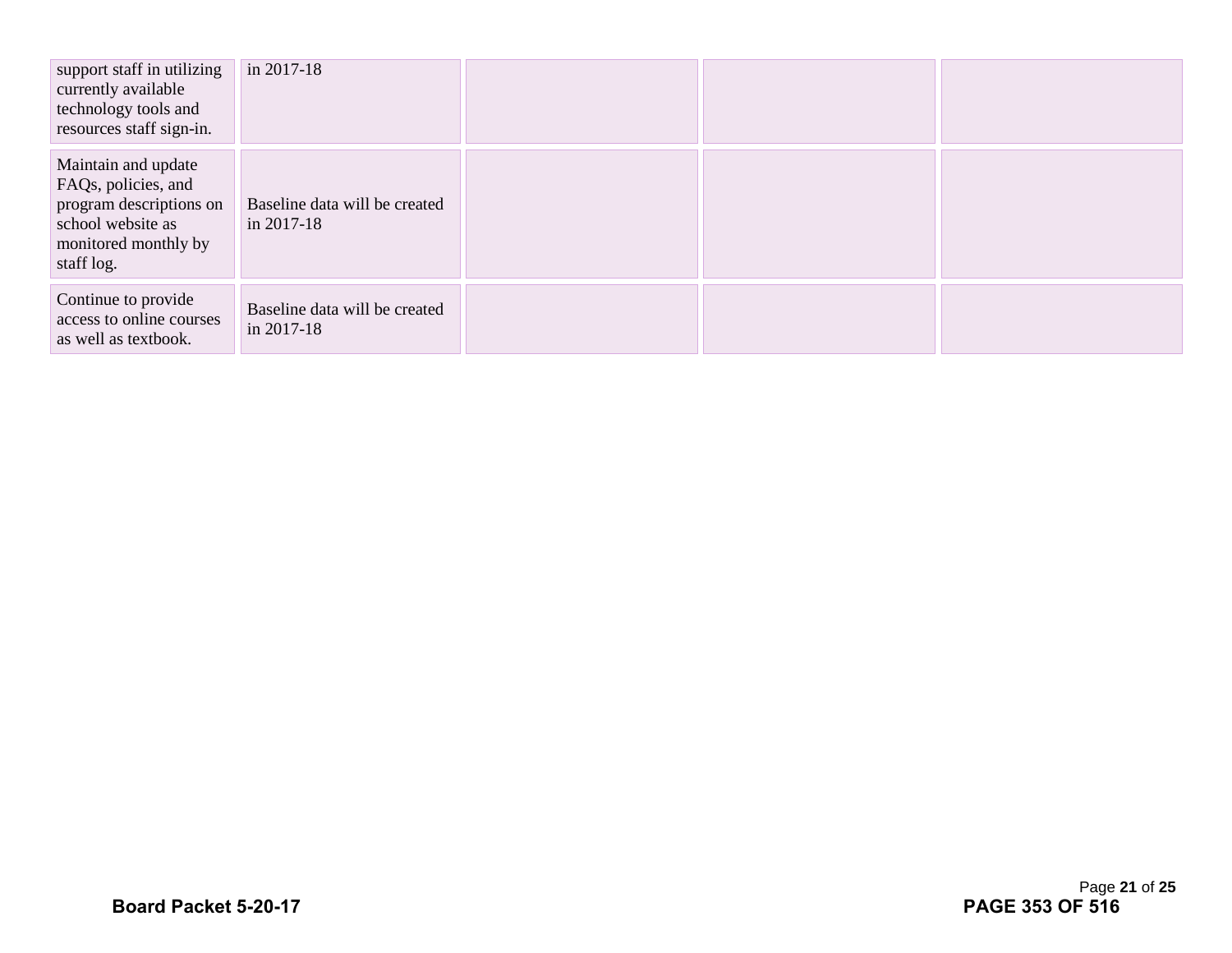Complete a copy of the following table for each of the LEA's Actions/Services. Duplicate the table, including Budgeted Expenditures, as needed.

| Action                                                                                                                        |                                                                                                           |               |                                                                                                                  |                            |                                                                                                                  |                                                                                                              |                            |                                   |
|-------------------------------------------------------------------------------------------------------------------------------|-----------------------------------------------------------------------------------------------------------|---------------|------------------------------------------------------------------------------------------------------------------|----------------------------|------------------------------------------------------------------------------------------------------------------|--------------------------------------------------------------------------------------------------------------|----------------------------|-----------------------------------|
|                                                                                                                               |                                                                                                           |               |                                                                                                                  |                            |                                                                                                                  | For Actions/Services not included as contributing to meeting the Increased or Improved Services Requirement: |                            |                                   |
|                                                                                                                               | X All<br>[Specific Student Group(s)]<br><b>Students to be Served</b><br>$\Box$ Students with Disabilities |               |                                                                                                                  |                            |                                                                                                                  |                                                                                                              |                            |                                   |
|                                                                                                                               | Location(s)                                                                                               | X All schools |                                                                                                                  | $\Box$ Specific Schools:   |                                                                                                                  | $\Box$ Specific Grade spans:                                                                                 |                            |                                   |
|                                                                                                                               |                                                                                                           |               |                                                                                                                  |                            | <b>OR</b>                                                                                                        |                                                                                                              |                            |                                   |
|                                                                                                                               |                                                                                                           |               |                                                                                                                  |                            |                                                                                                                  | For Actions/Services included as contributing to meeting the Increased or Improved Services Requirement:     |                            |                                   |
|                                                                                                                               | <b>Students to be Served</b>                                                                              |               | X English Learners                                                                                               | X Foster Youth             | X Low Income                                                                                                     |                                                                                                              |                            |                                   |
|                                                                                                                               | <b>Scope of Services</b>                                                                                  |               | X LEA-wide                                                                                                       | $\Box$ Schoolwide          | <b>OR</b>                                                                                                        | □ Limited to Unduplicated Student Group(s)                                                                   |                            |                                   |
|                                                                                                                               | Location(s)                                                                                               | X All schools |                                                                                                                  | Specific Schools:          |                                                                                                                  | □ Specific Grade spans:                                                                                      |                            |                                   |
| <b>ACTIONS/SERVICES</b>                                                                                                       |                                                                                                           |               |                                                                                                                  |                            |                                                                                                                  |                                                                                                              |                            |                                   |
| 2017-18                                                                                                                       |                                                                                                           |               |                                                                                                                  | 2018-19                    |                                                                                                                  |                                                                                                              | 2019-20                    |                                   |
| New                                                                                                                           | Modified X Unchanged                                                                                      |               |                                                                                                                  | New                        | Modified X Unchanged                                                                                             |                                                                                                              | $\Box$ New                 | Modified X Unchanged              |
| Facilitate student groups that promote<br>$\bullet$<br>collaboration and communication among<br>students in person and online |                                                                                                           |               | Facilitate student groups that promote<br>collaboration and communication among<br>students in person and online |                            | Facilitate student groups that promote<br>collaboration and communication among<br>students in person and online |                                                                                                              |                            |                                   |
|                                                                                                                               | <b>BUDGETED EXPENDITURES</b>                                                                              |               |                                                                                                                  |                            |                                                                                                                  |                                                                                                              |                            |                                   |
| 2017-18                                                                                                                       |                                                                                                           |               | 2018-19                                                                                                          |                            |                                                                                                                  | 2019-20                                                                                                      |                            |                                   |
| Amount                                                                                                                        | \$386,908                                                                                                 |               |                                                                                                                  | Amount                     | \$394,646                                                                                                        |                                                                                                              | Amount                     | \$402,539                         |
| <b>Source</b>                                                                                                                 | 4303                                                                                                      |               |                                                                                                                  | <b>Source</b>              | 4303                                                                                                             |                                                                                                              | <b>Source</b>              | 4303                              |
| <b>Budget</b><br>Reference                                                                                                    | Special Activities and fieldtrips                                                                         |               |                                                                                                                  | <b>Budget</b><br>Reference |                                                                                                                  | Special Activities and fieldtrips                                                                            | <b>Budget</b><br>Reference | Special Activities and fieldtrips |
|                                                                                                                               |                                                                                                           |               |                                                                                                                  |                            |                                                                                                                  |                                                                                                              |                            |                                   |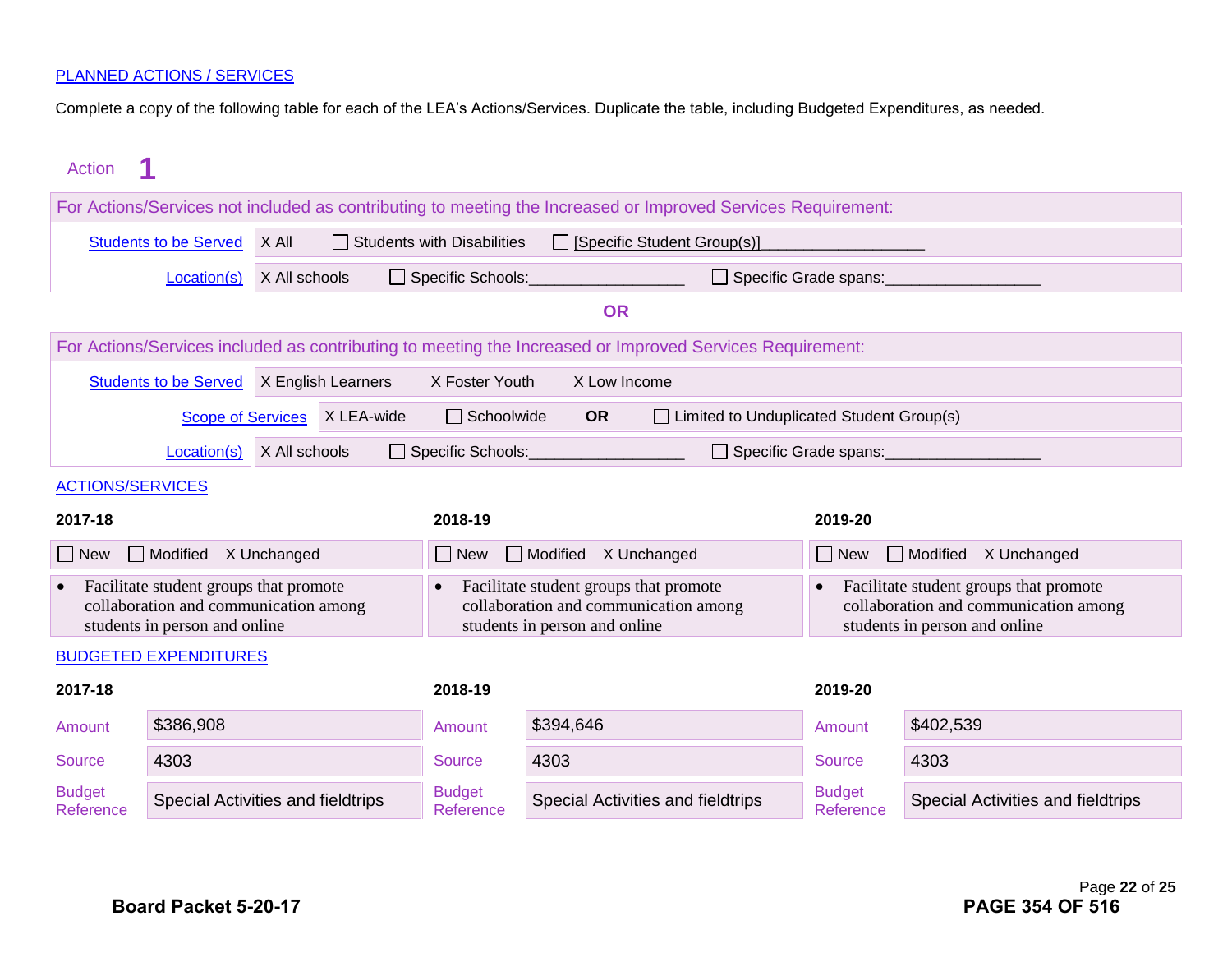Complete a copy of the following table for each of the LEA's Actions/Services. Duplicate the table, including Budgeted Expenditures, as needed.

### Action **2**

#### ACTIONS/SERVICES

| 2017-18                                                                 |                          | 2018-19                                                                 | 2019-20                                                                 |  |
|-------------------------------------------------------------------------|--------------------------|-------------------------------------------------------------------------|-------------------------------------------------------------------------|--|
|                                                                         | New Modified X Unchanged | $\Box$ New $\Box$ Modified X Unchanged                                  | <b>New</b> Modified X Unchanged                                         |  |
| Encourage use of collaborative groups and<br>technology-based projects: |                          | Encourage use of collaborative groups and<br>technology-based projects: | Encourage use of collaborative groups and<br>technology-based projects: |  |

#### BUDGETED EXPENDITURES

| 2017-18                    |                       | 2018-19                    |                       | 2019-20                    |                       |
|----------------------------|-----------------------|----------------------------|-----------------------|----------------------------|-----------------------|
| Amount                     |                       | Amount                     |                       | Amount                     |                       |
| Source                     |                       | Source                     |                       | Source                     |                       |
| <b>Budget</b><br>Reference | No additional expense | <b>Budget</b><br>Reference | No additional expense | <b>Budget</b><br>Reference | No additional expense |

### Action **3**

#### ACTIONS/SERVICES

| 2017-18                                                                                                                                                              | 2018-19                                                                                                                                              | 2019-20                                                                                                                                                 |  |  |  |
|----------------------------------------------------------------------------------------------------------------------------------------------------------------------|------------------------------------------------------------------------------------------------------------------------------------------------------|---------------------------------------------------------------------------------------------------------------------------------------------------------|--|--|--|
| New Modified X Unchanged                                                                                                                                             | $\Box$ New $\Box$ Modified X Unchanged                                                                                                               | New Modified X Unchanged                                                                                                                                |  |  |  |
| Hybrid high school courses will include project-<br>$\bullet$<br>based learning that incorporates technology,<br>collaboration, and student communication<br>skills. | Hybrid high school courses will include project-<br>based learning that incorporates technology,<br>collaboration, and student communication skills. | Hybrid high school courses will include project-<br>based learning that incorporates technology,<br>collaboration, and student communication<br>skills. |  |  |  |
| <b>BUDGETED EXPENDITURES</b>                                                                                                                                         |                                                                                                                                                      |                                                                                                                                                         |  |  |  |

**2017-18 2018-19 2019-20**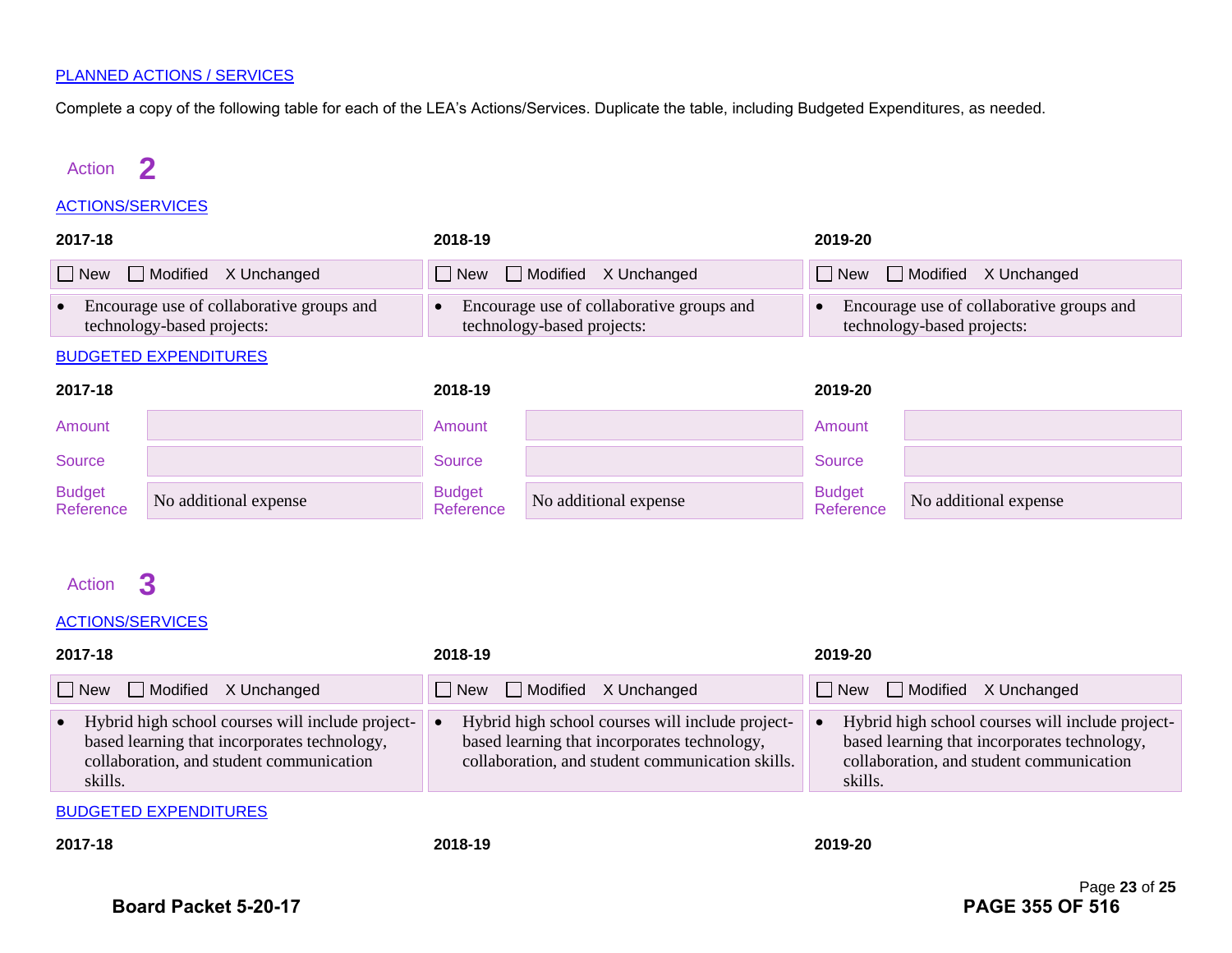| Amount                     |                       | Amount                     |                       | Amount                     |                       |
|----------------------------|-----------------------|----------------------------|-----------------------|----------------------------|-----------------------|
| <b>Source</b>              |                       | <b>Source</b>              |                       | Source                     |                       |
| <b>Budget</b><br>Reference | No additional expense | <b>Budget</b><br>Reference | No additional expense | <b>Budget</b><br>Reference | No additional expense |

### Action **4**

#### ACTIONS/SERVICES

| 2017-18                                                                                                                                                                              | 2018-19                                                                                                                                                                          | 2019-20                                                                                                                                                                          |  |
|--------------------------------------------------------------------------------------------------------------------------------------------------------------------------------------|----------------------------------------------------------------------------------------------------------------------------------------------------------------------------------|----------------------------------------------------------------------------------------------------------------------------------------------------------------------------------|--|
| $\Box$ New $\Box$ Modified X Unchanged                                                                                                                                               | $\Box$ New $\Box$ Modified X Unchanged                                                                                                                                           | $\Box$ New $\Box$ Modified X Unchanged                                                                                                                                           |  |
| • Enrichment Academy syllabi will include at<br>least 1 student project presentation per term<br>• Utilize small group break-out activities in<br>Blackboard web classroom sessions. | Enrichment Academy syllabi will include at<br>least 1 student project presentation per term<br>Utilize small group break-out activities in<br>Blackboard web classroom sessions. | Enrichment Academy syllabi will include at<br>least 1 student project presentation per term<br>Utilize small group break-out activities in<br>Blackboard web classroom sessions. |  |

| 2017-18                    |                       | 2018-19                    |                       | 2019-20                    |                       |
|----------------------------|-----------------------|----------------------------|-----------------------|----------------------------|-----------------------|
| Amount                     |                       | Amount                     |                       | Amount                     |                       |
| <b>Source</b>              |                       | Source                     |                       | Source                     |                       |
| <b>Budget</b><br>Reference | No additional expense | <b>Budget</b><br>Reference | No additional expense | <b>Budget</b><br>Reference | No additional expense |